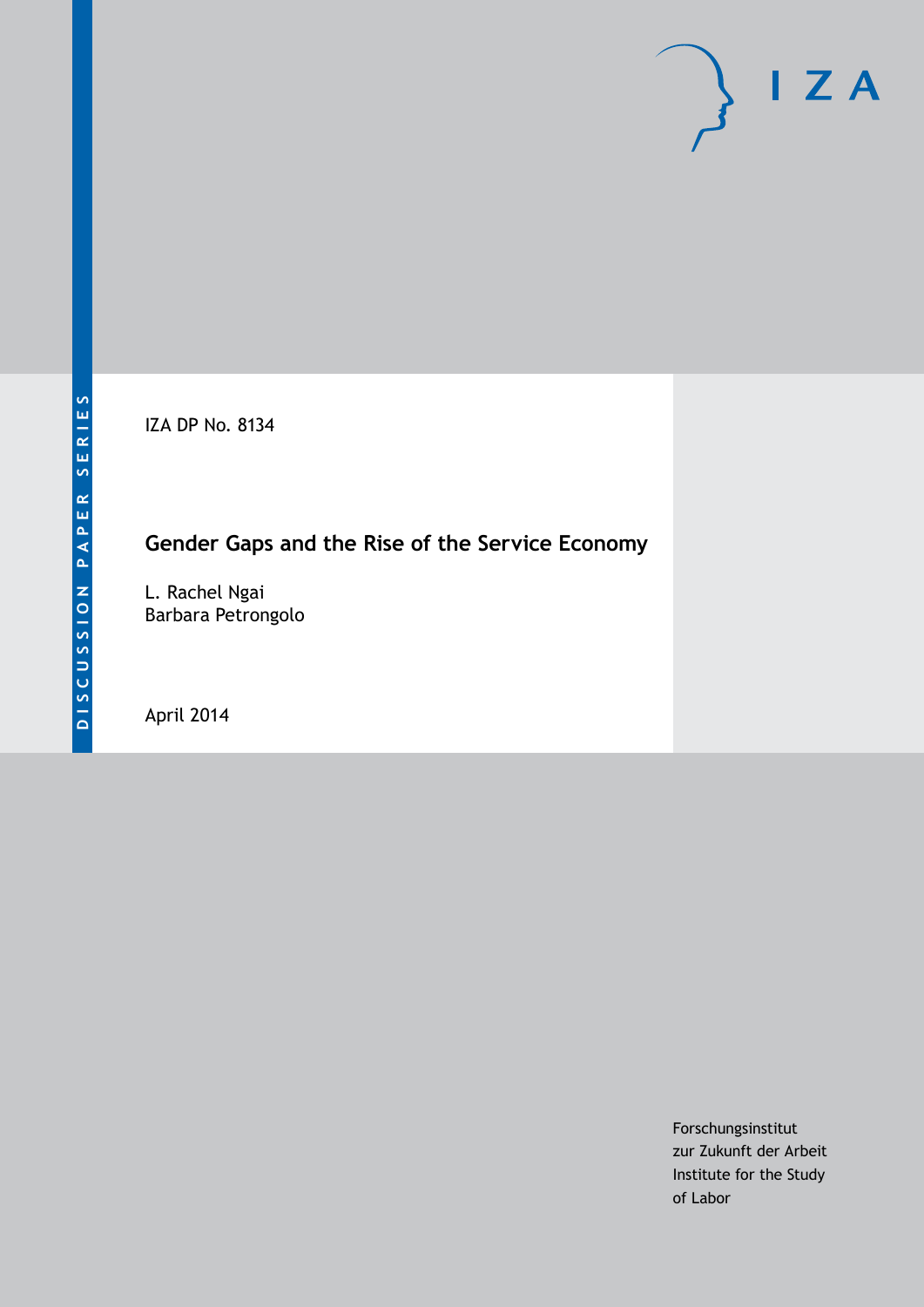# **Gender Gaps and the Rise of the Service Economy**

### **L. Rachel Ngai**

*London School of Economics, CEP&CFM (LSE) and CEPR*

### **Barbara Petrongolo**

*Queen Mary University, CEP (LSE), CEPR and IZA*

Discussion Paper No. 8134 April 2014

IZA

P.O. Box 7240 53072 Bonn **Germany** 

Phone: +49-228-3894-0 Fax: +49-228-3894-180 E-mail: [iza@iza.org](mailto:iza@iza.org)

Any opinions expressed here are those of the author(s) and not those of IZA. Research published in this series may include views on policy, but the institute itself takes no institutional policy positions. The IZA research network is committed to the IZA Guiding Principles of Research Integrity.

The Institute for the Study of Labor (IZA) in Bonn is a local and virtual international research center and a place of communication between science, politics and business. IZA is an independent nonprofit organization supported by Deutsche Post Foundation. The center is associated with the University of Bonn and offers a stimulating research environment through its international network, workshops and conferences, data service, project support, research visits and doctoral program. IZA engages in (i) original and internationally competitive research in all fields of labor economics, (ii) development of policy concepts, and (iii) dissemination of research results and concepts to the interested public.

<span id="page-1-0"></span>IZA Discussion Papers often represent preliminary work and are circulated to encourage discussion. Citation of such a paper should account for its provisional character. A revised version may be available directly from the author.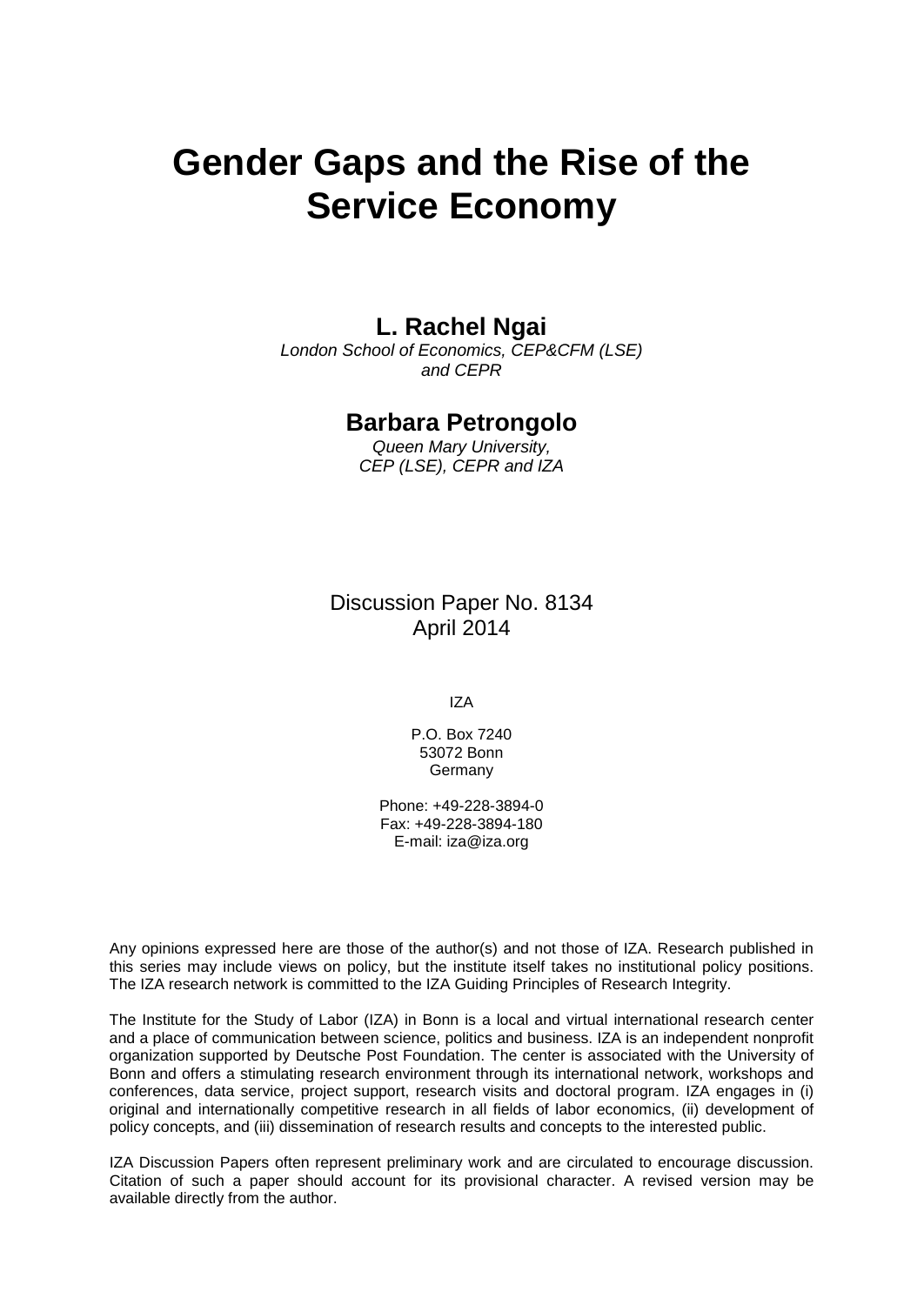IZA Discussion Paper No. 8134 April 2014

## **ABSTRACT**

## **Gender Gaps and the Rise of the Service Economy[\\*](#page-1-0)**

This paper investigates the role of the rise of services in the narrowing of gender gaps in hours and wages in recent decades. We document the between-industry component of the rise in female work for the U.S., and propose a model economy with goods, services and home production, in which women have a comparative advantage in producing market and home services. The rise of services, driven by structural transformation and marketization of home production, acts as a gender-biased demand shift raising women's relative wages and market hours. Quantitatively, the model accounts for an important share of the observed trends.

JEL Classification: E24, J22, J16

Keywords: gender gaps, structural transformation, marketization

Corresponding author:

Barbara Petrongolo School of Economics and Finance Queen Mary University London Mile End, London E1 4NS United Kingdom E-mail: [b.petrongolo@lse.ac.uk](mailto:b.petrongolo@lse.ac.uk)

\* We wish to thank Donghoon Lee, Alessio Moro, Richard Rogerson, Rob Shimer and Alwyn Young and especially Chris Pissarides for helpful discussions, as well as seminar participants at various universities and conferences. We thank Benjamin Bridgman for making available to us the home production productivity data. Financial support from the ESRC (Grant RES-000-22-4114) is gratefully acknowledged.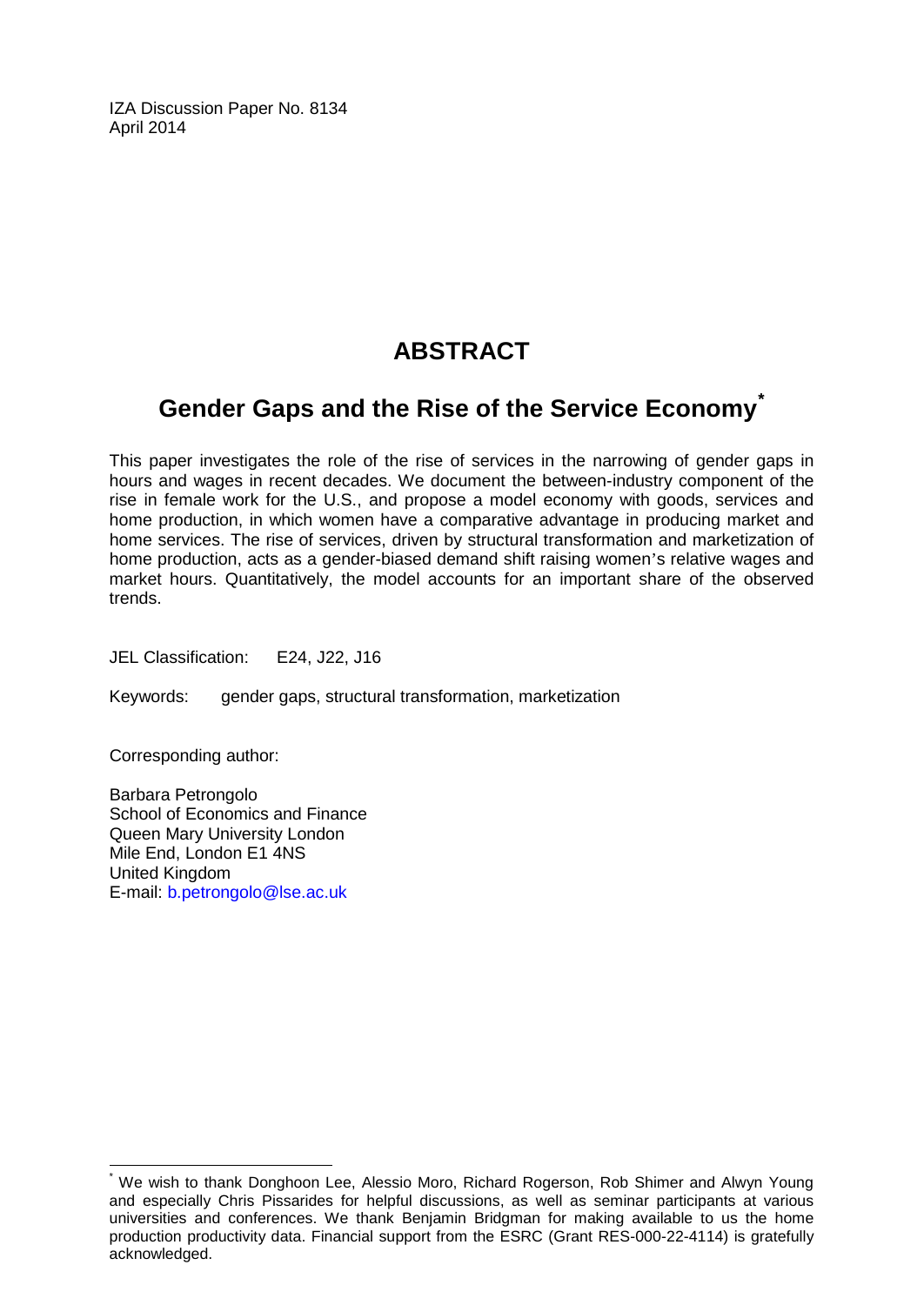## 1 Introduction

One of the most remarkable changes in labor markets since World War II is the rise in female participation in the workforce. In the US, the employment rate of women has more than doubled from about 35% in 1945 to 77% at the end of the century, and similar trends are detected in the majority of OECD countries. These developments have generated a vast literature on the causes, characteristics and consequences of the rise in womenís involvement in the labor market. The existing literature has indicated a number of supply-side explanations for these trends, including human capital investment, medical advances, technological progress in the household, and the availability of child care, and a recent line of research emphasizes the role of social norms regarding women's work in shaping the observed decline in gender inequalities.<sup>1</sup>

In this paper we propose a novel, and complementary, explanation for the observed trends in gender outcomes, based on the secular expansion of the service economy and its role in raising the relative demand for female work. Our emphasis on the evolution of the industry structure is motivated by a few stylized facts. First, the sustained rise in female work since the late 1960s in the U.S. has been accompanied by a fall in male work, and a rise in womenís relative wages. In 1968, women's hours were about  $37\%$  of men's hours, and their wages were about 64% of male wages. By 2008, these ratios rose to 74% and 78%, respectively. Second, the entire (net) rise in women's hours took place in the broad service sector, while the entire (net) fall in male hours took place in goods-producing sectors, including the primary sector, manufacturing, construction and utilities. This pattern is closely linked to the process of *structural transformation*, and specifically the reallocation of labor from goods to service industries, with an expansion of the services share from 57% in 1968 to 77% in 2008. Finally, the rise in women's hours in the service sector was accompanied by a strong decline in their working hours in the household, from about 38 to 28 hours weekly, consistent with substantial *marketization* of home production.<sup>2</sup>

Motivated by these facts, this paper studies the role of the rise of the services sector, in turn driven by structural transformation and marketization, in the evolution of gender outcomes in hours and wages. The interaction between structural transformation, marketization and female work has been largely overlooked in the literature. However there are clear

<sup>&</sup>lt;sup>1</sup>See Goldin (1990, 2006) for comprehensive overviews of historical trends and their causes. See (among others) Goldin and Katz (2002) and Albanesi and Olivetti (2009) for the role of medical progress; Greenwood, Seshadri and Yorukoglu (2005) for the role of technological progress in the household; Galor and Weil (1996) and Attanasio, Low and Sanchez-Marcos (2008) for the role of declining fertility. See finally Fernandez (2011, 2013) and references therein for theory and evidence on cultural factors.

<sup>2</sup>See also Freeman and Schettkat (2005) and the discussion in Lebergott (1993, chapter 8) on the link between marketization and consumerism: "... by 1990 [women] increasingly bought the goods and services they had produced in 1900î, and Bridgman (2013), documenting the rise in the ratio of services purchased relative to home production since the late 1960s.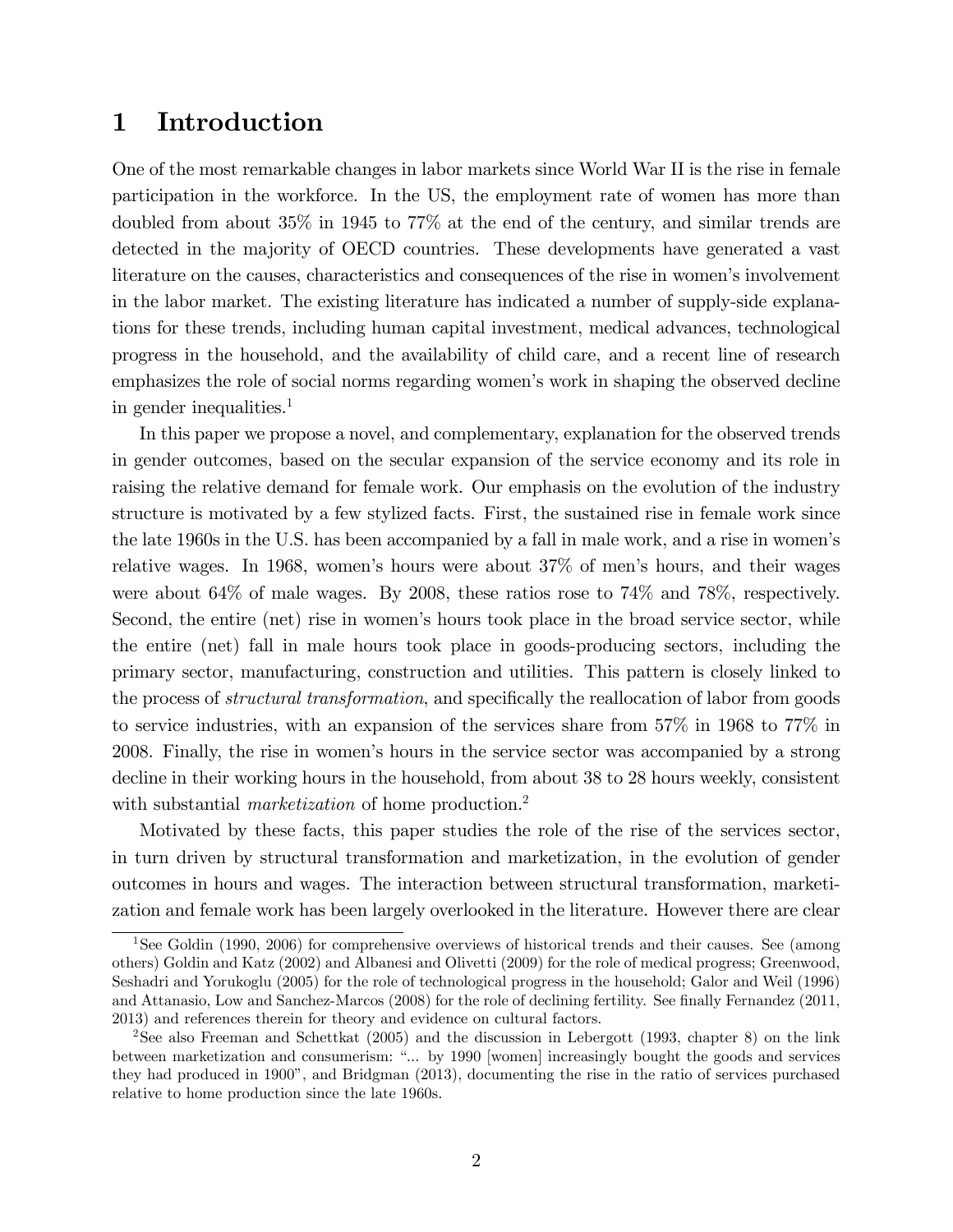reasons why these can contribute to the rise in female market hours. First, the production of services is relatively less intensive in the use of "brawn" skills than the production of goods, and relatively more intensive in the use of "brain" skills. As men are better endowed of brawn skills than women, the historical growth in the service sector has created jobs for which women have a natural comparative advantage (Goldin, 2006, Galor and Weil 1996, Rendall 2010). While the brawn versus brain distinction has become less relevant in recent decades due to the introduction of brawn-saving technologies, women may still retain a comparative advantage in services, related to the more intensive use of communication and interpersonal skills, which cannot be easily automated. The simultaneous presence of producer and consumer in the provision of services makes these skills more valuable in services than goods production, and a few studies have highlighted gender differences in the endowment and use of such traits (Roter et al, 2002, Dickerson and Green, 2004, Borghans et al., 2005, 2008). Women's comparative advantage in services is clearly reflected in the allocation of womenís hours of market work. In 1968, the average working woman was supplying three quarters of her market time to the service sector, while the average man was supplying only one half of his market time to it. As structural transformation expands the sector in which women have a comparative advantage, it has potentially important consequences for the evolution of women's hours of market work. Indeed, in a shift-share framework, as much as one third of the rise in female hours took place via the expansion of services, at constant female intensity within each sector.

The second reason is related to women's involvement in household work. In 1965, women spent on average 38 hours per week in home production, while men spent 11 hours. Household work typically includes child care, cleaning, food preparation, and in general activities that have close substitutes in the market service sector. If the expansion of the service sector makes it cheaper to outsource these activities, one should expect a reallocation of women's work from the household to the market. The work allocation of men and women in the late 1960s is thus key to understanding later developments. While women were mostly working in home production and the service sector, and thus their market hours were boosted by both structural transformation and marketization, men were predominantly working in the goods sector, and their working hours mostly bore the burden of de-industrialization.

In our proposed model, market sectors produce commodities (goods and services) that are poor substitutes for each other in consumer preferences, while the home sector produces services that are good substitutes to services produced in the market. Production in each sector involves a combination of male and female work, and females have a comparative advantage in producing services, both in the market and the home. Labor productivity growth is uneven,<sup>3</sup> reducing both the cost of producing goods, relative to services, and the

 $3$ Uneven labor productivity growth can be driven by uneven TFP growth or different capital intensities across sectors.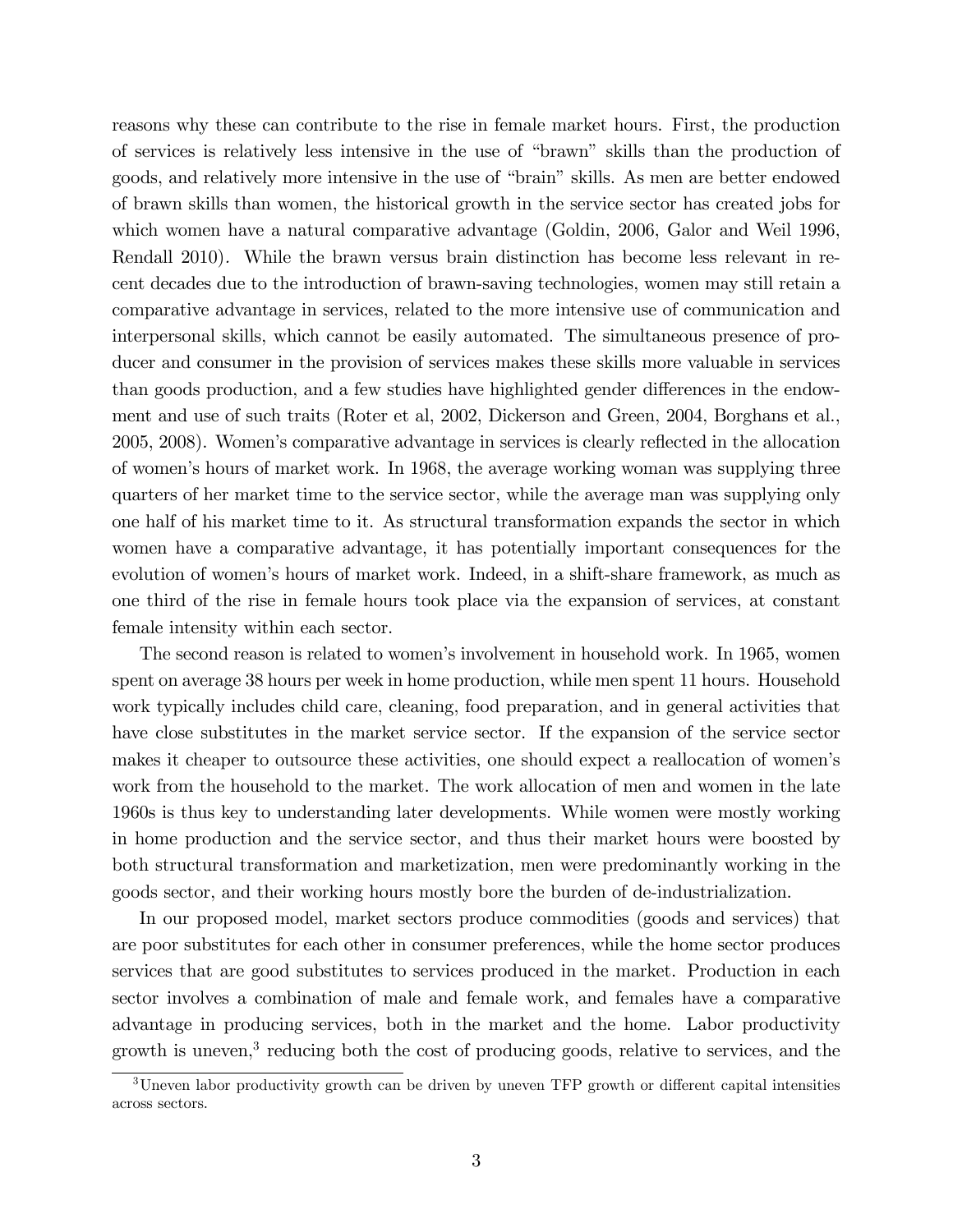cost of producing market services, relative to home services. As goods and services are poor substitutes, faster labor productivity growth in the goods sector reallocates labor from goods to services, resulting in structural transformation. As market and home services are good substitutes, slower labor productivity growth in the home sector reallocates hours of work from the home to market services, resulting in marketization.

The combination of consumer tastes and uneven productivity growth delivers two novel results. First, due to womenís comparative advantage in services, structural transformation and marketization jointly raise womenís relative market hours and wages. In other words, gender comparative advantages turn a seemingly gender-neutral shock such as the rise in services into a de facto gender-biased shock. Second, for both men and women, market hours rise with marketization but fall with structural transformation. Their combination is thus needed to rationalize observed gender trends: marketization is necessary to deliver the rise in female market work while structural transformation is necessary to deliver the fall in male market work.

To quantitatively assess the importance of the mechanisms described, we calibrate our model economy to the U.S. labor market and predict trends in gender outcomes implied by observed productivity growth differences. Our baseline calibration predicts the entire rise in the service share, 20% of the gender convergence in wages, nearly half of the rise in female market hours and 7% of the fall in male market hours. These predictions are solely due to between-sector forces, via structural transformation and marketization, while no withinsector forces are at work. However, we show that introducing within-sector forces such as gender-biased technical change and accumulation of human capital improve the modelís predictions for gender-specific trends, leaving sector-specific predictions unchanged.

There exist extensive literatures that have independently studied the rise in female labor market participation and the rise of services, respectively, but work on the interplay between the two phenomena is relatively scant. Early work by Reid (1934), Fuchs (1968) and Lebergott (1993) have suggested links between them, without proposing a unified theoretical framework. One notable exception is work by Lee and Wolpin (2009), who show that the rise in services is empirically important in understanding changes womenís wages and employment. The rise in services in their model is driven by an exogenous shock to the value of home time, while marketization of home production endogenously affects the value of home time in our framework.

Our work is also related to Galor and Weil (1996) and Rendall (2010), who illustrate the consequences of brain-biased technological progress for female employment in a one-sector model in which females have a comparative advantage in the provision of brain inputs.<sup>4</sup> In a

<sup>4</sup>Jones, Manuelli and McGrattan (2003) and Heathcote et al. (2010) also consider within-sector demand forces and illustrate the rise in the gender hours ratio stemming, respectively, from a fall in gender discrimination and gender-biased technological progress.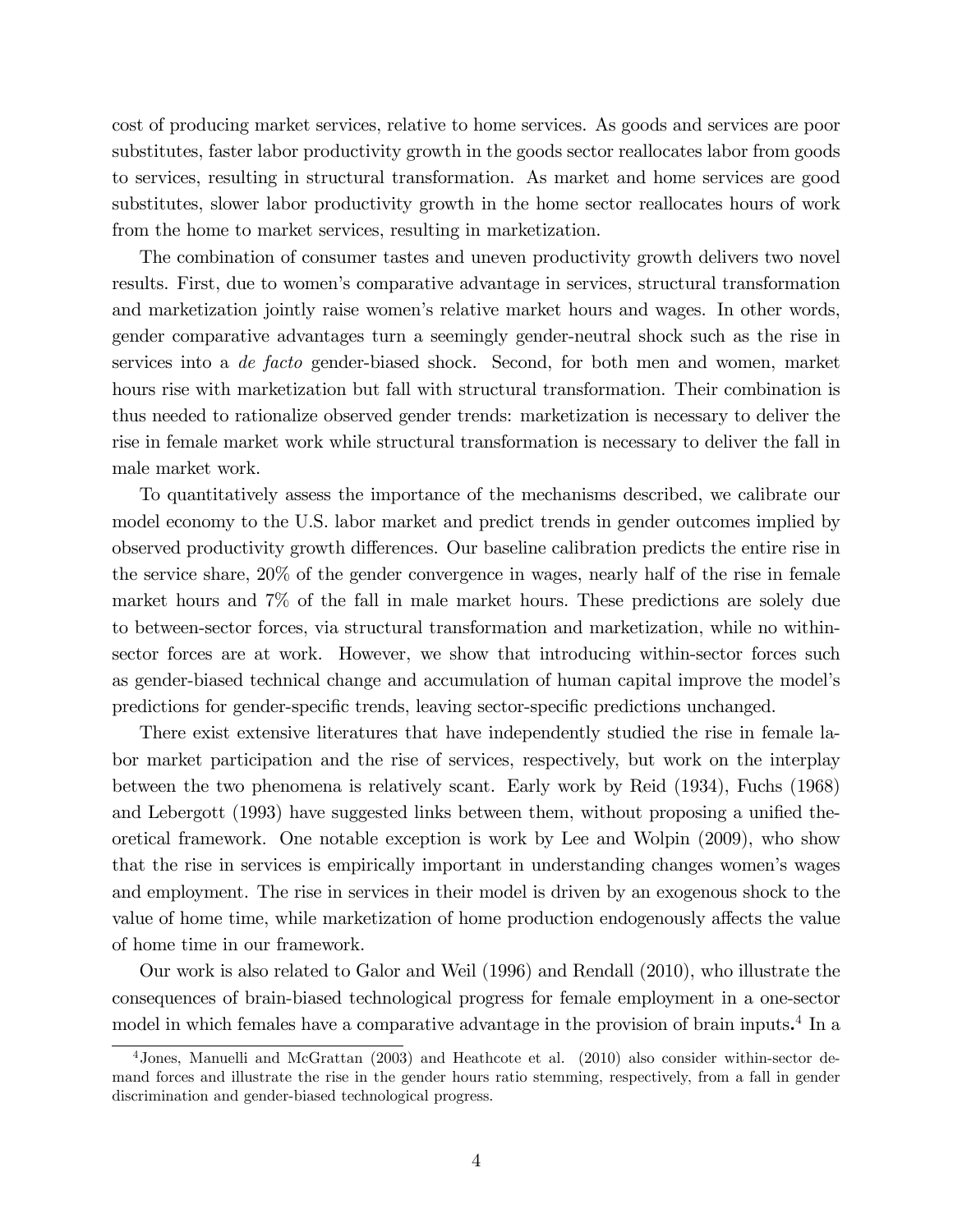similar vein, we assume that women have a comparative advantage in producing services in a model with two market sectors and home production, in which the rise in female market hours and the share of services are simultaneous outcomes of uneven productivity growth. Marketization of home services, contributing to both the rise of female market work and the services share, also features in Akbulut (2011), Buera et al. (2013) and Rendall (2014). Our main contribution to this strand of literature is to endogenously explain the narrowing of gender gaps in wages. Finally, the interplay between the service share and female outcomes has been recently studied in an international perspective by a few papers that relate lower female employment in Europe to an undersized service sector relative to the U.S. (Rendall, 2014; Olivetti and Petrongolo, 2014; Olivetti, 2014).

The recent literature on structural transformation often classifies the mechanisms that drive the rise in services into income effects and relative price effects.<sup>5</sup> With the first mechanism, income growth shifts the allocation of resources towards services as long as the demand for services is more elastic to income than the demand for goods. With the second mechanism, changes in relative prices alter the resource allocation when the elasticity of substitution between goods and services is not unity. Both channels are at work in our model, as well as in Ngai and Pissarides (2008) and Rogerson (2008). Slower productivity growth in services raises their relative price, in turn raising the expenditure share on services, as services and goods are poor substitutes in consumption. Higher income elasticity of services follows from the assumption that market services are closer substitutes to home services than goods. Under this assumption, the rise in income driven by faster productivity growth in market sectors raises the opportunity cost of home production, in turn stimulating the demand for market services, as these are the closest available substitute to home production.

The paper is organized as follows. The next section documents relevant trends in gender work and the size of services during 1968-2009, combining data from the Current Population Survey and several time use surveys. Section 3 develops a model for a three-sector economy and shows predictions of uneven labor productivity growth for relative wages, market hours and home production hours. Section 4 presents quantitative results, and Section 5 concludes.

## 2 Data and stylized facts

We show evidence on the evolution of labor market trends by gender and the service share using micro data from the March Current Population Surveys (CPS) for survey years 1968 to 2009. We also obtain information on hours of home production by combining time use surveys for 1965 onwards. The key facts emphasized in this section concern the evolution of

<sup>&</sup>lt;sup>5</sup>See Herrendorf, Rogerson and Valentinyi (2013b) for a recent survey, and references therein, including Acemoglu and Guerrieri (2008), Baumol (1967), Boppart (2011), Buera and Kobaski (2012), Caselli and Coleman (2001), Kongsamut et al (2001), Ngai and Pissarides (2007) and Rogerson (2008).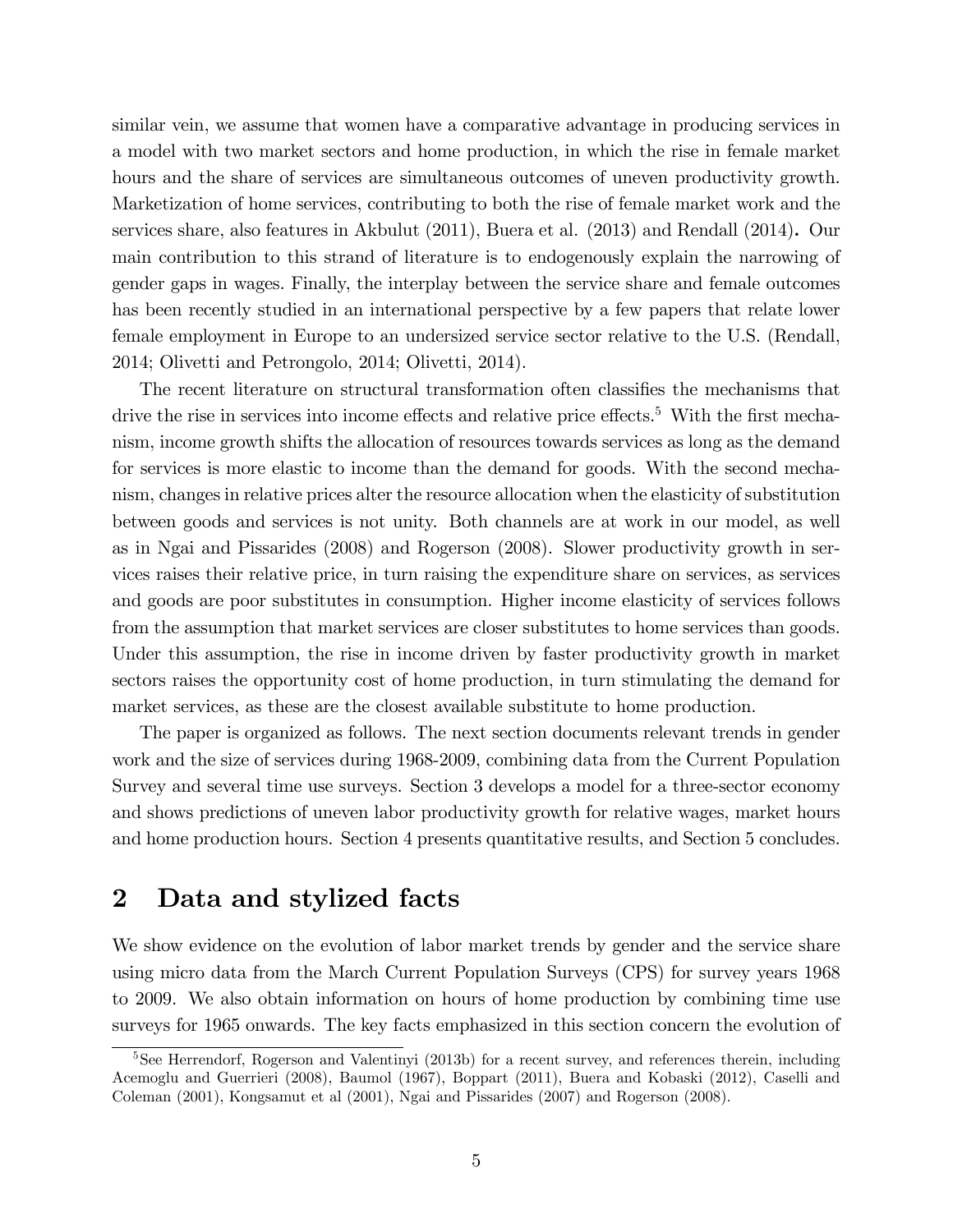market work, wages, and home production.

#### 2.1 Market work

Our CPS sample includes individuals aged 18-65, who are not in full-time education, retired, or in the military. Annual hours worked in the market are constructed as the product of weeks worked in the year prior to the survey year and hours worked in the week prior to the survey week. This hours measure is the only one continuously available since 1968 and comparable across annual surveys. For employed individuals who did not work during the reference week, weekly hours are imputed using the average of current hours for individuals of the same sex in the same year. Until 1975, weeks worked in the previous year are only reported in intervals (0, 1-13, 14-26, 26-39, 40-47, 48-49, 50-52), and to recode weeks worked during 1968-1975 we use within-interval means obtained from later surveys. These adjustment methods have been previously applied to the March CPS by Katz and Murphy (1992) and Heathcote et al. (2010). Our wage concept is represented by hourly earnings, obtained as wage and salary income in the previous year, divided by annual hours. Survey weights are used in all calculations.

Figure 1 shows a evidence on market work. Panel A plots annual hours by gender, obtained as averages across the whole population, including the nonemployed. Female work rises steadily from about 720 annual hours in 1968 to nearly 1200 hours in the 2000s, while male hours gradually decline throughout the sample period, from about 1950 to 1600. These diverging trends imply a doubling of the hours ratio<sup>6</sup>, from 0.37 to 0.74, and a fairly stable number of aggregate hours in the economy.

We classify working hours into two broad sectors, which we define as goods and services. The goods sector includes the primary industries, manufacturing, construction and utilities. The service sector includes the rest of the economy. Panel B in Figure 1 plots the proportion of hours in services overall and by gender, and shows an increase of nearly 20 percentage points in the share of market hours worked by both males and females in services. For women, the service share was always substantially higher than for men, and rose from 74% to 91%, while for men it rose from 50% to 68%. Panel C further shows that all of the (net) increase in female hours took place in the service sector, while Panel D shows that all of the (net) fall in male hours took place in the goods sector. In summary, while women were moving - in net terms - from nonemployment into the service sector, men were moving from the goods sector to nonemployment. These trends are also confirmed within broad skill groups, as shown in Figure A1 in Appendix A.

Table 1 provides detailed evidence on hours shares and female intensities for goods and services, and for seventeen finer industries. The 20 percentage points' expansion in the service

 $6$ Throughout the paper, hours and wage ratios indicate female values divided by male values.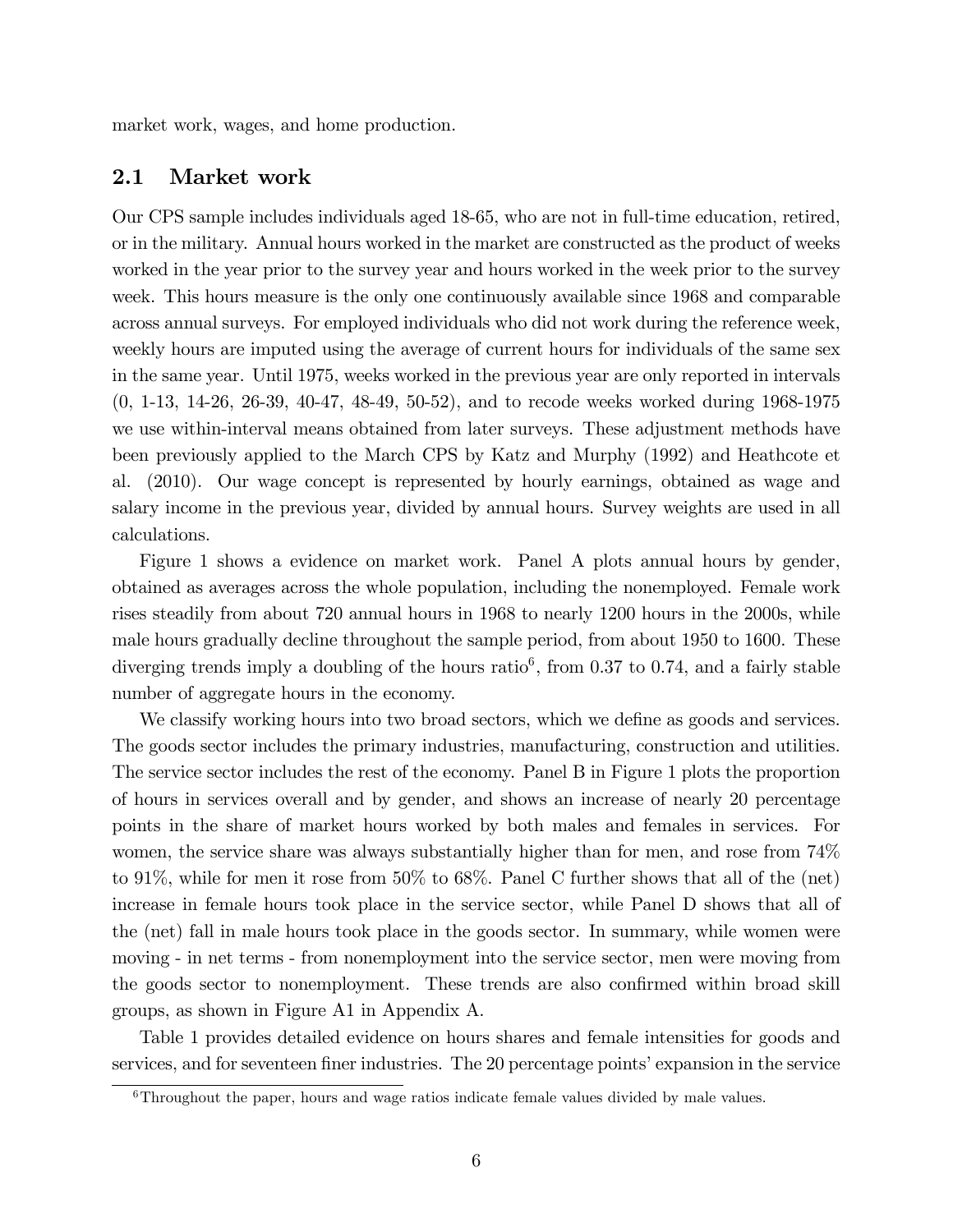share is bound to raise female employment as the female intensity in services is on average more than double the female intensity in the goods sector. A similar point can be made across more disaggregated industries. The decline in the broad goods sector is disproportionately driven by the fall in manufacturing industries and, to a lesser extent, primary industries. Within the broad service sector, several industries contribute to its expansion (retail, FIRE, business services, personal services, entertainment, health, education, professional services and public administration). The female intensity is generally higher in the expanding service industries than in the declining goods industries. A further stylized fact to note is that the female intensity has risen in every industry.<sup>7</sup> The evidence summarized in Table 1 thus highlights both between- and within-industry components in the rise of female hours.

We quantify between- and within-industry components of trends in female hours by decomposing the growth in the female hours share between 1968 and 2009 into a term reflecting the change in the share of services, and a term reflecting changes in gender intensities within either sector. Using a standard shift-share decomposition, the change in the female hours share between year  $0$  and year  $t$  can be expressed as

$$
\Delta l_{ft} = \sum_{j} \alpha_{fj} \Delta l_{jt} + \sum_{j} \alpha_{j} \Delta l_{fjt}, \qquad (1)
$$

where  $l_{ft}$  denotes the share of female hours in the economy in year t,  $l_{jt}$  denotes the overall share of hours in sector j,  $l_{fit}$  denotes the share of female hours in sector j, and  $f_{f} = (l_{fjt} + l_{fj0})/2$  and  $f_{j} = (l_{jt} + l_{j0})/2$  are decomposition weights. The first term in equation (1) represents the change in the female hours share that is attributable to structural transformation, while the second term reflects changes in the female intensity within sectors. The results of this decomposition are reported in Table 2. The first row reports the total change in the female hours share, which rises from 29.9% in 1968 to 45.3% in 2009. The second row shows that just above one third of this change was explained by the growth in the share of services, as measured by the first term in equation (1). The third row performs the same decomposition on 17, as opposed to two, industries, and delivers an identical estimate of the role of the between-sector component. This means that, by focusing on our binary decomposition, we do not miss important inter-industry dynamics in the rise in female hours.

We have motivated our focus on the sectoral dimension of gender developments based on gender comparative advantages, via the more intensive use of non-physical tasks in the production of services rather than goods. However, tasks are more directly associated to occupations than sectors, and some sectors tend to use female labor more intensively because they use more intensively occupations in which women have a comparative advantage. One would thus expect to detect an important between-occupation component in the rise in female hours. This is shown in the fourth row of Table 2, based on a 4-fold occupational

<sup>&</sup>lt;sup>7</sup>The fall in the female intensity in the post and telecoms industry is an exception, entirely driven by the near disappearance of telephone operators, who were 98% female at the start of our sample period.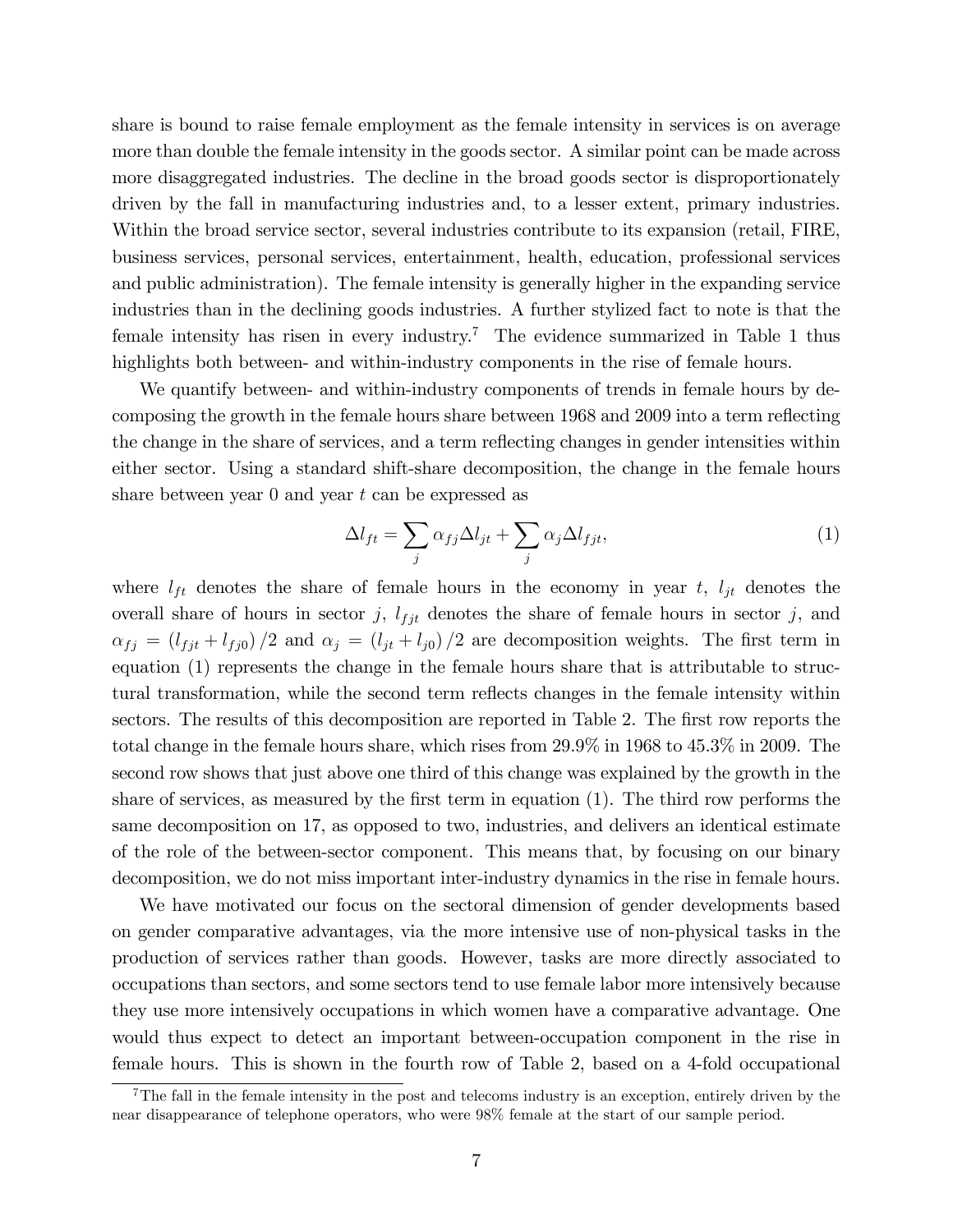decomposition.<sup>8</sup> The between-occupation component explains about 26% of the total. This is somewhat smaller than the between-sector component, but still sizeable.

Between-sector and between-occupation dimensions are clearly not orthogonal. As the distribution of occupations varies systematically across industries, a portion of the betweenoccupation component may be explained by the expansion of industries in which femalefriendly occupations are over-represented. Between-occupation changes that are not captured by changes in the industry structure would by definition be included in the within-industry component of (1). We therefore decompose the within-industry component of (1) into withinand between-occupation components. The full decomposition is

$$
\Delta l_{ft} = \sum_{j} \alpha_{fj} \Delta l_{jt} + \sum_{j} \alpha_{j} \left( \sum_{k} \alpha_{fjk} \Delta l_{jkt} + \sum_{k} \alpha_{jk} \Delta l_{fjkt} \right), \qquad (2)
$$

where k indexes occupations,  $l_{jkt}$  is the share of occupation k in industry j,  $l_{f jkt}$  is the share of female hours in occupation k and industry j, and  $\alpha_{fjk} = (l_{fjkt} + l_{fjk0})/2$  and  $\alpha_{jk} = (l_{jkt} + l_{jk0})/2$ . The first term in (1) represents the between-industry component, the second term represents the between-occupation component that takes place within industries, and the last term represents the component that takes place within industry  $\times$  occupation cells. The results of this further decomposition are reported in the fifth row of Table 2, and show that only a small share (about  $6\%$ ) of the growth in the female hours share took place via the expansion of female-friendly occupations within sectors. The bulk of the growth in female-friendly occupations took instead place via the expansion of the service share. We thus focus the rest of the paper on a binary goods/services distinction, as the decomposition results reported in Table 2 suggest that this is a sufficient dimension for understanding relative female outcomes.

#### 2.2 Wages

We turn next to evidence on wages in Figure 2. Panel A shows the evolution of the wage ratio in the aggregate economy, obtained as the exponential of the gender gap in mean log wages, unadjusted for characteristics. Women's hourly wages remained relatively stable at or below 65% of male wages until about 1980, and then started rising up to about 80% at the end of the sample period. The combined increase in female hours and wages raised the female wage bill from 30% to two thirds of the male wage bill. When using hourly wages adjusted for human capital (age and age squared, race and four education levels), the rise in the gender wage ratio is slightly attenuated, from 64% in 1968 to 77% in 2009 (Panel B). While a measure of actual, rather than potential, labor market experience is not available in

 $8$ This is the broad task-based grouping of occupations suggested by Acemoglu and Autor (2011). Categories are: professional, managerial and technical occupations; clerical and sales occupations; production and operative occupations; service occupations.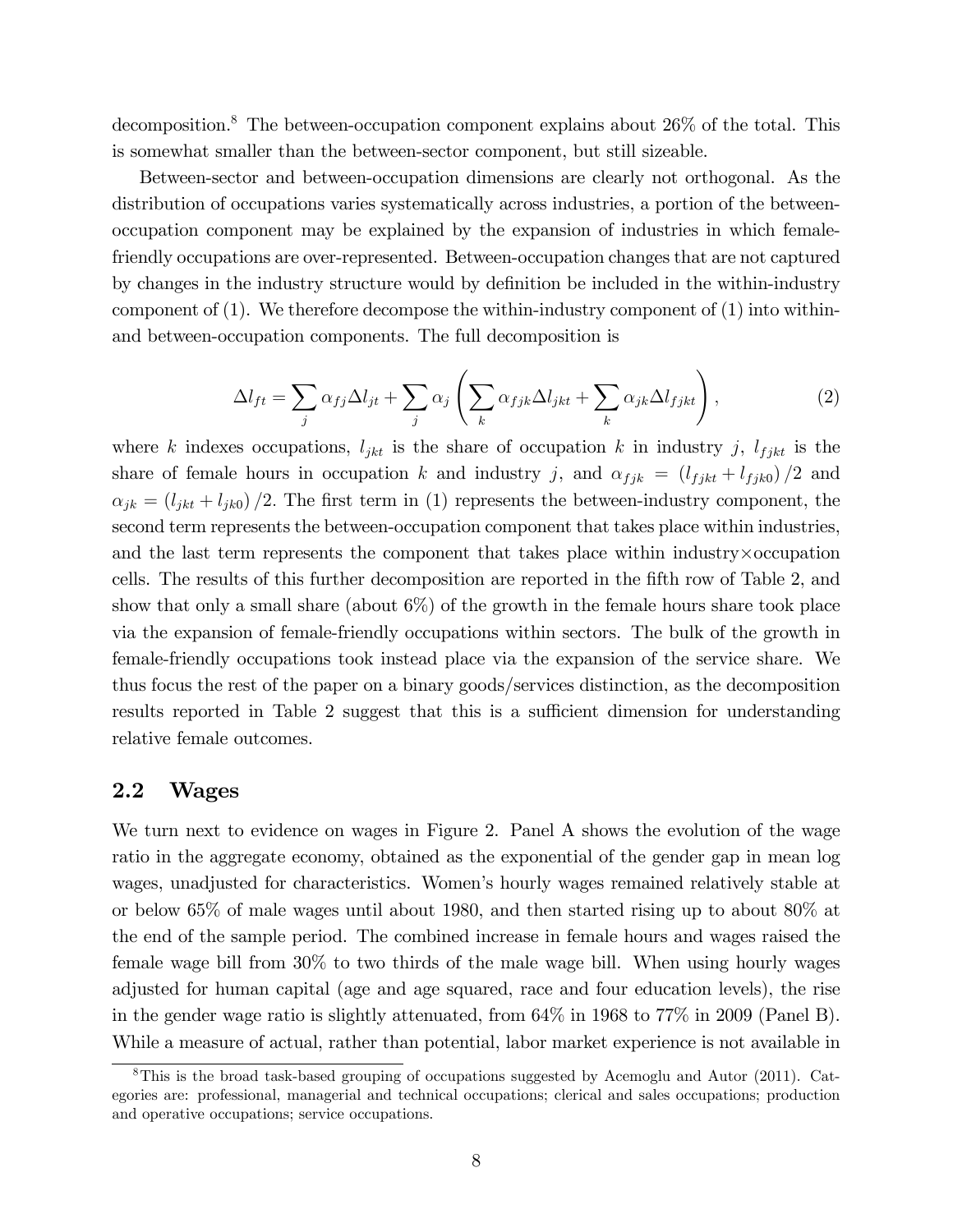the CPS, estimates by Blau and Kahn (2013) on the PSID show that gender differences in actual experience explain about a third of the rise in the wage ratio between 1980 and 1999. Thus there is clear evidence of closing - but still sizeable - gender gaps even after controlling for actual labor market experience. Note finally that the trend in the wage ratio is very similar across market sectors.

#### 2.3 Home production

We finally provide evidence on the distribution of total work between market and home production for each gender. Information on this is gathered from time use data, by linking major time use surveys for the U.S: 1965-1966 Americaís Use of Time; 1975-1976 Time Use in Economics and Social Accounts; 1985 Americans' Use of Time; 1992-1994 National Human Activity Pattern Survey; and 2003-2009 American Time Use Surveys. These surveys are described in detail in Aguiar and Hurst (2007). As a measure of labor supply to the market we use "core" market work (in the definition of Aguiar and Hurst, 2007), including time worked on main jobs, second jobs and overtime, but excluding time spent commuting to/from work and time spent on ancillary activities, including meal times and breaks. This is the labor supply measure that is most closely comparable to market hours measured in the CPS. However, no information on annual weeks worked is available from the time use surveys, and all work indicators presented are weekly. To obtain a measure of home production we sum hours spent on core household chores (cleaning, preparing meals, shopping, repairing etc.) and hours of child care.

Figure 3 shows trends in market and home hours for men and women since 1965. The series for market work of men and women clearly converge during the sample period: weekly hours worked in the market rise from 19 to 23 for women, and fall from 42 to 33 for men. The trends are very similar to those detected using the CPS in Figure 1A. The series for home production also move closer to each other, as household hours fall from 38 to 28 for women, and rise from 11 to 16 for men. Interestingly, there are no major gender differences in total hours of work (consistent with the iso-work Önding of Burda, Hamermesh and Weil, 2013), but of course the market/home divide of total work differs sharply across genders. For women the share of market work in total work rises from one third in 1965 to 45% in 2009, while for men this falls from  $80\%$  to two thirds. These trends are also confirmed within two broad skill groups, as shown in Figure A2 in the Appendix, implying that marketization of home production takes place across the skill distribution.

#### 2.4 Summary

The evidence presented above has highlighted a number of stylized facts. First, over the past few decades, market hours have substantially increased for women, but they have declined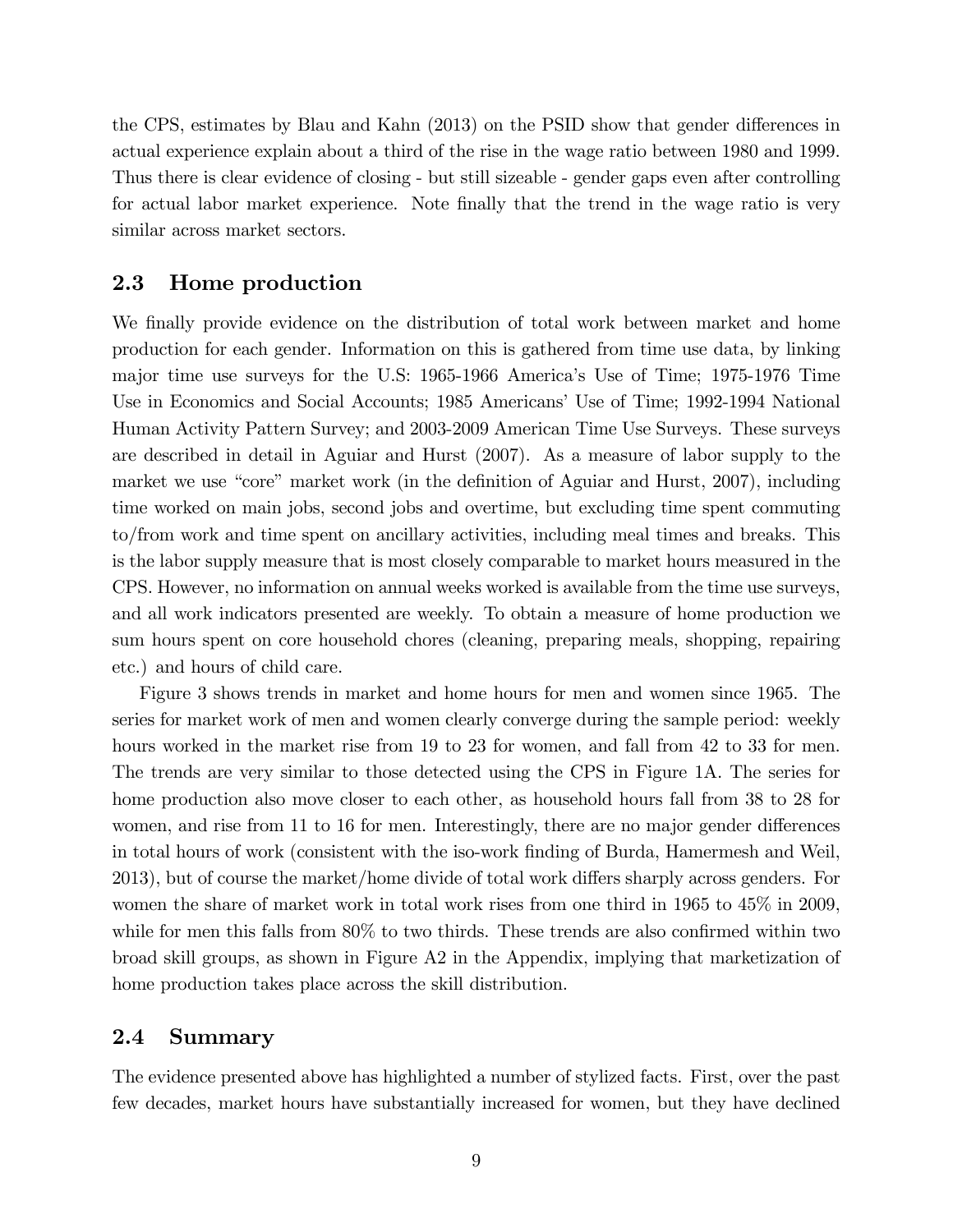for men, implying a near dobling of the hours ratio. Second, the share of market hours in services has grown, and about one third of the rise in relative female hours took place via the expansion of services. Third, female relative wages have increased. Fourth, home production hours have risen for men and fallen from women. The model of the next section rationalizes this set of facts by introducing structural transformation and marketization of home production. Structural transformation leads to a rise in the wage ratio and a fall in market hours for both genders. Marketization leads to a rise in market hours for both gender. Due to gender comparative advantages, structural transformation has a stronger impact on male market hours, while marketization has a stronger impact on female home hours. Thus the combination of the two forces has a potential to explain the rise in the gender ratio of market hours, and the fall in the gender ratio of home hours. By contruction, the model can only explain the between-industry component of gender changes, which we have quantified to one third, while it cannot address the within-sector rise in the female intensity. Our approach thus complements previous work on within-sector forces explaining the remaining two thirds of the increase in women's hours, which has focused on a variety of supply-side explanations (see reference list in footnote 1), gender-biased technical change (Heathcote et al., 2010), or antidiscrimination interventions (Goldin, 2006).

## 3 The Model

Motivated by the facts presented above, this Section presents a model for a multi-sector economy to describe the joint dynamics of male and female market and home hours, as well as the gender wage ratio. It should be emphasized that the proposed framework solely relies on between-sector forces to deliver gender-specific trends. Also, our model does not include leisure decisions, as time use data reveal that total working time was remarkably similar across genders throughout our sample period.<sup>9</sup> Finally, as the evolution of gender time allocation across sectors is qualitatively similar across skills, the model focuses on the time-allocation decisions of representative male and female agents.

The multi-sector economy is modeled in three steps. First, we describe a two-sector market economy, producing goods and services, and show that structural transformation raises the gender wage ratio as long as women have a comparative advantage in services. Second, we introduce a home sector producing services that are close substitutes to market services, and show that marketization of home production and structural transformation jointly imply a rise in the wage ratio and in the share of market hours of women, relative to men. To keep these steps simple, we derive results from the planner's optimal resource

<sup>9</sup>The ratio between female and male total hours is 1.08 in 1965 and it very slightly declines to 1.03 in 2009. On the other hand, the market share of total working time evolves very differently across genders, rising from 0.34 to 0.45 for women and falling from 0.79 to 0.67 for men. The allocation of total work between the market and the home seems therefore the key margin to understand gender trends in market hours.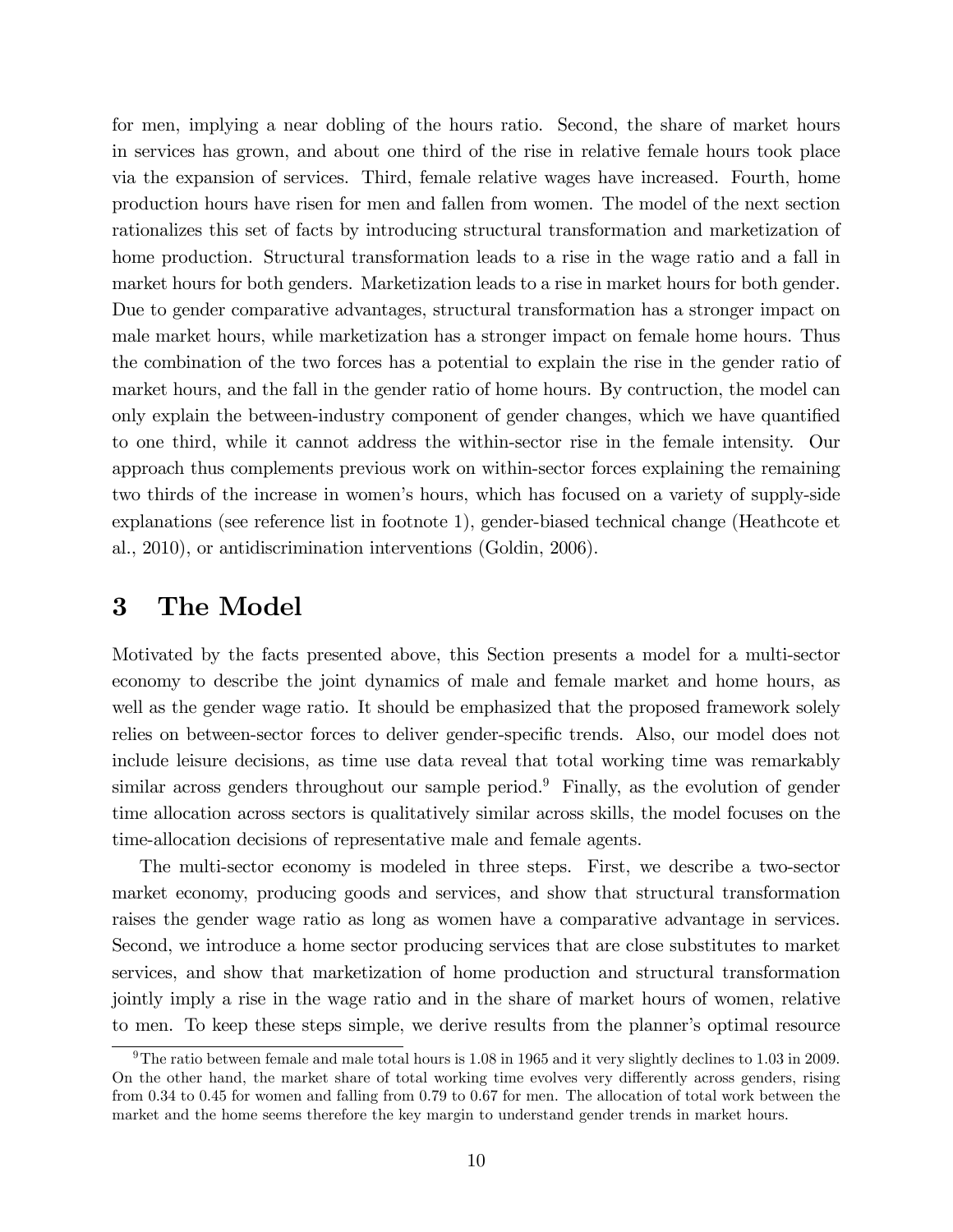allocation across sectors. Finally, the decentralized equilibrium is characterized in order to highlight further predictions and quantitatively assess the role of structural transformation and marketization in labor market trends.

#### 3.1 Structural transformation and the wage ratio

Consider an economy with two sectors, producing goods and services respectively, according to the following technology:

$$
c_j = A_j L_j, \quad L_j = \left[ \xi_j L_{fj}^{\frac{\eta-1}{\eta}} + \left( 1 - \xi_j \right) L_{mj}^{\frac{\eta-1}{\eta}} \right]^{\frac{\eta}{\eta-1}}, \quad j = 1, 2, \tag{3}
$$

where  $j = 1$  denotes goods, and  $j = 2$  denotes services,  $A_j$  denotes labor productivity, growing at  $\dot{A}_j/A_j \equiv \gamma_j$ , and  $L_j$  denotes labor inputs. The labor input used in each sector is a CES aggregator of male  $(L_{mj})$  and female hours  $(L_{jj})$ , where  $\eta$  is the elasticity of substitution between them, and  $\xi_1 < \xi_2$  is imposed to capture women's comparative advantage in producing services.

For each gender, the following resource constraint holds:

$$
L_{g1} + L_{g2} = L_g \quad g = f, m. \tag{4}
$$

Labor is fully mobile across sectors, equalizing marginal rates of technical substitution:

$$
\frac{\xi_j}{1 - \xi_j} \left( \frac{L_{mj}}{L_{fj}} \right)^{1/\eta} = x; \qquad j = 1, 2,
$$
\n(5)

where  $x \equiv w_f/w_m$  denotes the gender wage ratio. Combining conditions (4) and (5) for  $j = 1, 2$  gives the allocation of female hours:

$$
\frac{L_{f1}}{L_f} = T(x) \equiv \frac{x^{-\eta} \frac{L_m}{L_f} - a_2^{\eta}}{a_1^{\eta} - a_2^{\eta}},
$$
\n(6)

where  $a_j \equiv (1-\xi_j)/\xi_j$ ,  $j = 1, 2$ . Given women's comparative advantage in services (implying  $a_1 > a_2$ ), the equilibrium condition (6) is downward sloping, i.e.  $T'(x) < 0$ . The intuition is that a higher wage ratio induces substitution away from female labor in all sectors, but substitution is weaker in the sector in which women have a comparative advantage, as implied by (5). Thus a higher wage ratio is associated with a lower share of female hours in the goods sector. As  $L_{m1}/L_{m2}$  is proportional to  $L_{f1}/L_{f2}$  due to (5), lower  $L_{f1}/L_{f}$  implies lower  $L_{m_1}/L_m$  and an overall lower share of hours in the goods sector. Finally, note that the equilibrium wage ratio lies within the range  $(x_1, x_2)$ , where  $x_j \equiv \frac{1}{a_j}$  $\frac{1}{a_j}\left(L_m/L_f\right)^{1/\eta}$  is the equilibrium wage ratio for a one-sector economy with sector j only.

The result  $T'(x) < 0$  implies the following Proposition: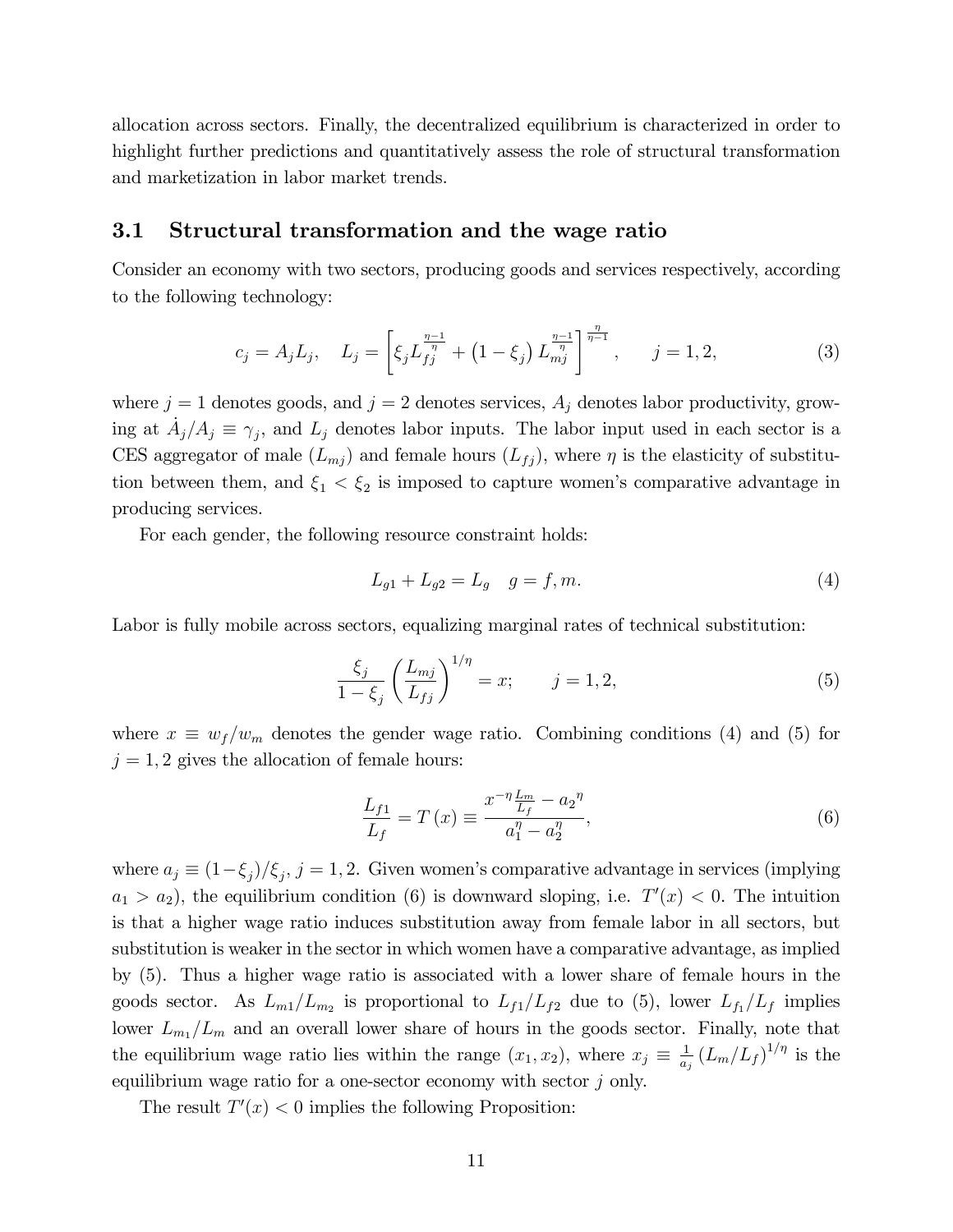**Proposition 1** When women have a comparative advantage in producing services, shocks that raise the service share lead to a higher wage ratio.

Proposition 1 is solely based on the assumption of gender comparative advantages, and in particular it holds independently of product demand, and the specific process driving structural transformation.

The result in Proposition 1 highlights the importance of considering a two-sector economy. Specifically, gender comparative advantages turn a seemingly gender-neutral shock such as the rise in services into a *de facto* gender-biased shock. To see this more explicitly, consider a one-sector model with a CES production function as in (3), characterized by a technology parameter  $\xi$ . The equilibrium wage ratio in this economy is given by

$$
x = \frac{\xi}{1 - \xi} \left(\frac{L_m}{L_f}\right)^{1/\eta},\tag{7}
$$

and it can only rise following an increase in the relative demand for female labor  $(\xi)$  or a fall in its relative supply  $(L_f/L_m)$ . The rise in aggregate  $\xi$  is typically interpreted as a gender-biased demand shift.<sup>10</sup> Note that the equilibrium wage ratio in the one-sector model falls within the  $(x_1, x_2)$  range defined above if  $\xi$  falls within the  $(\xi_1, \xi_2)$  range. Specifically, if the two models imply the same hours allocation, (6) and (7) imply equal equilibrium wage ratios if the following condition is satisfied:

$$
\frac{\xi}{1-\xi} = \left[\frac{L_{f1}}{L_f} \left(\frac{1-\xi_1}{\xi_1}\right)^{\eta} + \frac{L_{f2}}{L_f} \left(\frac{1-\xi_2}{\xi_2}\right)^{\eta}\right]^{-1/\eta}.
$$
\n(8)

In other words, the  $\xi$  parameter in the one-sector can be interpreted as a function of  $\xi_1$  and  $\xi_2$  in the two-sector model, with weights given by the sectoral hours share. The advantage of explicitly deriving equilibrium in a two-sector model is that the implied aggregate  $\xi$  evolves endogenously with the industry structure. That is, structural transformation acts as a form of gender-biased demand shift that raises the aggregate  $\xi$ , resulting in a higher wage ratio.

#### 3.2 Structural Transformation and Marketization

We next introduce a home sector to account for changes in the allocation of total work between the market and the home. As the home sector affects equilibrium by producing services that are close substitutes to market services, we now fully characterize utility over each sector's output.

Individuals consume goods and a combination of market and home services. The assumed utility function is a nested-CES specification:

$$
U\left(c_1,c_s,c_h\right) \equiv \left[\omega c_1^{\frac{\varepsilon-1}{\varepsilon}} + (1-\omega) c_2^{\frac{\varepsilon-1}{\varepsilon}}\right]^{\frac{\varepsilon}{\varepsilon-1}}; \quad c_2 = \left[\psi c_s^{\frac{\sigma-1}{\sigma}} + (1-\psi) c_h^{\frac{\sigma-1}{\sigma}}\right]^{\frac{\sigma}{\sigma-1}},\tag{9}
$$

 $10$  Heathcote et al. (2010) show in a one-sector model that this kind of gender-biased demand shift can explain the bulk of the rise in relative female hours.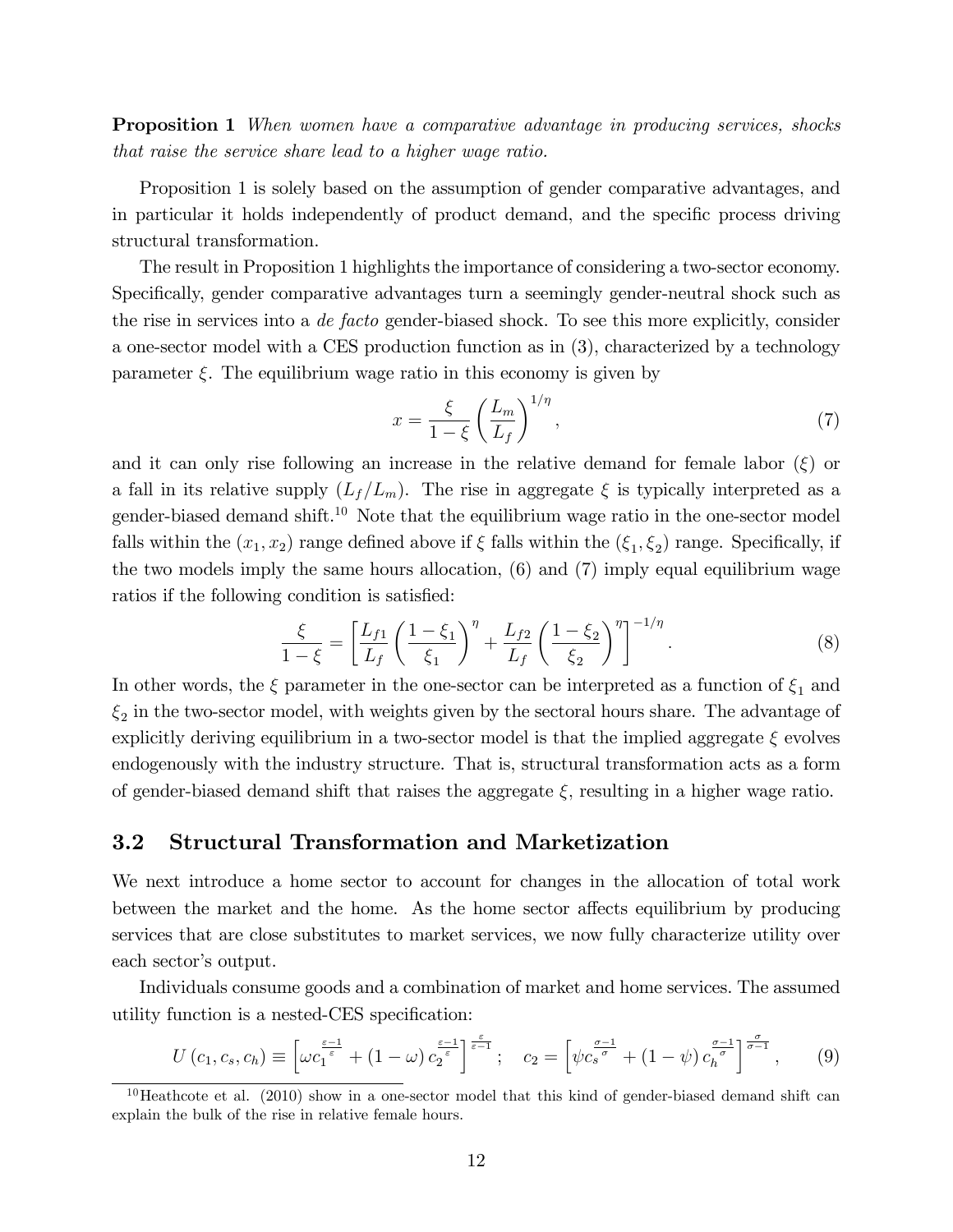where  $c_1$  denotes goods,  $c_s$  denotes market services,  $c_h$  denotes home services, and  $c_2$  denotes all services combined. Goods and services are poor substitutes ( $\varepsilon$  < 1), while market and home services are good substitutes ( $\sigma > 1$ ) in the combined service bundle.

Market and home services are produced with identical technologies, except for the level of labor productivity:

$$
c_j = A_j \left[ \xi_2 L_{fj}^{\frac{\eta - 1}{\eta}} + (1 - \xi_2) L_{mj}^{\frac{\eta - 1}{\eta}} \right]^{\frac{\eta}{\eta - 1}} \quad j = s, h,
$$
\n(10)

where productivity growth in the market is assumed to be at least as fast as in the home:  $\gamma_s \geq \gamma_h$ . In addition to (4), there is a labor allocation constraint within services:

$$
L_{gs} + L_{gh} = L_{g2} \t\t g = f, m. \t\t(11)
$$

Note that  $L_g$  still denotes total working hours for each gender and is exogenous, while labor supply to the market is now given by  $(L_{g1} + L_{gs})$  and is endogenous.

The equilibrium allocation is characterized in two steps. We first solve for the optimal allocation of service hours between the market and the home, and next solve for the optimal allocation of total hours between the goods and service sectors.

#### 3.2.1 Labor allocation across market and home services

The optimal allocation of labor between market and home services can be obtained by maximizing  $c_2$  in (9) with respect to  $(L_{fs}, L_{ms}, L_{fh}, L_{mh})$ , subject to the resource constraints in (11). Free labor mobility between the market and the home implies equalization of marginal rates of technical substitution. As the respective production functions are identical, this implies:

$$
\frac{L_{fs}}{L_{ms}} = \frac{L_{fh}}{L_{mh}} = \frac{L_{f2}}{L_{m2}},
$$
\n(12)

where resource constraints (11) are used to derive the second equality.

Free mobility also implies equalization of the marginal revenue product of labor, thus:

$$
\frac{L_{fs}}{L_{fh}} = R_{mh} \equiv \left(\frac{\psi}{1-\psi}\right)^{\sigma} \left(\frac{A_s}{A_h}\right)^{\sigma-1}.
$$
\n(13)

Condition (13) describes the process of marketization: as market and home services are good substitutes ( $\sigma > 1$ ), faster productivity growth in market services shifts female hours from the home to the market. A corresponding condition can be derived for male hours.

Finally, we derive a hypothetical production function for the composite service output  $c_2$ , which is equivalent to (3) for the two-sector model, with the qualification that the productivity index  $A_2$  depends on  $A_s$  and  $A_h$  according to (full derivation in Appendix 6.1.2):

$$
A_2 = \psi^{\frac{\sigma}{\sigma-1}} A_s \left(\frac{R_{mh}}{1 + R_{mh}}\right)^{-\frac{1}{\sigma-1}}.
$$
\n(14)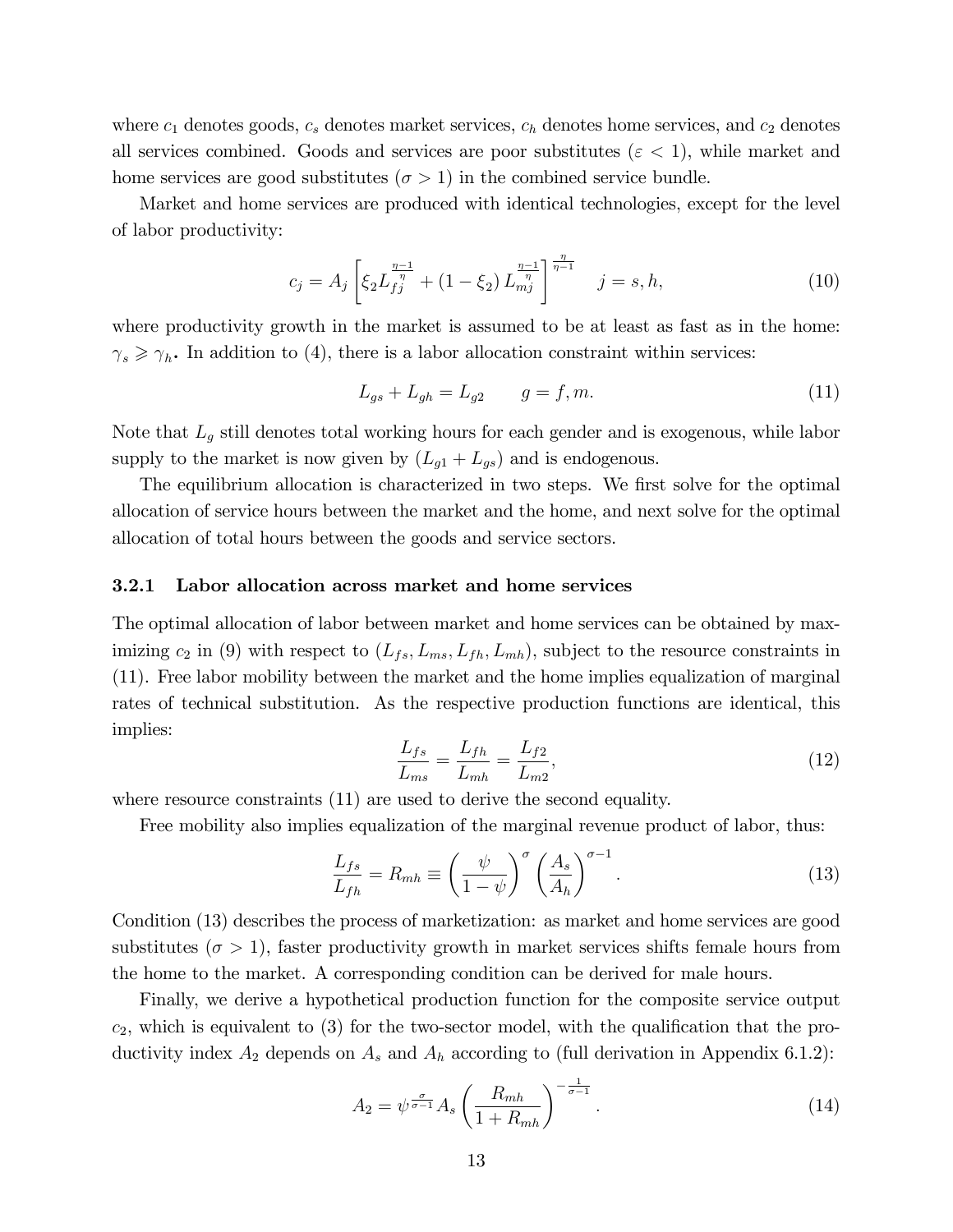Its growth is a weighted average of productivity growth in market and home services, with weights given by the share of labor in each sector:

$$
\gamma_2 = \frac{R_{mh}}{1 + R_{mh}} \gamma_s + \frac{1}{1 + R_{mh}} \gamma_h.
$$

Thus productivity growth in the composite service output is endogenously determined by the process of marketization. Following the aggregation of market and home services into  $c_2$ , the equilibrium wage ratio and hours allocation still satisfies  $(6)$ , with  $A_2$  defined by  $(14)$ . The model is closed by equalizing the marginal revenue product of labor across sectors.

#### 3.2.2 Labor allocation across goods and services

To describe the optimal labor allocation between the goods and service sectors, we equalize the marginal revenue product of labor using the production function (3) and the utility function (9). This allows us to express the female hours allocation  $L_{f1}/L_{f2}$  as a function of the wage ratio  $x$ :

$$
\frac{L_{f_1}}{L_{f2}} \equiv R\left(x\right) = \left(\frac{\omega}{1-\omega}\right)^{\varepsilon} \left(\frac{A_2}{A_1}\right)^{1-\varepsilon} \left(\frac{\xi_1}{\xi_2}\right)^{\varepsilon} \left(\frac{z_2\left(x\right)}{z_1\left(x\right)}\right)^{1-\varepsilon/\eta},\tag{15}
$$

where

$$
z_j(x) \equiv \frac{L_j}{L_{fj}} = \xi_j^{\frac{\eta}{\eta - 1}} \left( 1 + a_j^{\eta} x^{\eta - 1} \right)^{\frac{\eta}{\eta - 1}}, \qquad j = 1, 2.
$$
 (16)

We then impose the resource constraint for female hours  $(4)$  into  $(15)$  to obtain

$$
\frac{L_{f1}}{L_f} = D\left(x\right) \equiv \frac{R\left(x\right)}{1 + R\left(x\right)}.\tag{17}
$$

Conditions (6) and (17) state the optimal input and output allocations, respectively, and can be solved for equilibrium  $L_{f1}/L_f$  and x. Given  $a_1 > a_2$ , we show in the Appendix 6.1.1 that the slope of (15) has the sign of  $\eta - \varepsilon$ . Intuitively, the slope of (17) depends on input substitutability ( $\eta$ ) relative to output substitutability ( $\varepsilon$ ): input substitutability diverts female labor from goods to services following a rise in the wage ratio, while output substitutability diverts consumption from services to goods, as services use female labor more intensively. Output substitutability thus reduces the demand for female labor in services. Input substitutability dominates, and a rise in the wage ratio is associated with a fall in  $L_{f1}/L_f$ , whenever  $\eta > \varepsilon$ . This is the most realistic case, as typically  $\eta > 1$ . Thus  $D(x)$ is downward-sloping but it is flatter than  $T(x)$  due to the presence of offsetting input and output substitutability. As  $D'(x) > T'(x)$ , equilibrium is unique, as represented by the intersection of (6) and (17) in the  $(x, L_{f1}/L_f)$  space in Figure 4.

We next consider shocks to the allocation condition (17). Given (15),  $D(x)$  shifts downwards whenever  $\gamma_1 > \gamma_2$ , i.e. if and only if productivity grows faster in the goods than the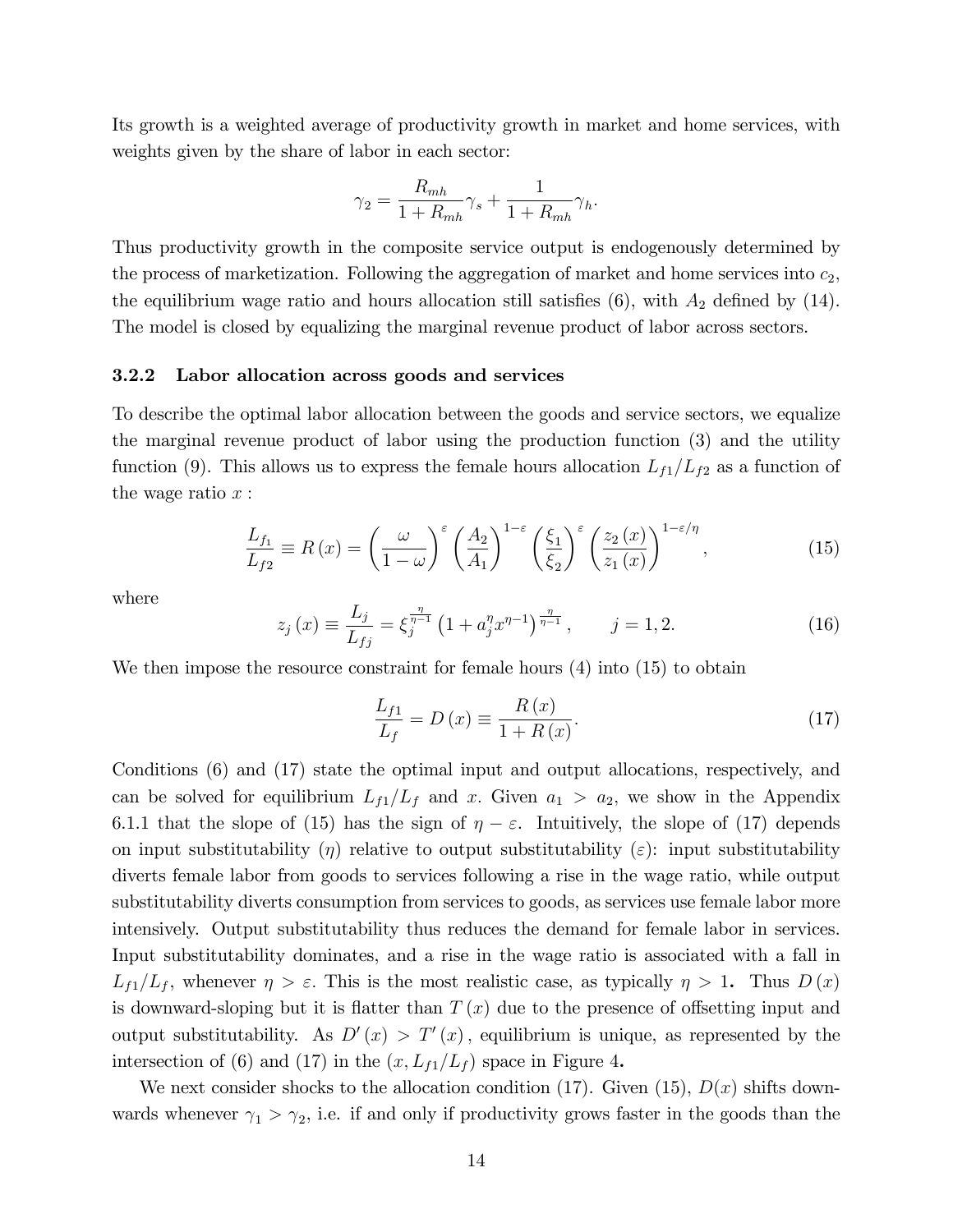(composite) service sector. The shift in  $D(x)$  traces equilibrium downward along the  $T(x)$ curve (6), resulting in higher x and lower  $L_{f1}/L_f$ . Thus the following Proposition can be established:

#### **Proposition 2** Market services and the wage ratio rise together if and only if  $\gamma_1 > \gamma_2$ .

This result has two components. The first component, related to the shift in  $D(x)$ , is common to the structural transformation literature: faster labor productivity growth in the goods sector shifts resources from the goods to service sectors, due to poor output substitutability. The second component is novel: since women have a comparative advantage in the services sector, uneven labor productivity growth across sectors acts as an increase in relative demand for female labor, which in turn raises the equilibrium wage ratio.

As stated in Proposition 2, uneven labor productivity growth  $(\gamma_1 > \gamma_2)$  is a necessary condition to simultaneously predict a rise in market services and the wage ratio. Clearly, if productivity growth is balanced across all sectors,  $\gamma_1 = \gamma_s = \gamma_h$ , the service share and the wage ratio are both unaffected. However, the Proposition still holds in two special cases,  $\gamma_1 > \gamma_s = \gamma_h$  and  $\gamma_1 = \gamma_s > \gamma_h$ . In the first case, faster productivity growth in the goods than service sector, combined with poor output substitutability, shifts labor from goods to services, leading to a higher service share and wage ratio. In the second case, faster productivity growth in market services than home services, combined with good output substitutability, pulls (mostly female) labor out of the household, with a corresponding increase in the market service share and the wage ratio. This mechanism acts like a labor demand shock that raises the wage ratio and female market hours, and reduces female home hours. Clearly, whenever  $\gamma_1 > \gamma_s > \gamma_h$ , both mechanisms are at work. For the ease of the discussion (though not necessary), we proceed by assuming  $\gamma_1 > \gamma_s > \gamma_h$  and define:

$$
MF \equiv (\gamma_s - \gamma_h) (\sigma - 1) > 0, \qquad SF \equiv (1 - \varepsilon) (\gamma_1 - \gamma_s) > 0,\tag{18}
$$

where  $MF$  denotes the driving force of marketization as discussed in (13), and  $SF$  denotes the driving force of structural transformation as discussed in (15). Both are combinations of exogenous parameters, and their effects on wages and hours work via the shifts in  $R_{mh}$  and R(x). More precisely, let  $\Delta R_{mh}/R_{mh}$  and  $\Delta R (x) /R (x)$  denote shifts in  $R_{mh}$  and  $R (x)$ , respectively, due to uneven productivity growth. Using (13) one obtains:

$$
\frac{\triangle R_{mh}}{R_{mh}} = MF,\tag{19}
$$

and using (15) and (14) one obtains:

$$
\frac{-\Delta R(x)}{R(x)} = (1 - \varepsilon)(\gamma_1 - \gamma_2) = SF + \frac{1 - \varepsilon}{\sigma - 1} \frac{MF}{1 + R_{mh}}.
$$
\n(20)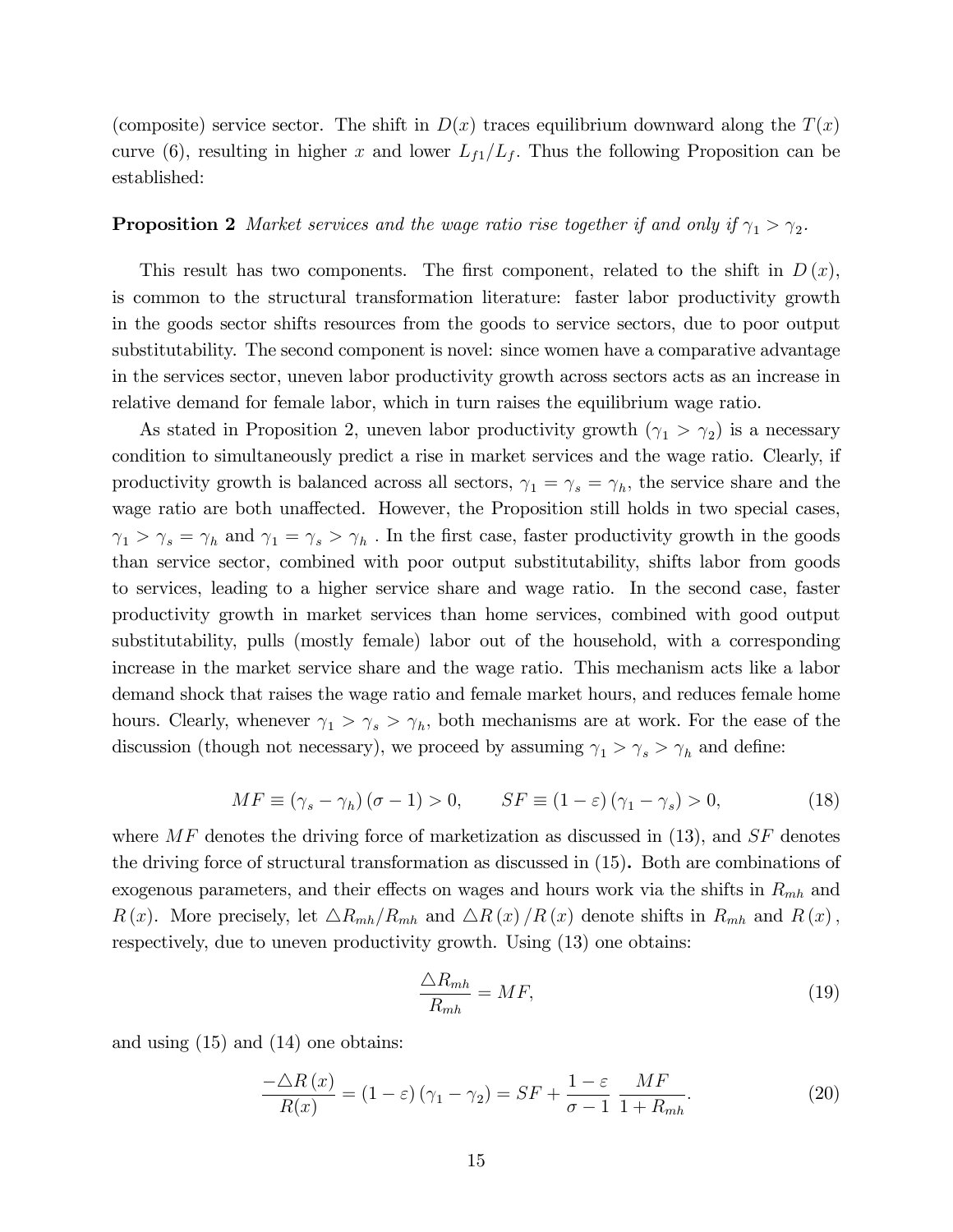The shift in  $\Delta R(x)$  rises with both structural transformation and marketization, and the latter effect is amplified by lower  $\varepsilon$ ,  $\sigma$ , and  $R_{mh}$ . Note in particular that ongoing marketization  $(MF > 0)$  has a progressively weaker impact on  $R(x)$  due to the automatic rise in  $R_{mh}$  at the denominator.

By combining the above results  $(13)$  and  $(15)$ , we finally obtain the equilibrium service share:

$$
s = \left[1 + \left(\frac{A_s}{A_1}\right)^{1-\varepsilon} \left(\frac{1 + R_{mh}}{R_{mh}}\right)^{\frac{\sigma - \varepsilon}{\sigma - 1}} G\left(x\right)\right]^{-1},\tag{21}
$$

where

$$
G\left(x\right) = \left(\frac{\omega}{1-\omega}\right)^{\varepsilon} \left(\frac{\xi_1}{\xi_2}\right)^{\frac{\eta(1-\varepsilon)}{\eta-1}} \left(\frac{1+a_2^{\eta}x^{\eta-1}}{1+a_1^{\eta}x^{\eta-1}}\right)^{\frac{\eta-\varepsilon}{\eta-1}} \frac{1+a_1^{\eta}x^{\eta}}{1+a_2^{\eta}x^{\eta}}.\tag{22}
$$

Conditional on x, the service share  $(21)$  rises with both structural transformation and marketization. There are two further, opposing effects via equilibrium  $x$ , represented by the last two terms in equation  $(22)$ , which turn out to be minimal compared to the direct effects from  $SF$  and  $MF$ <sup>11</sup>

#### 3.2.3 Gender outcomes

We next turn to the model's prediction for market hours worked by each gender. Let  $\mu_g \equiv$  $1 - L_{gh}/L_g$  denote the share of market hours in total working hours for each gender. Using (15) and (13), for women this ratio is given by

$$
\mu_f \equiv 1 - \frac{L_{fh}}{L_f} = 1 - \frac{1}{1 + R(x)} \frac{1}{1 + R_{mh}}.\tag{23}
$$

Combining the hours ratios in (5) and (12) yields

$$
\frac{1 - \mu_m}{1 - \mu_f} = \frac{L_f}{L_m} (a_2 x)^{\eta} = \frac{R(x) + 1}{\left(\frac{a_1}{a_2}\right)^{\eta} R(x) + 1},\tag{24}
$$

where the second equality follows from the equilibrium conditions  $(6)$  and  $(17)$ . The first equality describes the substitution effect between male and female hours in home production, whereby a higher wage ratio discourages relative female hours in home production. The second equality links this effect to the role of structural transformation and marketization. Specifically, if women have a comparative advantage in producing services  $(a_1 > a_2)$ , the rise in female market hours, as reflected in  $(24)$ , results from structural transformation and marketization according to (20).

<sup>11</sup>Given  $a_1 > a_2$ , the rising wage ratio raises the relative cost of female hours, which has a negative impact on service share. This works through the term  $\frac{1+a_1^nx^n}{1+a_1^nx^n}$  $\frac{1+a_1^2x^2}{1+a_2^2x^n}$  in (22). On the other hand, rising x induces more

women to move from the goods to the service sector, raising s through the term  $\left(\frac{1+a_2^nx^{n-1}}{1+a_2^nx^{n-1}}\right)$  $\frac{1+a_1^{\overline{\eta}}x^{\eta-1}}{1+a_1^{\overline{\eta}}x^{\eta-1}}$  $\int_{0}^{\frac{\eta-\epsilon}{\eta-1}}$  in (22).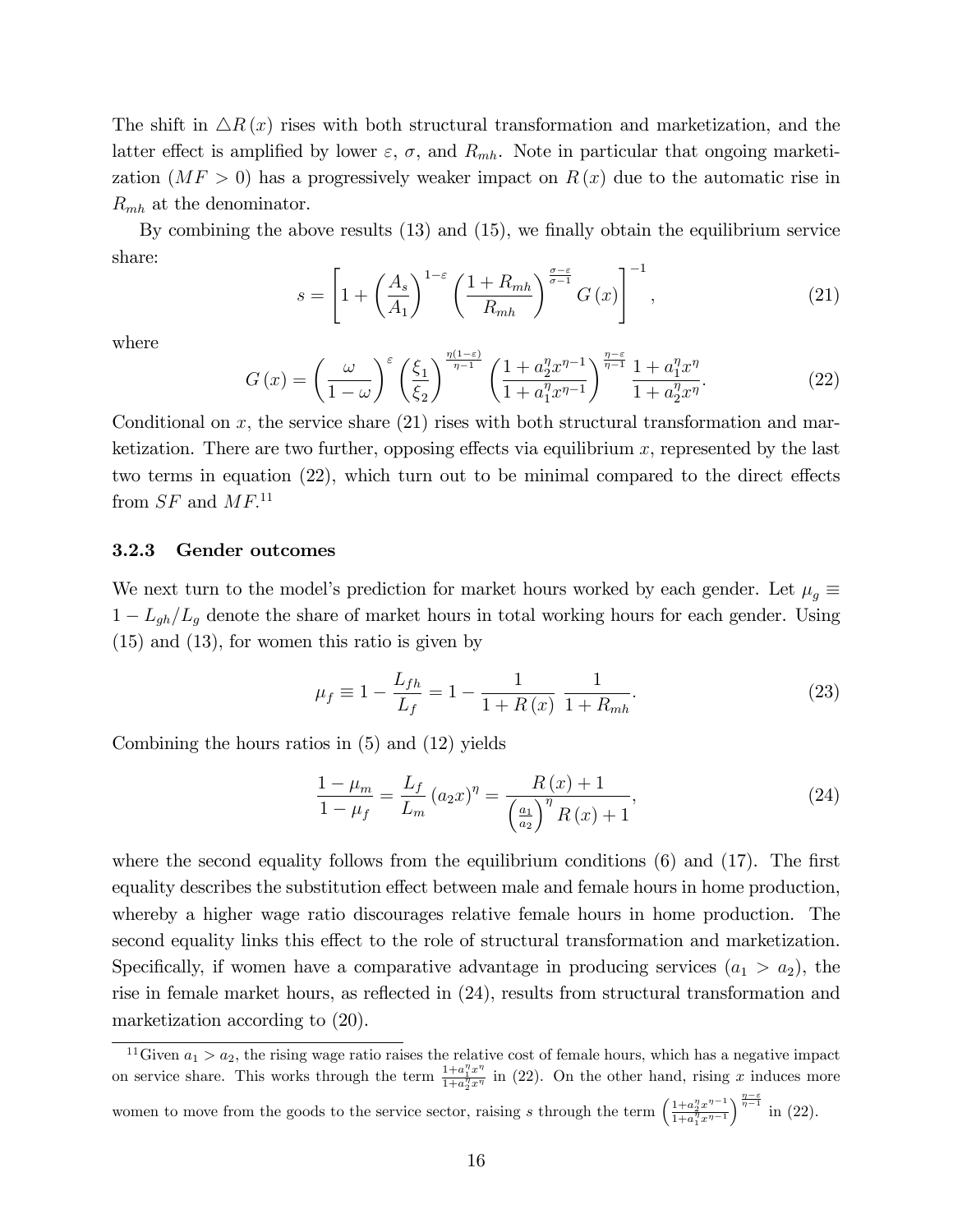The share of market hours for men can be derived using (23) and (24):

$$
\mu_m = 1 - \frac{1}{\left(\frac{a_1}{a_2}\right)^{\eta} R(x) + 1} \frac{1}{1 + R_{mh}}.
$$
\n(25)

It follows from (23) and (25) that falling  $R(x)$  shifts hours of work from the market to the household for both genders, whereas rising  $R_{mh}$  shifts hours of work from the household to the market. The effects of structural transformation and marketization are summarized as follows:

**Proposition 3** For both genders, the share of market hours  $\mu_g$  falls with structural transformation but rises with marketization.

While structural transformation and marketization are defined as gender-neutral by  $(18)$ , due to women's comparative advantage in services they have gender-biased effects, as implied by (23) and (25). In particular, the rise in  $R_{mh}$  has a stronger effect on  $\mu_f$  than  $\mu_m$ , while the fall in  $R(x)$  has a stronger effect on  $\mu_m$  than  $\mu_f$ . Thus both structural transformation and marketization imply a rise in the gender ratio of the share of market hours:

Proposition 4 Given womenís comparative advantage in services, both structural transformation and marketization lead to a rise in women's market hours share relative to men,  $\mu_f / \mu_m$ .

As evidence shows that the change in total working time is similar across genders, Proposition 4 also implies a rise in women's market hours relative to men.

#### 3.3 A decentralized economy

The planner solution illustrates the effect of uneven productivity growth on the service share, the wage ratio and the gender ratio in market hours. We next derive the decentralized equilibrium of this economy to gain further insight on how the underlying driving forces work via households' choices. In particular, the decentralized equilibrium shows that uneven productivity growth generates a rise in the service share through both relative price and income effects in households' consumption decisions. The rise in wage ratio, driven by the rise in services, in turn affects the gender hours allocation through households' labor supply decisions.

In doing this, the model of the previous subsection is slightly generalized to allow women's comparative advantage in services to differ between the household and the market. Thus the services production function (10) is replaced by

$$
c_j = A_j \left[ \xi_j L_{fj}^{\frac{\eta - 1}{\eta}} + \left( 1 - \xi_j \right) L_{mj}^{\frac{\eta - 1}{\eta}} \right]^{\frac{\eta}{\eta - 1}}, \quad j = s, h. \tag{26}
$$

This generalization allows more flexibility in the derivation of quantitative results.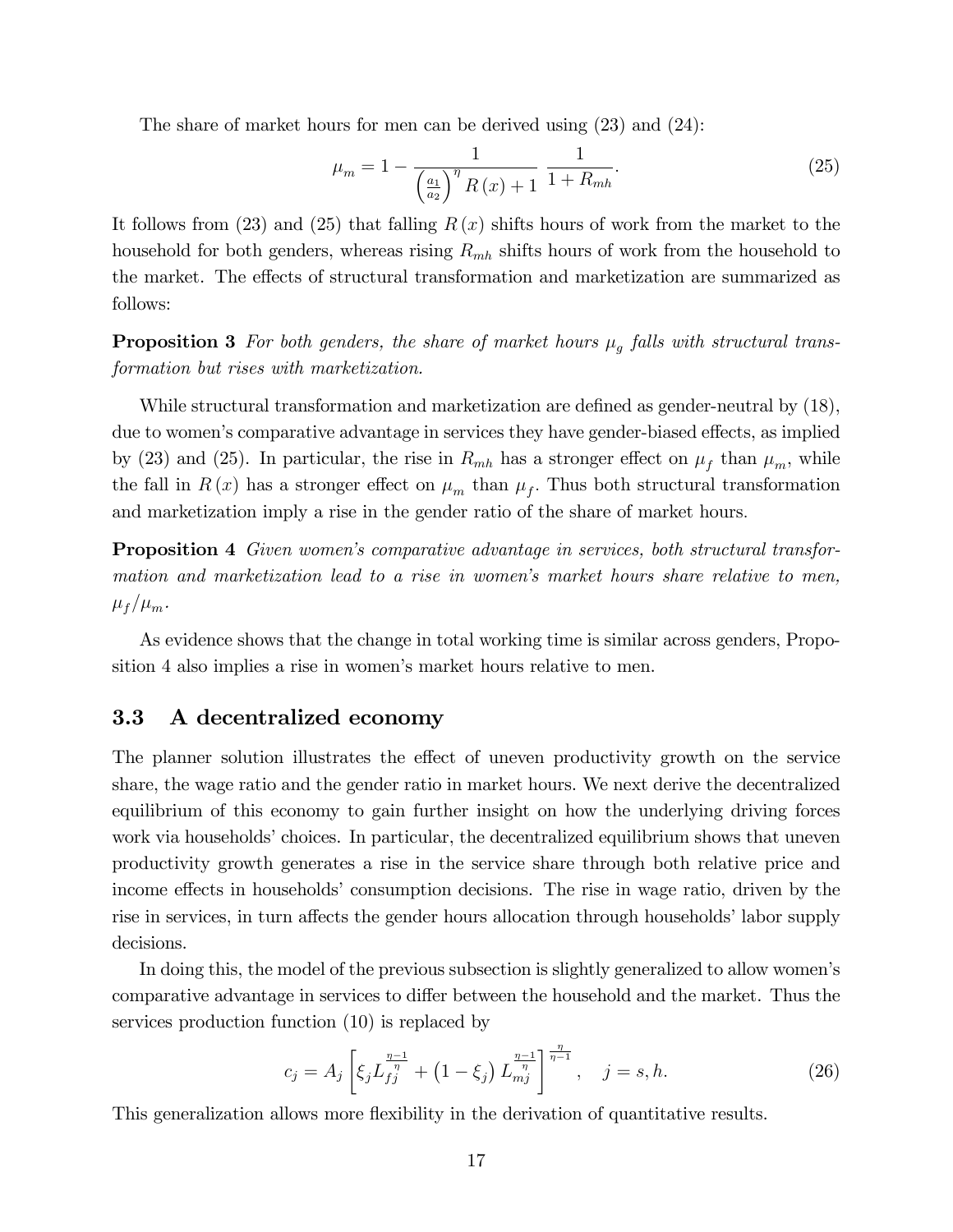#### 3.3.1 Firms and Households

Both market sectors are perfectly competitive. Taking wages  $(w_f, w_m)$  and prices  $(p_1, p_s)$  as given, firms in sector  $j = 1$ , s choose  $(L_{mj}, L_{fj})$  to maximize profits, subject to technologies in  $(3)$ . Profit maximization implies:

$$
w_f = p_j A_j \xi_j \left(\frac{L_j}{L_{fj}}\right)^{1/\eta}; \quad w_m = p_j A_j \left(1 - \xi_j\right) \left(\frac{L_j}{L_{mj}}\right)^{1/\eta}; \quad j = 1, s. \tag{27}
$$

Under free labor mobility, the equalization of the marginal rate of technical substitution (5) still holds. Combined with (16), this implies that relative prices are a function of the wage ratio:

$$
\frac{p_k}{p_j} = \frac{A_j \xi_j}{A_k \xi_k} \left(\frac{z_j(x)}{z_k(x)}\right)^{1/\eta}; \qquad j, k = 1, s. \tag{28}
$$

Each household consists of a male and a female, with a joint utility function (9). Given wages  $(w_f, w_m)$  and prices  $(p_1, p_s)$ , a representative household chooses a consumption vector  $(c_1, c_s, c_h)$  and home production vector  $(L_{mh}, L_{fh})$ , and supply the remaining working time to the market. Specifically, the household maximizes the utility function  $(9)$  subject  $(26)$ and the household budget constraint:

$$
p_1c_1 + p_2c_2 = w_m(L_m - L_{mh}) + w_f(L_f - L_{fh}).
$$
\n(29)

Utility maximization implies that (5) holds for the home sector,  $j = h$ ; and that the marginal rate of substitution across any two commodities must equal their relative price. Perfect labor mobility between the household and the market implies that  $(27)$  holds for  $j =$ h, thus an implicit price for home services can be defined as  $p_h \equiv \frac{w_g}{A_h(\partial L_h)}$  $\frac{w_g}{A_h\big(\partial L_h/\partial L_{gh}\big)}, \quad g = f, m,$ and condition (28) also holds for  $j = h$ .

Using the utility function (9), the relative demand for market services is

$$
\frac{c_s}{c_h} = \left(\frac{p_h}{p_s}\right)^\sigma \left(\frac{\psi}{1-\psi}\right)^\sigma,
$$

and the corresponding relative expenditure is given by

$$
E_{sh} \equiv \frac{p_s c_s}{p_h c_h} = \left(\frac{p_h}{p_s}\right)^{\sigma - 1} \left(\frac{\psi}{1 - \psi}\right)^{\sigma}.
$$
\n(30)

As market and home services are good substitutes  $(\sigma > 1)$ , a fall in the price of market services shifts householdsí expenditure from home to market services. Thus the process of marketization can be viewed as an outcome of both household's consumption and labor supply decisions.

Using utility functions (9), the relative demand of goods to market services is

$$
\frac{c_1}{c_s} = \left(\frac{\omega}{1-\omega}\frac{p_s}{p_1}\right)^{\varepsilon} \psi^{\frac{\sigma-\varepsilon}{\sigma-1}} \left[1 + \frac{1-\psi}{\psi}\left(\frac{c_h}{c_s}\right)^{\frac{\sigma-1}{\sigma}}\right]^{\frac{\sigma-\varepsilon}{\sigma-1}}.
$$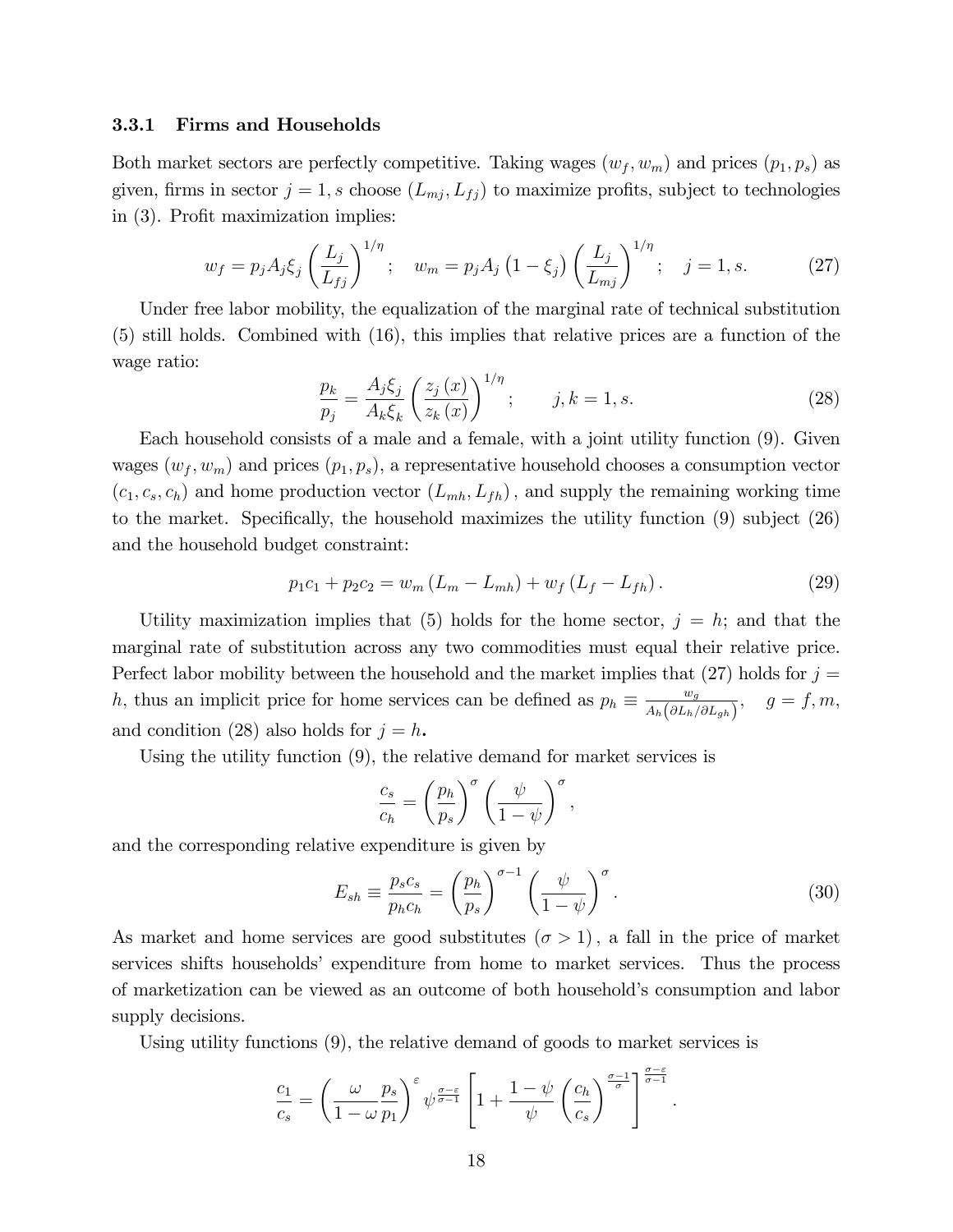and the relative expenditure is:

$$
E_{1s} = \left(\frac{p_1}{p_s}\right)^{1-\varepsilon} \left(\frac{\omega}{1-\omega}\right)^{\varepsilon} \psi^{\frac{\sigma-\varepsilon}{\sigma-1}} \left[1+\left(\frac{1-\psi}{\psi}\right)^{\sigma} \left(\frac{p_s}{p_h}\right)^{\sigma-1}\right]^{\frac{\sigma-\varepsilon}{\sigma-1}}.\tag{31}
$$

As relative prices are a function of the wage ratio, the relative expenditure is also a function of the wage ratio. As derived in (28) for  $j = 1, s, h$ , uneven labor productivity growth implies a rising relative price of market services to goods,  $p_s/p_1$ , and a rising cost of home production relative to market services,  $p_h/p_s$ . Both imply a fall in the relative expenditure  $E_{1s}$  according to (31).

Two mechanisms induce the decline in  $E_{1s}$ . The first is a relative price effect: as goods and services are poor substitutes  $({\varepsilon} < 1)$ , a rise in the relative price of services reduces expenditure on goods relative to market services. The second is an income effect, via marketization: higher wage income raises the opportunity cost of home production  $p_h$ , which leads to substitute home production for market services, as these are closer substitute for home production than goods ( $\sigma > \varepsilon$ ). This income effect is driven by the nested CES utility function (9), in which the presence of home services implies non-homothetic utility in goods and market services. Marketization thus provides a channel whereby the income elasticity of demand is higher for market services than for goods.<sup>12</sup>

Finally, using the budget constraint (29), the supply of female home production hours can be derived as a function of the relative expenditures:

$$
\frac{L_{fh}}{L_f} = \frac{I_h(x)}{I(x) \sum_{j=1, s, h} E_{jh}},
$$
\n(32)

where  $I_j(x)$  denotes the female wage bill share in sector j and  $I(x)$  denotes the female wage bill share in total work:

$$
I_j(x) \equiv \frac{w_f L_{fj}}{p_j y_j} = \xi_j [z_j(x)]^{1/\eta - 1}; \quad I(x) \equiv \frac{w_f L_f}{w_f L_f + w_m L_m}.
$$

As relative expenditures are functions of the wage ratio as in (30) and (31), the fraction of female hours supplied to the market  $\mu_f \equiv 1 - L_{fh}/L_f$  is also a function of the wage ratio. Intuitively, (32) states that when the expenditure for either market commodity rises relative to home production, and/or when the female wage bill share in the market rises more than in the household, women reallocate their working time from the household to the market.

 $12$ The link between the income elasticity of services and home production is first noted by Kongsamut, Rebelo and Xie (2001), who use a non-homothetic utility function defined over  $c_1$  and  $(c_s + \bar{c})$ , where  $\bar{c}$  is an exogenous constant. They state on p.7 that  $\bar{c}$  "can be viewed as representing home production of services", but they do not provide an explicit model for its determination.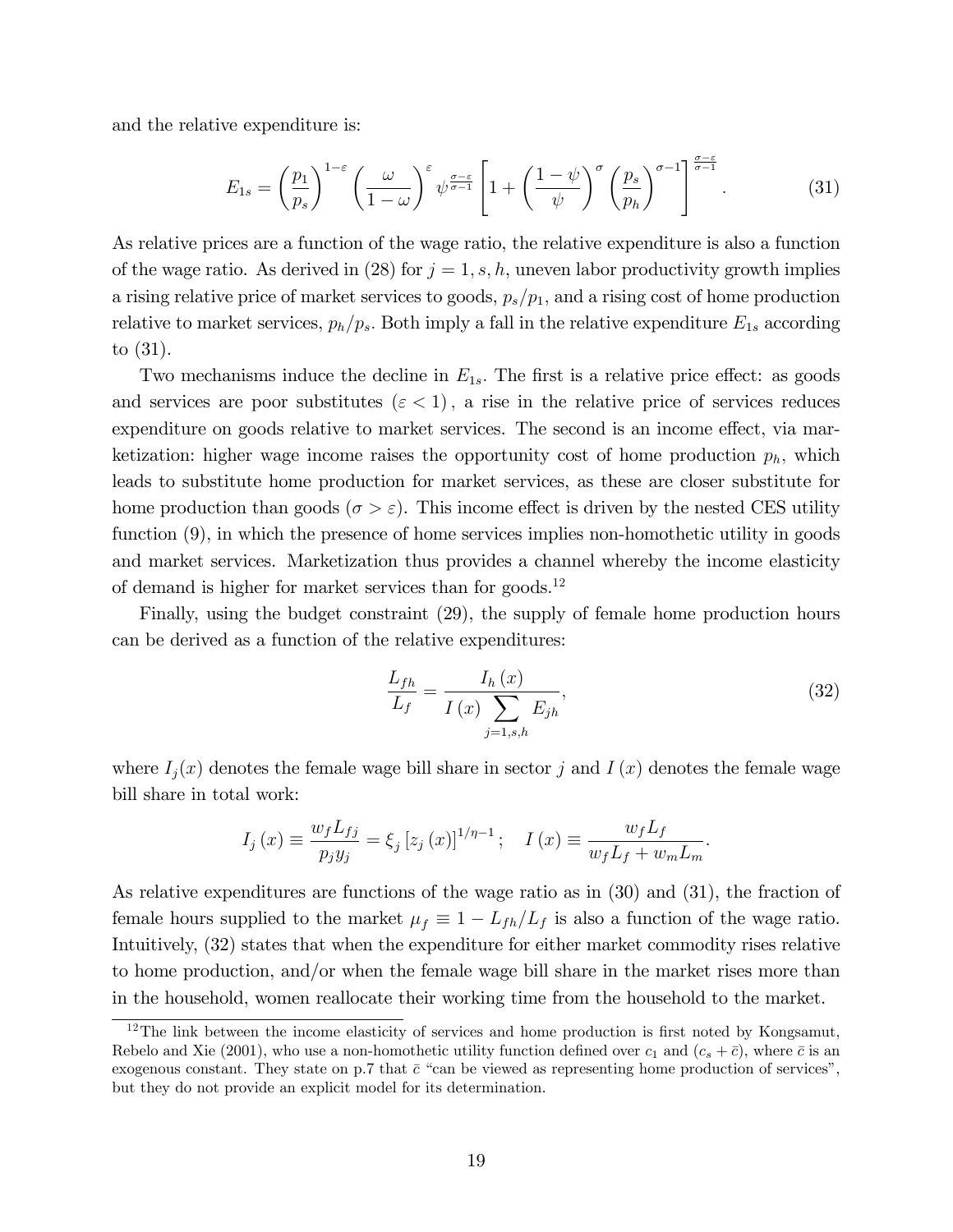#### 3.3.2 Market Equilibrium

Given the optimal firm and household decisions, the wage ratio is derived from goods and labor market clearing conditions. Goods market clearing implies that womenís time allocation can be expressed as functions of relative expenditures

$$
\frac{L_{fi}}{L_{fj}} = E_{ij} \frac{\xi_i}{\xi_j} \left( \frac{z_i(x)}{z_j(x)} \right)^{1/\eta - 1} = E_{ij} \frac{I_i(x)}{I_j(x)}, \qquad i, j = 1, s, h,
$$
\n(33)

which states that the sectoral allocation of hours is determined by the between-sector allocation of expenditure and the within-sector gender wage bill shares. By substituting (33) into the female time constraint (11), the demand for female home production time is given by

$$
\frac{L_{fh}}{L_f} = \frac{1}{\sum_{j=1, s, h} E_{jh} \frac{I_j(x)}{I_h(x)}},\tag{34}
$$

and is a function of the wage ratio. Together with the supply condition in (32), labor market clearing implies that the equilibrium wage ratio  $x$  satisfies:

$$
I(x) \sum_{j=1, s,h} E_{jh} - \sum_{j=1, s,h} I_j(x) E_{jh} = 0.
$$
 (35)

Thus the gender wage ratio x, and, as a result, female labor supply  $\mu_f$ , depend on relative expenditures, in turn reflecting gender neutral shocks. It is important to point out that Propositions 1-4 hold in this more general model for  $\xi_s$  close to  $\xi_h$ <sup>13</sup>

## 4 Quantitative Results

Below we quantitatively assess the importance of structural transformation and marketization in accounting for the rise in the wage ratio and changes in time allocation. The modelís outcomes are related to the data in the following way. The hours allocation across market sectors is obtained from the CPS, and is represented by series plotted in Panel B of Figure 1. We aim to account for the rise in the service share for the aggregate economy, s, as well as for each gender separately  $(s_f \text{ and } s_m)$ . The wage ratio x is obtained from the CPS, and is adjusted for characteristics, as in Panel B of Figure 2. The hours allocation between the market and the home is obtained from time use data, and from series plotted in Figure 3 we calculate  $\mu_f$  and  $\mu_m$ . Changes in these variables are shown in Table 3. To smooth out short-run fluctuations that are not relevant for model predictions, and possibly single-year outliers, we focus on 5-year averages at the beginning and at the end of the sample period.

<sup>&</sup>lt;sup>13</sup>The main change is the presence of additional equilibrium effect via the wage ratio x, as equation 12 does not hold for  $\xi_s \neq \xi_h$ .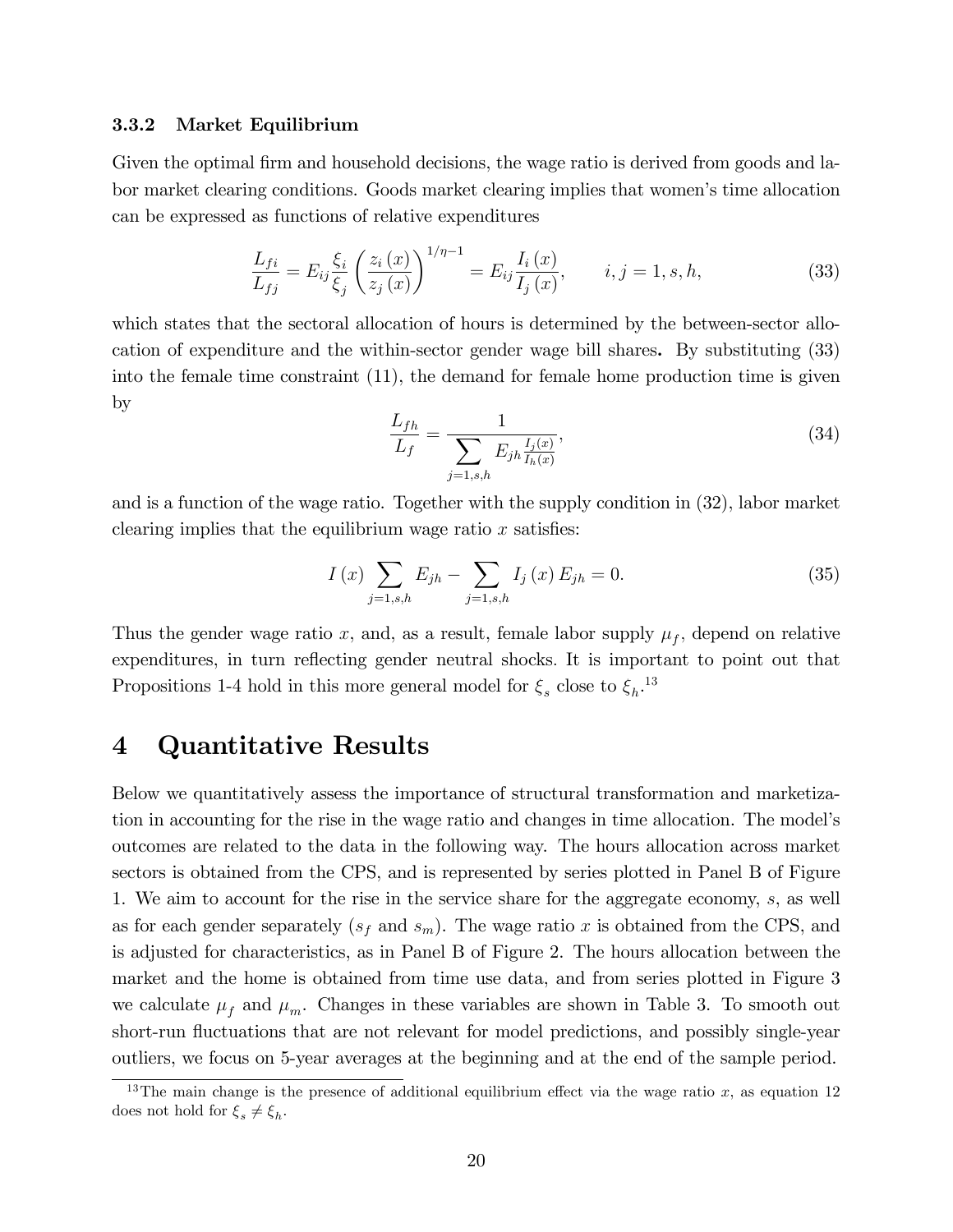While in most calibration exercises one would match data targets at the start of the sample period and make predictions forward by feeding in an exogenous driving force, we match data targets at the end of the sample period and make predictions backward. The reason for this choice is that our model abstracts from an important factor identified in the literature for the rise in the wage ratio, and namely the decline in labor market discrimination against women (see, among others, Goldin, 2006). It would be thus unreasonable to force our model to match gender moments for the late 1960s, as the implied parameters would be far from the true ones even if our model were a good description of the economy except for gender discrimination. It seems instead more reasonable for a model without gender discrimination to match gender-specific moments in the late 2000s. Thus we match the wage ratio and time allocation for 2005-2009, and then feed in the measured SF and MF to predict the average wage ratio and time allocation in 1968-1972.

#### 4.1 Baseline parameters

The driving forces of structural transformation and marketization are defined as  $SF \equiv$  $(1 - \varepsilon) (\gamma_1 - \gamma_s)$  and  $MF \equiv (\sigma - 1) (\gamma_s - \gamma_h)$ , respectively. Existing work suggests an elasticity of substitution between market goods and services on one side and home production on the other side in the range of 1.5 to 2.3 (see Rupert et al., 1995, and Chang and Schorfheide, 2003). As  $\sigma$  denotes the elasticity of substitution between market services and home production, it should be as least as large as the elasticity of substitution between any market good and home production. Thus we use the upper bound of existing estimates  $\sigma = 2.3$  as a benchmark. Ngai and Pissarides (2008) review previous work on the elasticity of substitution between goods and services and suggest  $(0, 0.3)$  as a plausible range for  $\varepsilon$ . Relatively low values for  $\varepsilon$  are also consistent with the recent findings in Herrendorf et al. (2013a) on newly-constructed consumption value-added data. Herrendorf et al. (2013a) argue that, if the sectoral production functions are value-added production functions, as in our model, the arguments of the utility function should be the value added components of final consumption - as opposed to Önal consumption expenditures. Using input-output tables to construct time-series for consumption value-added, they obtain an estimate for  $\varepsilon$  of 0.002, which we use as our benchmark value. This estimate is not significantly different from zero and our results are unchanged by setting  $\varepsilon = 0$ .

Labor productivity growth in market sectors is obtained from Bureau of Economic Analysis (BEA) data, delivering real labor productivity growth in the goods and services sectors of 2.47% and 1.24% respectively, and we approximate their difference to  $\gamma_1 - \gamma_s = 1.2\%$ .<sup>14</sup>

<sup>&</sup>lt;sup>14</sup>Strictly speaking  $\gamma_i$  does not coincide with labor productivity growth, as  $A_j$  denotes the productivity of the composite labor input  $L_j$  defined in equation (3). But one can map labor productivity into  $A_j$  using data on gender intensities and  $\xi_j$ , which can be obtained from (5). Using this approach we obtain a productivity growth difference between goods and services of 1.12%. The drawback of this approach is to factor in changes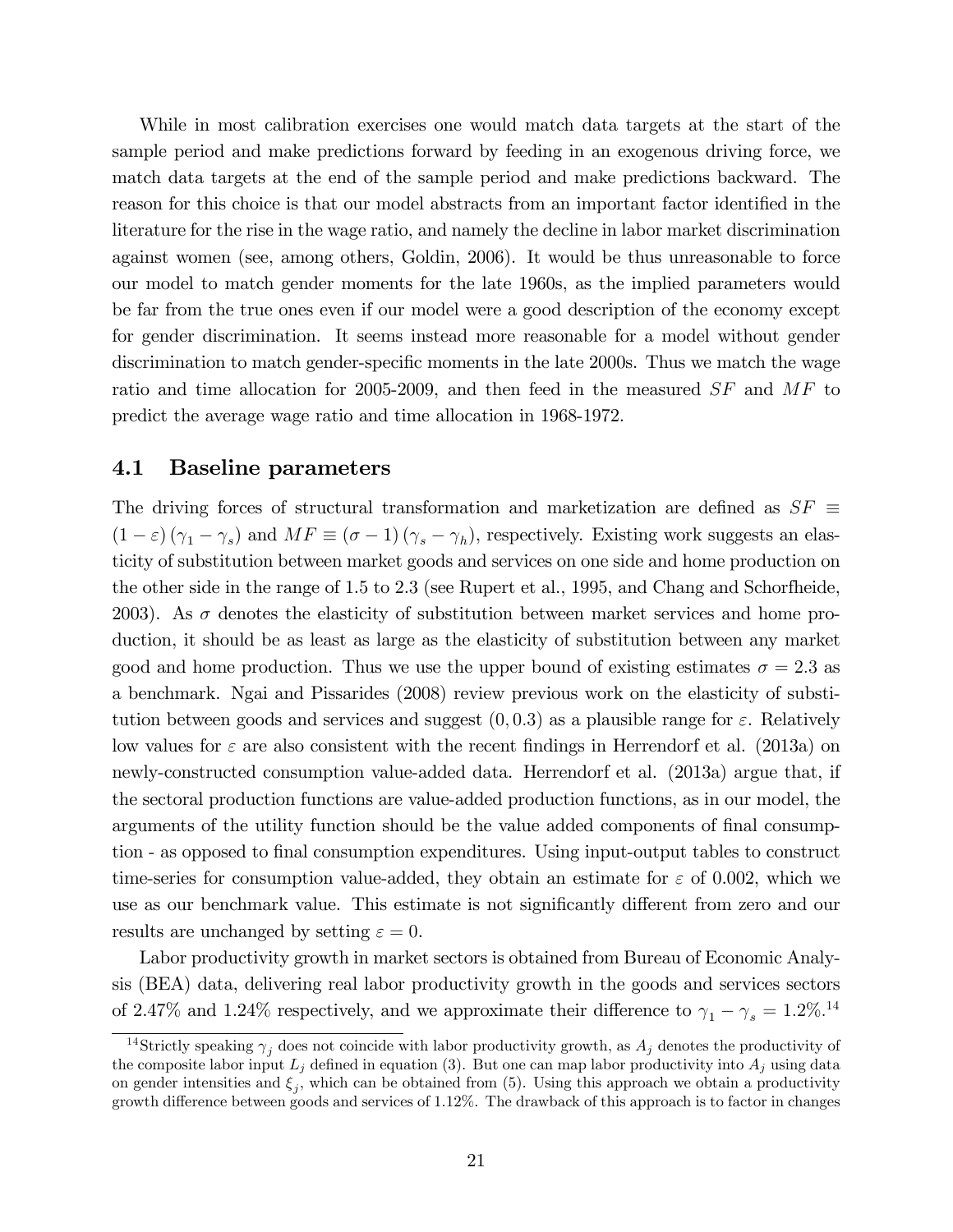To obtain a measure of labor productivity growth in the home sector, we follow recent BEA calculations of U.S. household production using national accounting conventions (see Bridgman et al., 2012, and references therein). The BEA approach consists in estimating home nominal value added by imputing income to labor and capital used in home production, and deflating this using the price index for the private household sector. During our sample period, this procedure yields an estimate of average labor productivity growth in home production of 0.5% (Bridgman, 2013).<sup>15</sup> Thus we set  $\gamma_s - \gamma_h = 0.7\%$  as our benchmark. We perform sensitivity analysis with respect to  $(\sigma, \varepsilon, \gamma_s - \gamma_h)$  in Section 5.4.

Given  $SF$  and  $MF$ , the model's predictions for the dynamics of hours allocation and the wage ratio depend on the elasticity of substitution  $\eta$  and the comparative advantages  $\xi_1, \xi_s$  and  $\xi_h$ . To choose a value for  $\eta$ , we draw on existing estimates by Weinberg (2000), who obtains an estimate for  $\eta$  for the US of 2.4, and Acemoglu, Autor and Lyle (2004), who obtain estimates ranging between 2.5 and 4. In what follows we set the baseline value of  $\eta$ at 3, which roughly coincides with the average of existing estimates, and we allow for higher  $\eta$  in the sensitivity analysis of Section 5.4.

Finally, setting 2005-2009 as the baseline period, denoted by  $t^*$ , six parameters are chosen to match the predicted values for  $(x_{t^*}, s_{t^*}, s_{ft^*}, s_{mt^*}, \mu_{ft^*}, \mu_{mt^*})$  in the data at baseline: the gender-specific technology parameters  $\xi_1$ ,  $\xi_s$  and  $\xi_h$ , the gender ratio of total hours,  $L_{ft^*}/L_{mt^*}$ , and (a transformation of) relative productivity  $\hat{A}_{1st^*}$  and  $\hat{A}_{sht^*}$ , defined as:<sup>16</sup>

$$
\hat{A}_{sht^*} \equiv \frac{A_{st^*}}{A_{ht^*}} \left(\frac{1-\psi}{\psi}\right)^{\frac{\sigma}{1-\sigma}}; \quad \hat{A}_{1st^*} \equiv \frac{A_{1t^*}}{A_{st^*}} \left(\frac{1-\omega}{\omega}\right)^{\frac{\varepsilon}{1-\varepsilon}} \psi^{\frac{\sigma-\varepsilon}{1-\sigma-\varepsilon}}.
$$
(36)

The value of  $L_{tt}/L_{mt*}$  needs to be consistent with both the hours allocation between the home and the market (obtained from time use surveys) and the share of services in the market economy (obtained from the CPS), and thus it is pinned down by  $\mu_{ft^*}$ ,  $\mu_{mt^*}$ ,  $s_{t^*}$ ,  $s_{ft*}$ , and  $s_{mt*}$ . The implied  $L_{ft*}/L_{mt*}$  for the 2005-2009 is 1.19, which is close to the number obtained by directly adding market and home hours from the CPS and time use surveys,

$$
A_h = \frac{w_h L_h + \sum_j (r_j + \delta_j) K_{jh}}{P_h L_h},
$$

where  $w_h$  denotes the wage of private household employees;  $L_h$  denotes hours worked in the household sector;  $K_{jh}$  denotes the capital inputs used (consumer durables, residential capital, government infrastructure used for home production), with assiciated returns and depreciation rates  $r_j$  and  $\delta_j$ , respectively; and  $P_h$  is the price index for the sector "private households with employed persons". This includes both the wage of private sector employees and imputed rental services provided by owner-occupied housing. The average growth in  $A_h$  during our sample period is 0.51%, which we approximate to 0.5%.

<sup>16</sup>Note that the growth rate for  $\hat{A}_{jk,t}$  is equal to  $(\gamma_j - \gamma_k)$  for  $j, k = 1, 2, h$ . Thus data on  $(\gamma_1, \gamma_s, \gamma_h)$  are sufficient to predict trends in  $\hat{A}_{jk}$ .

in  $\xi_j$ , in turn driving changes in gender intensities within sectors, from which our baseline calibration would abstract. As this approach and labor productivity data yield very similar values for differences in productivity growth, we simply use labor productivity data.

 $15$ Bridgeman (2013) obtains productivity in the home sector as: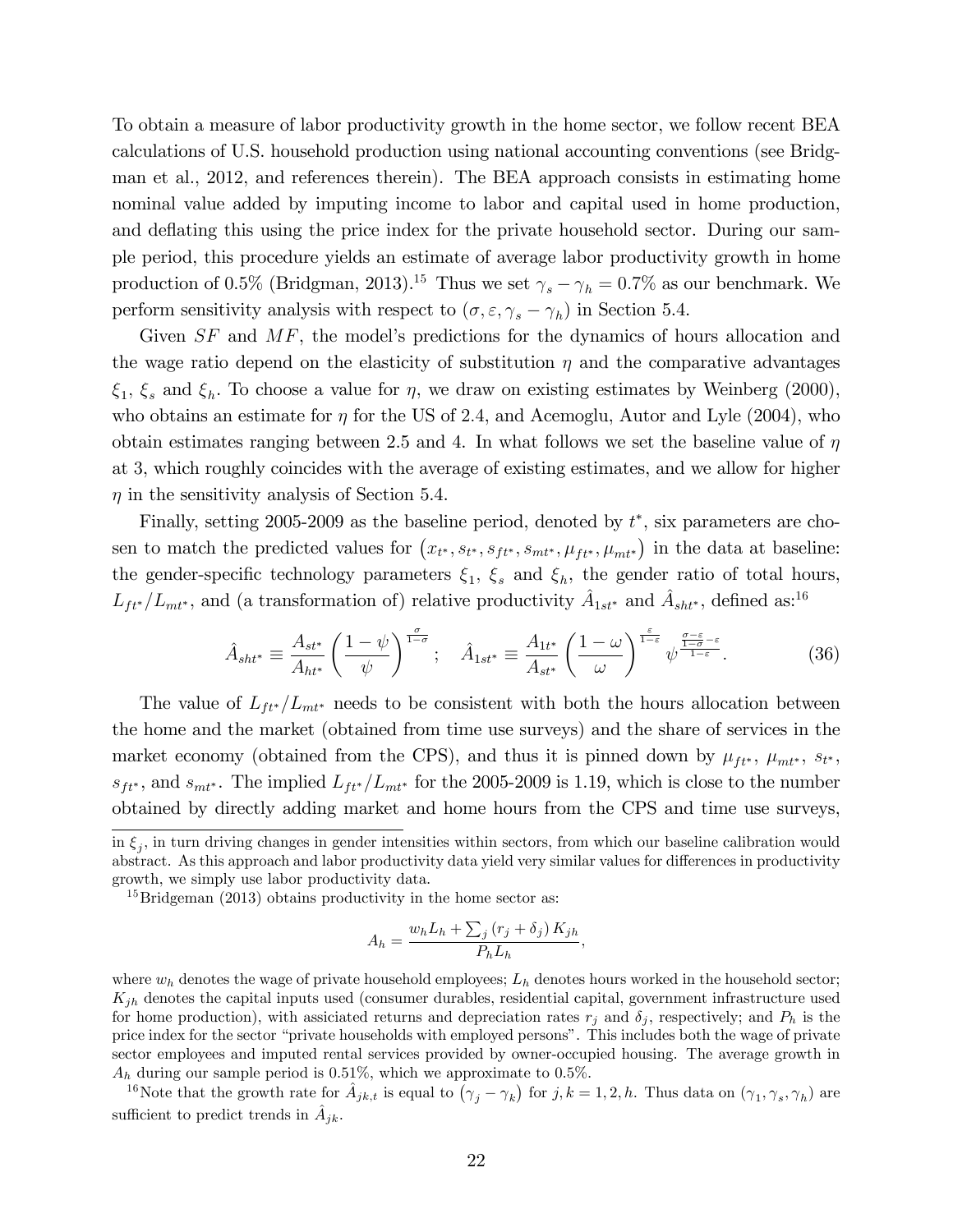respectively  $(1.12)$ . These two figures would differ whenever actual hours are also affected by important factors not present in the model, such as discrimination against women or barriers to mobility across sectors. Thus obtaining similar Ögures suggests that a simple model without discrimination or mobility barriers does a relatively good job at capturing the gender ratio in total hours for 2005-2009. Given  $L_{ft^*}/L_{mt^*}$  and  $x_{t^*}$ , condition (5) can be solved for  $\xi_j$ ,  $j = 1, s, h$ , and conditions (28), (30) and (31) can be solved for  $\hat{A}_{1st*}$  and  $\hat{A}_{sht*}$ . Appendix 6.2.1 shows detailed steps by which the six data targets  $(x_{t^*}, s_{t^*}, s_{ft^*}, s_{mt^*}, \mu_{ft^*}, \mu_{mt^*})$  can be matched by the six parameters  $(L_{ft^*}/L_{mt^*}, \xi_1, \xi_s, \xi_h, \hat{A}_{1st^*}, \hat{A}_{sht^*})$ .

Given these six parameters and the measured  $SF$  and  $MF$ , the model delivers predictions for  $(x_t, s_t, s_{ft}, s_{mt}, \mu_{ft}, \mu_{mt})$  at each point in time t. Baseline parameters are summarized as follows:

| Parameters            | Values         | Data or Targets                                                                                                                                                      |
|-----------------------|----------------|----------------------------------------------------------------------------------------------------------------------------------------------------------------------|
| $\gamma_1-\gamma_s$   | $1.2\%$        | BEA data.                                                                                                                                                            |
| $\gamma_s - \gamma_h$ | $0.7\%$        | BEA data for services and Bridgeman (2013) for home sector.                                                                                                          |
| $\sigma$              | 2.3            | Chang and Schorfheide (2003).                                                                                                                                        |
| $\varepsilon$         | 0.002          | Herrendorf et. al. (2013b).                                                                                                                                          |
| $\eta$                | 3 <sup>1</sup> | Weinberg (2000), Acemoglu, Autor and Lyle (2004).                                                                                                                    |
| $L_{ft*}/L_{mt*}$     | 1.19           | match $s_{t^*}$ given $(s_{ft^*}, s_{mt^*}, \mu_{ft^*}, \mu_{mt^*})$                                                                                                 |
| $\xi_1$               | 0.332          | match $x_{t^*}$ and $\frac{L_{f1t^*}}{L_{t1} \cdot k} = \frac{1 - s_{f1^*}}{1 - s_{t1} \cdot k} \frac{\mu_{f1^*}}{\mu_{t1} \cdot k} \frac{L_{f1^*}}{L_{t1} \cdot k}$ |
| $\xi_s$               | 0.443          | match $x_{t^*}$ and $\frac{L_{fst^*}}{L_{mst^*}} = \frac{s_{ft^*}}{s_{mt^*}} \frac{\mu_{ft^*}}{\mu_{m^*}} \frac{L_{ft^*}}{L_{mt^*}}$                                 |
| $\xi_h$               | $0.495\,$      | match $x_{t^*}$ and $\frac{L_{fht^*}}{L_{mht^*}} = \frac{1-\mu_{ft^*}}{1-\mu_{h\to t}} \frac{L_{ft^*}}{L_{h\to t}}$                                                  |
| $\hat{A}_{sht*}$      |                | 1.02 match $\frac{L_{fst^*}}{L_{fbt^*}} = \frac{\mu_{ft^*} s_{ft^*}}{1 - \mu_{ft^*}}$                                                                                |
| $\hat{A}_{1st*}$      |                | 10.8 match $\frac{L_{f1t^*}}{L_{f1t^{**}}} = \frac{1 - s_{ft^*}}{s_{f1t}}$                                                                                           |

#### 4.2 Baseline Results

Table 4 reports our quantitative results. The top two rows in the Table show data targets, and Panels A-C report results based on alternative parameter combinations. Simulations in Panel A are based on the baseline parameter values described above. Column 1 shows that our model almost exactly replicates the rise in the overall service share from 58% to 75% of market hours. Columns 2 and 3 show predictions on the service share for each gender separately: the model explains the bulk of the rise in service hours for women (83%) but overpredicts service hours for men (141%).

The next three columns concern time allocation between the market and the home. The average woman allocates 36% of her working hours to the market in the late 1960s, and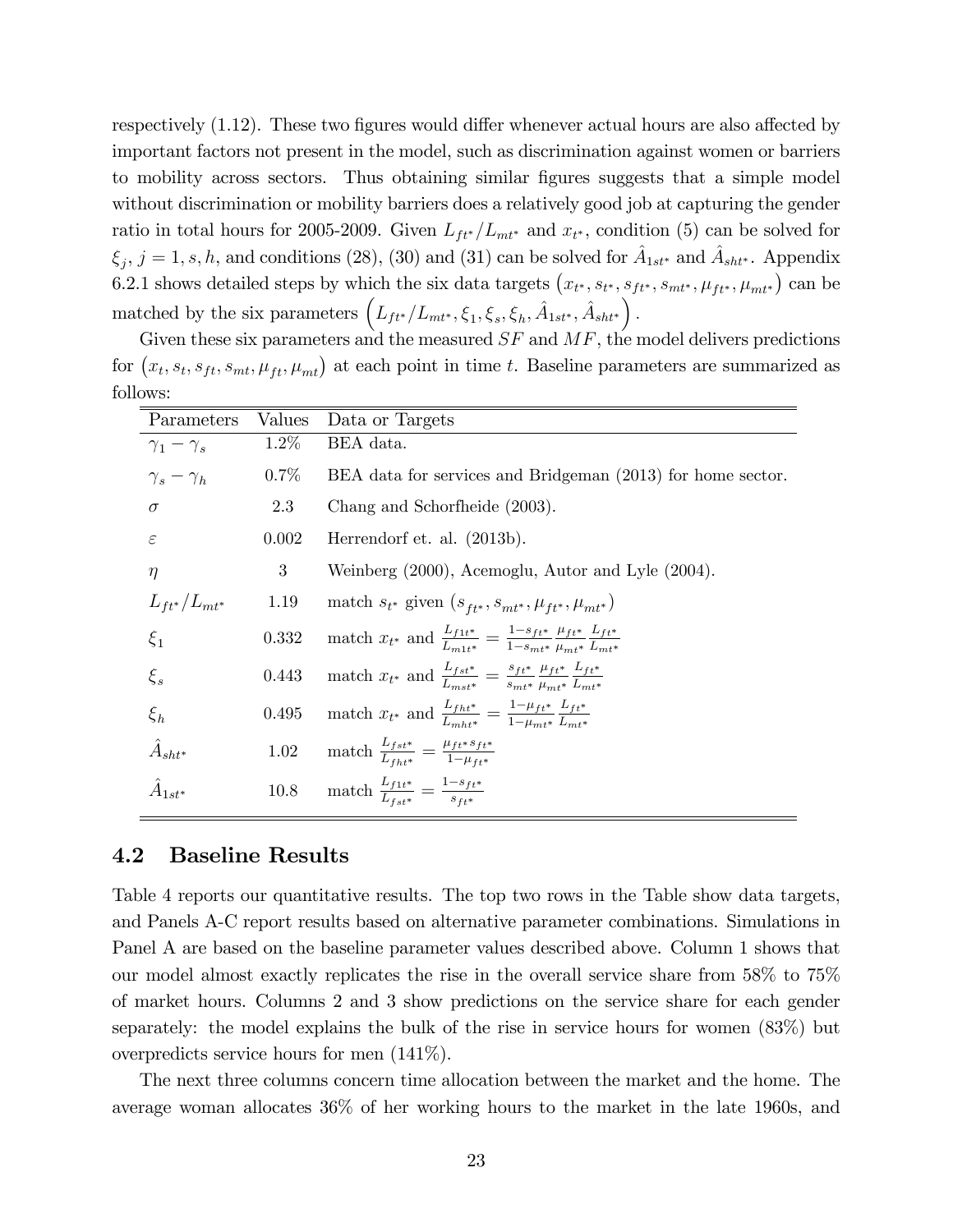45% in the late 2000s, while the corresponding ratio for men falls from 78% to 68%. The model explains 47% of the rise in market hours for women (column 4), 7% of the fall for men (column 5), and 36% of the rise in the gender ratio of market hours (column 6). To relate sectoral gender outcomes to the shift-share analysis of Section 2, we obtain predictions for the ratio in female share of total market hours,  $\mu_f L_f /(\mu_f L_f + \mu_m L_m)$ . The model predicts an increase in this ratio from 0.429 to 0.444, which is equivalent to about 19% of its actual change. The shift-share analysis of Section 2 has shown that 34% of the rise in the female hours share was driven by the rise in services. The model thus predicts about 55\% (19\, 34\) of the between-sector component of the rise in female hours.

Finally, the wage ratio rises from 0.64 to 0.77, and the model accounts for 20% of the observed wage convergence (column 7). To put this Ögure into perspective, it may be noted that our modelís contribution is quantitatively similar to the contribution of the rise in women's human capital (as proxied by education, potential experience and ethnicity, see notes to Figure 2), as including basic human capital controls explains about 23% of wage convergence over the sample period.<sup>17</sup>

As both structural transformation and marketization drive our baseline results, in Panels B and C we conduct counterfactual experiments to assess each force in turn. In Panel B we shut the structural transformation channel, by setting  $\gamma_1 = \gamma_s$ . The only active force is marketization and, as one would expect, the model now explains a much lower portion of the rise in services, both overall and for women and men separately (38%, 28% and 54%, respectively). This also mutes the predicted rise in the wage ratio (column 7), in line with Proposition 1. Note further that a model without structural transformation improves model predictions for female market hours (column 4), as structural transformation shifts resources from the goods to the service sector, including the home. By contrast, structural transformation is key to account for the fall in market hours for men (column 5), as a model without structural transformation would actually predicts a rise, rather than a fall, in male market hours. In the absence of structural transformation, men are only subject to marketization, shifting their working hours from the home to the market.

In Panel C we shut the marketization channel, by setting  $\gamma_s = \gamma_h$ . As in Panel B, the model predicts a smaller rise in services (columns 1-3). Column 4 next shows that marketization is essential to attract female hours to the market, as without marketization female market hours would fall as a consequence of structural transformation, while column 5 shows that removing marketization improves the predictions for male market hours, which now fall more than in the baseline case. Finally, column 7 shows that marketization alone has a small negative effect on wage ratio. This is due to the fact that, according to our

<sup>&</sup>lt;sup>17</sup>During the sample period the raw wage ratio rises by about 17 percentage points  $(80.5 - 63.2)$ , while the adjusted wage ratio rises by about 13 percentage points  $(77.5-64.1,$  as reported in Table 5). Thus basic human capital controls explain about 23% of wage convergence.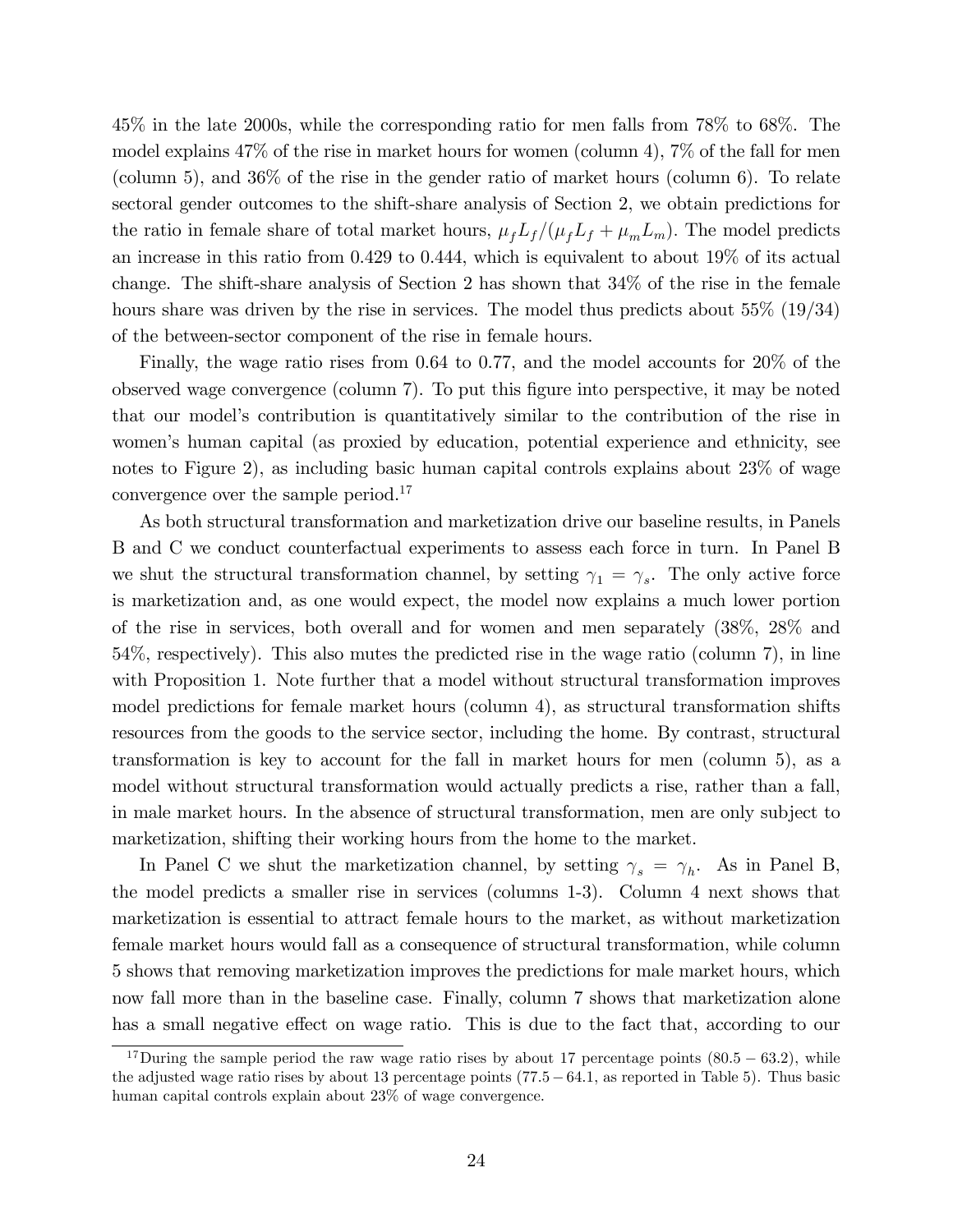calibration,  $\xi_h > \xi_s$ , i.e. women have stronger comparative advantages in home than market services. Thus marketization shifts female hours to the branch of services in which women have a smaller comparative advantage.

The comparison of Panels B and C clearly confirms Propositions 3 and 4. Market hours for both genders fall with structural transformation and rise with marketization. But, due to gender comparative advantages, marketization has a stronger effect on female market hours, while structural transformation has a stronger effect on male market hours, and they both contribute to the rise in  $\mu_f / \mu_m$ . Quantitatively, MF contributes about 80% of the predicted rise in  $\mu_f / \mu_m$  whereas SF contributes the remaining 20%. Also note that both structural transformation and marketization are quantitatively important in accounting for the rise in services, contributing about 55% and 39% of the predicted rise, respectively (whereby the rest would be accounted for by their interaction).

#### 4.3 Gender-specific shocks

We next compare baseline results to the outcomes of gender-specific, within-sector shocks.<sup>18</sup> These are (1) labor supply shocks, represented by changes in the total hours ratio,  $L_f/L_m$ , (2) gender-biased technological progress, represented by a rise in  $\xi_1$  and  $\xi_s$ ; and (3) genderbiased accumulation of human capital. The results are presented in Table 5, in which Panel A reports baseline results for reference.

#### 4.3.1 Gender shifts in total hours

Changes in  $L_{ft}/L_{mt}$  can be driven by both changes in the gender mix in the population and changes in the gender-specific time allocation between work (market and home) and other activities (leisure, sleep and personal care). Our model is silent about either force, and we pick the growth rate in  $L_{ft}/L_{mt}$  that matches their combined effect. During the sample period, the population ratio falls from 1.143 to 1.088 in the CPS, while the hours ratio rises from 1.046 (average of 1965 and 1975) to 1.025 in time use surveys. Together, these figures imply a fall of 0.18% per year in the hours ratio.

Panel B in Table 5 shows the effects of a fall in  $L_{ft}/L_{mt}$ . The model can now account for  $34.4\%$  of the rise in the wage ratio, due to the slight fall in female hours. This effect corresponds to an upward shift in the  $T(x)$  curve in Figure 4, resulting in higher x. Labor supply shocks do not affect in any discernible way other model predictions. In particular, as labor supply shocks are sector-neutral, they have little effect on the allocation of labor across the three sectors.

 $18$ Note that the between-sector forces considered predict a fall in the female intensity within each sector, following the rise in relative wages. However, female intensity has risen slightly in the goods sector, and markedly in the service sector (see Table 1). Gender-specific shocks may thus revert model predictions for within-sector female intensities.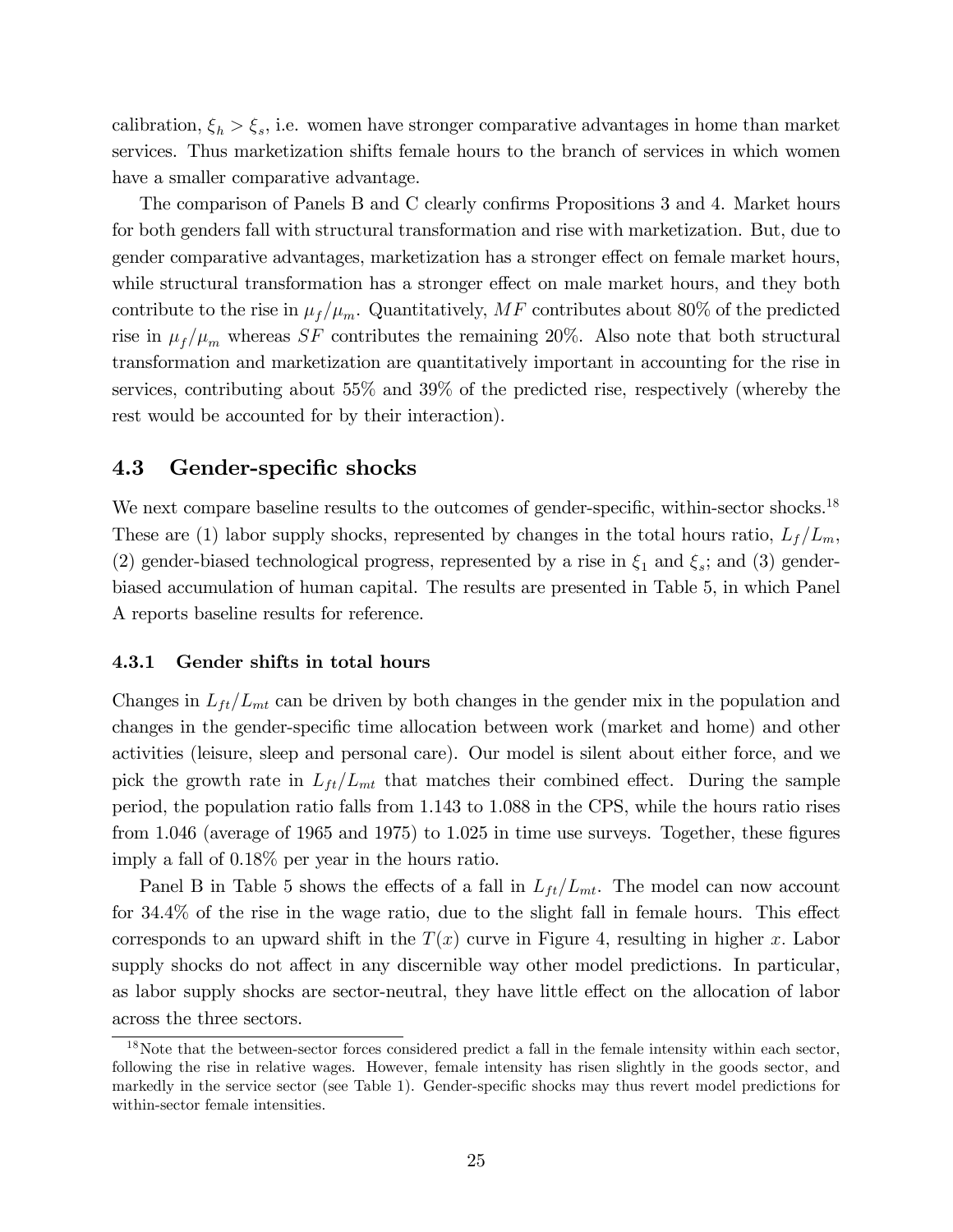#### 4.3.2 Gender-biased technical change

Structural transformation induces a gender-biased labor demand shift by raising relative labor demand in the sector in which women have a comparative advantage. The aggregate  $\xi$  thus rises endogenously via a change in the composition of employment at constant  $\xi_1$ and  $\xi_s$ , as explicitly shown in equation (8). The strength of this mechanism depends on the difference  $\xi_s - \xi_1$ . In our calibration exercise, in which  $\xi_1$  and  $\xi_s$  are pinned down by within-sector gender intensities,  $\xi_s = 0.44$  and  $\xi_1 = 0.33$ , in turn predicting an increase in the wage ratio equal to about one fifth of its actual rise.

We next allow for an exogenous rise in both  $\xi_1$  and  $\xi_s$  as in Heathcote et al. (2010). Specifically, Heathcote et al. (2010) assume perfect substitutability of male and female hours in production  $(\eta \to \infty)$ , implying  $x = \xi/(1 - \xi)$ . Growth in  $\xi/(1 - \xi)$  is in turn set to match the observed rise in the wage ratio at 0.5% per year, and in their calibrated model this accounts for three quarters of the increase in relative female hours.

Borrowing from Heathcote et al. (2010), we let  $\xi_1/(1 - \xi_1)$  and  $\xi_s/(1 - \xi_s)$  grow at 0.5% per year. The simulation results are reported in Panel C of Table 5. The model now predicts more than the whole rise in female market hours, the whole increase in the gender ratio in market hours, and  $68\%$  of the rise in the wage ratio.<sup>19</sup> The comparison of Panels A and B reveals that structural transformation and marketization capture an important portion of gender-biased demand shifts, and namely 30% of the predicted increase in the wage ratio (20/68) and 36% of the predicted increase in the gender ratio of market hours.

#### 4.3.3 Human capital

While the previous exercise is agnostic as to the cause of the rise in within-sector female intensities, we next consider a measurable shock leading to a similar outcome, and namely the rise in women's relative human capital investment. This change may be easily incorporated in our model by replacing raw labor inputs by efficiency units of labor,  $h_{gj}L_{gj}$ , where  $h_{gj}$ denotes the efficiency units of one hour of work for gender  $g$  in sector  $j$ . The composite labor input in sector  $j$  is now given by:

$$
L_j = \left[ \xi_j \left( h_{fj} L_{fj} \right)^{\frac{\eta-1}{\eta}} + \left( 1 - \xi_j \right) \left( h_{mj} L_{mj} \right)^{\frac{\eta-1}{\eta}} \right]^{\frac{\eta}{\eta-1}}, \quad j = 1, s, h,
$$

where human capital efficiency is assumed to be constant across market sectors for each gender,  $h_{g1} = h_{gs} = h_g$ , but may be lower in the household. The market wage  $w_g$  now includes the return to human capital.

The introduction of human capital affects equilibrium via changes in relative prices and

<sup>&</sup>lt;sup>19</sup>The reason we cannot explain the whole rise in the wage ratio is that we assume  $\eta = 3$  whereas Heathcote et al. (2010) assume  $\eta \longrightarrow \infty$ .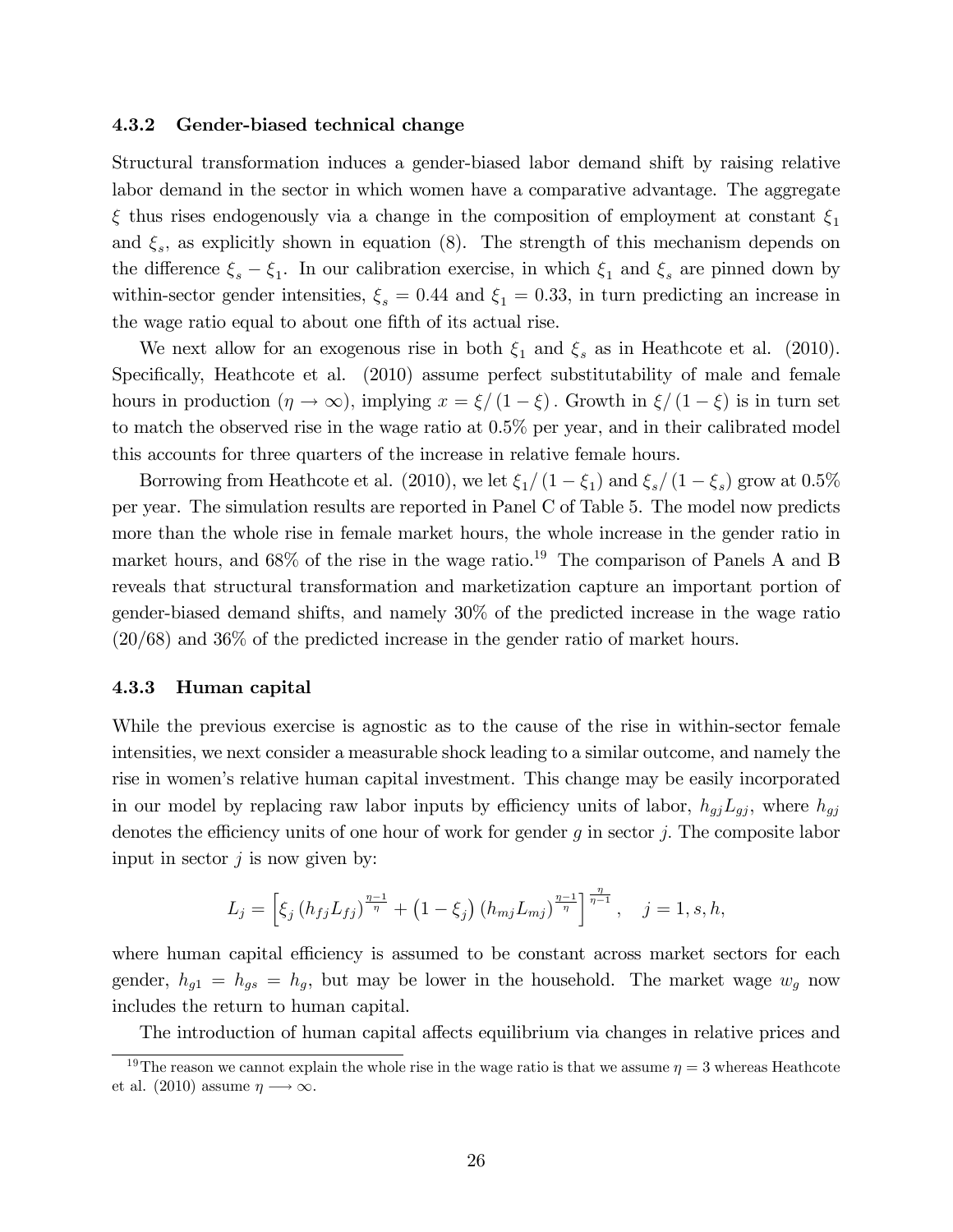wages. To see this, profit maximization implies:

$$
w_f = p_j A_j h_{f_j} \xi_j \left(\frac{L_j}{h_{fj} L_{fj}}\right)^{1/\eta}; \quad w_m = p_j A_j h_{mj} \left(1 - \xi_j\right) \left(\frac{L_j}{h_{mj} L_{mj}}\right)^{1/\eta}; \quad j = 1, s,
$$

where

$$
\frac{L_j}{h_{fj}L_{fj}} = \xi_j^{\frac{\eta}{\eta-1}} \left(1 + b_j^{\eta} x^{\eta-1}\right)^{\frac{\eta}{\eta-1}} \qquad j = 1, s, h
$$

and the relevant measure of gender comparative advantages is now

$$
b_j = \frac{1 - \xi_j}{\xi_j} \left(\frac{h_{mj}}{h_{ff}}\right)^{\frac{\eta - 1}{\eta}} = a_j \left(\frac{h_{mj}}{h_{ff}}\right)^{\frac{\eta - 1}{\eta}} \qquad j = 1, s, h. \tag{37}
$$

Whether or not human capital is productive in the household has key implications. If human capital is equally useful in the market and at home,  $b_1$ ,  $b_s$  and  $b_h$  are all falling at the same rate, according to (37), as women are accumulating human capital faster than men. If human capital is not productive at home  $(h_{mh} = h_{fh} = 1)$ ,  $b_h$  stays constant (with  $b_h = a_h$ ), and  $b_1$ and  $b_s$  are falling relative to  $b_h$ . This mechanism gives both genders an additional incentive to work in the market, and it is stronger for women than for men. The fall in  $b_1$  and  $b_s$  has qualitatively similar impacts to rising  $\xi_1$  and  $\xi_s$  in a model without human capital.

We proceed by simply matching the growth in  $h_m$  and  $h_f$  to the gender-specific evolution of human capital observed in the data. To this purpose, we use the coefficients on the education dummies from wage equations (see notes to Figure 2) to construct the human capital index  $h_{qt}$  for each gender in each year as

$$
h_{gt} = \exp(\beta^{HS} h_{gt}^{HS} + \beta^{SC} h_{gt}^{SC} + \beta^{CC} h_{gt}^{CC}),
$$

where the  $h's$  are shares of the gender-specific population in each schooling category, and the  $\beta's$  are the associated coefficients from the wage regression (dropouts being the excluded category). During 1968-2009, the implied human capital index grows at 0:49% per year for females and at 0:38% for males. The steps for the calibration of this extended model are described in Appendix ??.

Panels D1 and D2 of Table 5 report quantitative results. The wage ratio  $x$  is now calibrated to the unadjusted wage ratio, which increases from 0.63 to 0.81. If human capital is useful in all sectors (panle D1), the rise in relative female human capital simply drives, unsurprisingly, a larger increase in the unadjusted wage ratio, but is roughly neutral with respect to all other outcomes. The case in which human capital is only useful in the market (Panel D2) delivers deeper insight. Two forces are at work here. First, the rise in  $h_f/h_m$ implies a fall in  $b_1$  and  $b_s$  at 0.1% relative to  $b_h$ , with similar effects to the gender-biased shift in labor demand represented in Panel C, in which  $a_1$  and  $a_s$  are falling exogenously at 0.5% per year. Second, the rise in womenís relative human capital implies stronger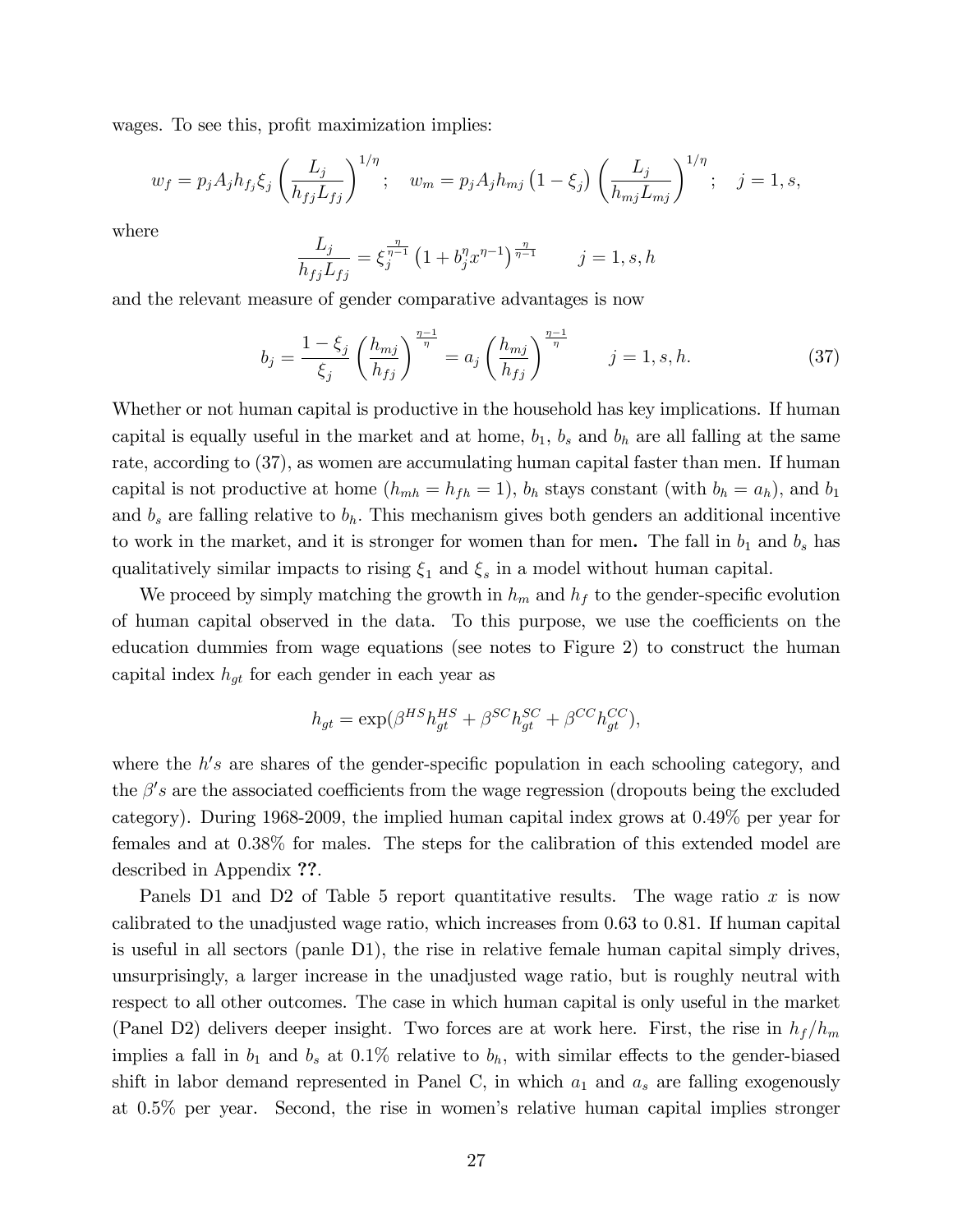marketization for women than for men, thereby reinforcing the model's prediction for  $\mu_f$ and  $\mu_f/\mu_m$ . Comparing Panels A and D2, these two forces double the model's predictions on  $\mu_f$  and  $\mu_f/\mu_m$ . On the other hand, the introduction of human capital worsens the model's prediction for the fall in male market hours, as marketization rises for men too - albeit less than for women.

#### 4.4 Sensitivity Analysis

We next perform some sensitivity analysis on parameters  $\varepsilon, \sigma, \gamma_s - \gamma_h$  and  $\eta$ . The results are reported in Table 6. In Panel B we allow for a higher elasticity of substitution between male and female labor,  $\eta = 10$ . All baseline predictions remained virtually unchanged, except the model now can only account for 6% of the rise in the wage ratio, as higher gender substitutability reduces the implied female comparative advantage in services, according to (5). In particular the resulting  $(\xi_1, \xi_s, \xi_h)$  values are (0.40, 0.44, 0.45), and  $\xi_1$  and  $\xi_s$  are too close to each other for structural transformation to have a sizeable impact on the wage ratio.

In the rest of the Table we let the strength of marketization and structural transformation vary, according to alternative levels of  $\varepsilon$ ,  $\sigma$  and  $\gamma_s - \gamma_h$ . Given that our utility structure is similar to that of Ngai and Pissarides (2008), in Panel B we use their benchmark value of  $\varepsilon = 0.1$ , which implies a reduction in the intensity of structural transformation. Model predictions improve slightly for the male service share  $s_m$  and female market hours  $\mu_f$ , but slightly worsen in most other dimensions, consistent with Propositions 1-4.

We next let  $\sigma = 3$  in Panel C. This implies stronger marketization, and a doubling in the predicted change in female market hours  $\mu_f$ , accompanied by a rise - as opposed to a fall in male market hours  $\mu_m$ . Stronger marketization now dominates structural transformation, and as a result even men work more in the market. Despite this, the model explains 15 extra percentage points of the rise in  $\mu_f / \mu_m$ .

We next consider an alternative value for the productivity growth differential between market and home services  $\gamma_s - \gamma_h = 0.4\%$ , which is the value used by Ngai and Pissarides (2008). This delivers an improvement in the male service share and male market hours  $(s_m, \mu_m)$ , due to weaker marketization. But clearly the predictions for  $(s, s_f, \mu_f, \mu_f/\mu_m)$ deteriorate.

## 5 Conclusion

The rise in female participation to the workforce is one of the main labor market changes of the post-war period, and has been reáected in a large and growing body of work on the factors underlying such change. The bulk of the existing literature has emphasized gender-speciÖc factors such as human capital accumulation, medical advances, gender-biased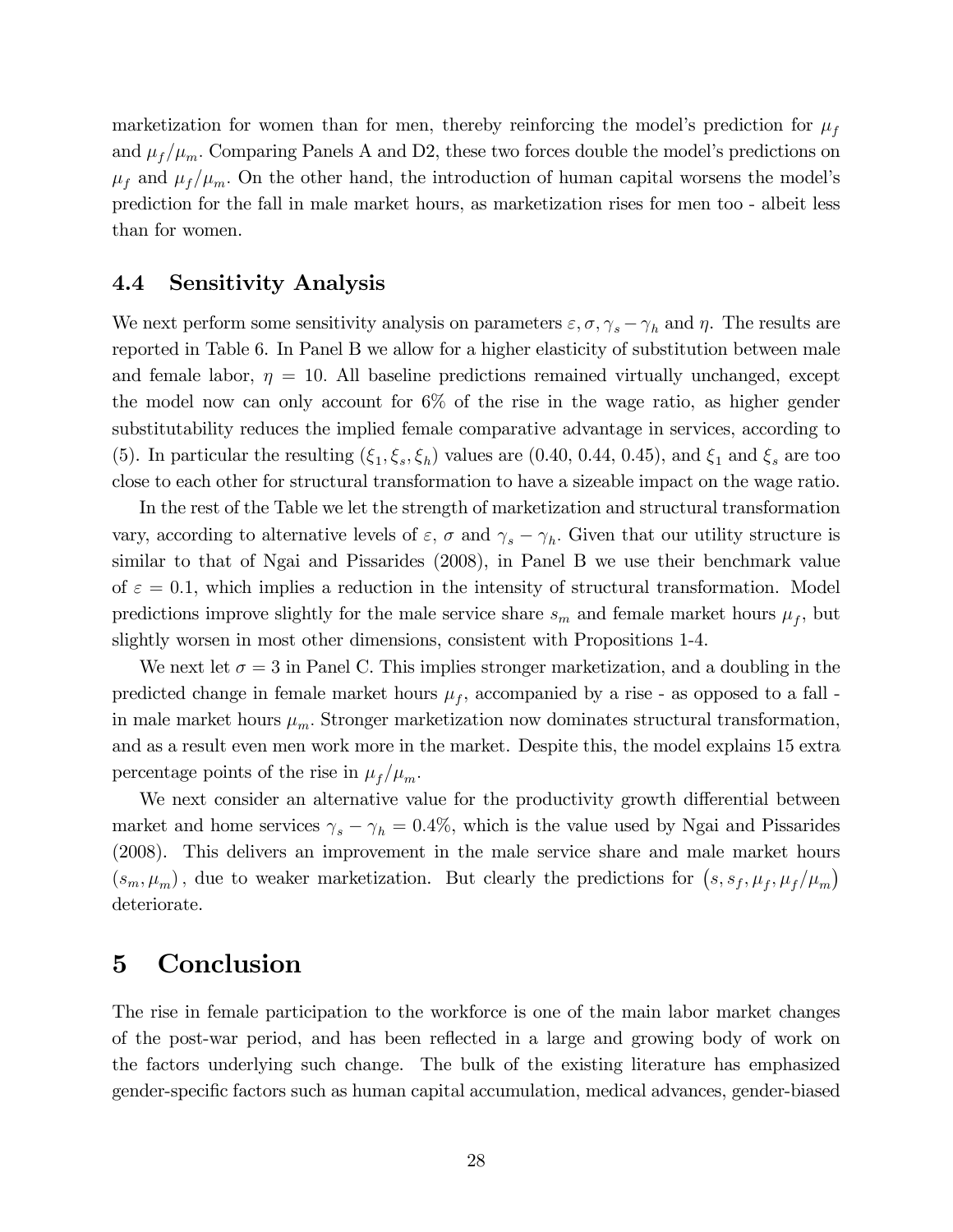technical change, cultural change, and antidiscrimination interventions, which imply a rise in the female intensity across the whole industry structure. This paper complements existing work by proposing a gender-neutral mechanism that boosts female employment and wages by expanding the sector of the economy in which women have a comparative advantage.

In our proposed model, marketization and structural transformation, in turn driven by changes in relative prices of sectoral output, jointly act as a demand shock, generating a simultaneous increase in both women's relative wages and market hours. While the source of both forces is gender neutral, their combination has female friendly outcomes. Marketization draws womenís time into the market and structural transformation creates the jobs that women are better suited for in the market. These outcomes are consistent with evidence on gender convergence in wages, market work, and household work. When calibrated to the U.S. economy, our model adequately predicts the rise in services and it explains about a half of the rise in womenís market hours and 20% of the rise in the wage ratio.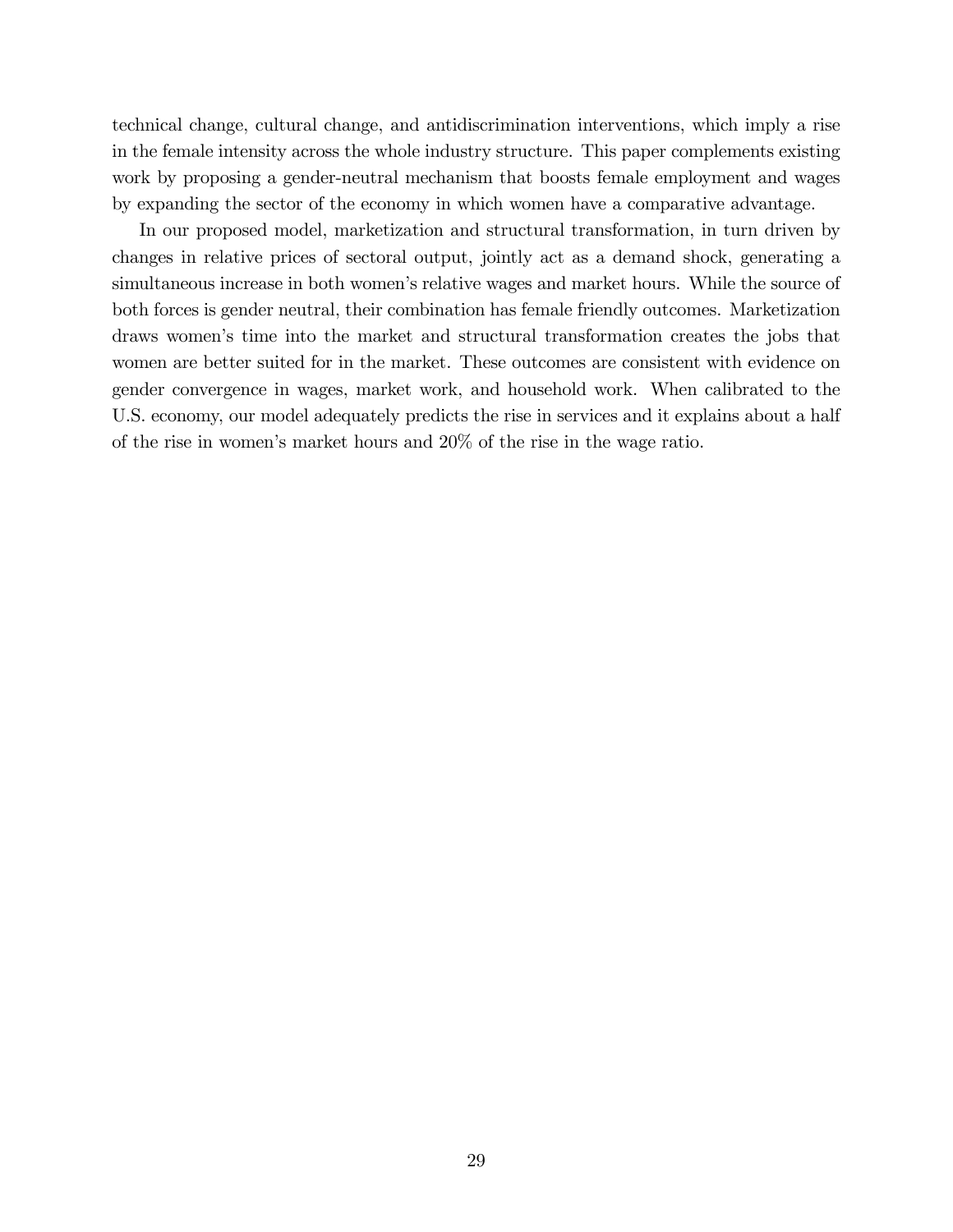## 6 Appendix

#### 6.1 The Model

#### 6.1.1 Uniqueness of equilibrium

**Lemma 5** Any equilibrium wage ratio  $x^* \in [x_1, x_2]$ , where  $x_j \equiv \frac{1}{a_j}$ aj  $\left(\frac{L_m}{L_m}\right)$  $L_f$  $\big)^{1/\eta}$ ,  $j = 1, 2$ .

**Proof.** Any equilibrium  $x^*$  must imply  $L_{f1}/L_f \in [0, 1]$ . Using the equilibrium condition (6), it requires  $a_1^{\eta} \leq x^{-\eta} L_m/L_f \leq a_2^{\eta}$ , and the result follows.

**Lemma 6** For any  $x \in [x_1, x_2], T(x_1) > D(x) > T(x_2)$ , thus equilibrium  $x^*$  exists.

**Proof.** Note  $T(x_1) = 1$  and  $T(x_2) = 0$ , but for any  $x \in [x_1, x_2]$ ,  $0 < D(x) < 1$ , and the result follows.

**Lemma 7** For any equilibrium  $x^*$ ,  $D'(x^*) > T'(x^*)$ .

Proof. From  $(6)$ :

$$
T'(x) = -\frac{\eta x^{-\eta - 1}}{a_1 - a_2} \left(\frac{L_m}{L_f}\right) < 0
$$

From (17):

$$
D'(x) = \frac{R'(x)}{\left[1 + R(x)\right]^2}; \quad \frac{R'(x)}{R(x)} = -\frac{(\eta - \varepsilon)(a_1 - a_2) x^{\eta - 2}}{(1 + a_2 x^{\eta - 1})(1 + a_1 x^{\eta - 1})}
$$

and  $D'(x) \geq 0$  for  $\eta \geq \varepsilon$ . Together they imply:

$$
D'(x) - T'(x) = -\frac{R(x)}{\left[1 + R(x)\right]^2} \frac{R'(x)}{R(x)} + \frac{\eta x^{-\eta - 1}}{a_1 - a_2} \left(\frac{L_m}{L_f}\right)
$$
  
= 
$$
\frac{x^{-\eta - 1}}{a_1 - a_2} \left(\frac{L_m}{L_f}\right) \left[\eta + \frac{xR'(x)}{R(x)\left[1 + R(x)\right]}\right] - \frac{a_2}{a_1 - a_2} \frac{R'(x)}{R(x)\left[1 + R(x)\right]}.
$$
 (38)

The second term in (38) is positive, and the term in square bracket is:

$$
\eta + \frac{xR'(x)}{R(x)[1+R(x)]}
$$
\n
$$
= \frac{\eta}{1+R(x)} \left( \frac{2a_2 x^{\eta-1} + 1 + a_2 x^{\eta-1} a_1 x^{\eta-1}}{(1+a_2 x^{\eta-1})(1+a_1 x^{\eta-1})} + R(x) \right) + \frac{\varepsilon (a_1 - a_2) x^{\eta-1}}{(1+a_2 x^{\eta-1})(1+a_1 x^{\eta-1})[1+R(x)]} > 0
$$
\nFrom  $x = x^*$ .

for any  $x = x^*$ .

**Proposition 8** Equilibrium  $x^*$  is unique.

**Proof.** For any  $x \in [x_1, x_2]$ ,  $T'(.) < 0$ . If  $\eta \le \varepsilon$ ,  $D'(.) \ge 0$ , and  $x^*$  is unique. If  $\eta > \varepsilon$ ,  $D'(.)$  < 0. There in an odd number of equilibria, and at least one of them must imply  $T'(x^*) > D'(x^*)$ , which contradicts Lemma 7.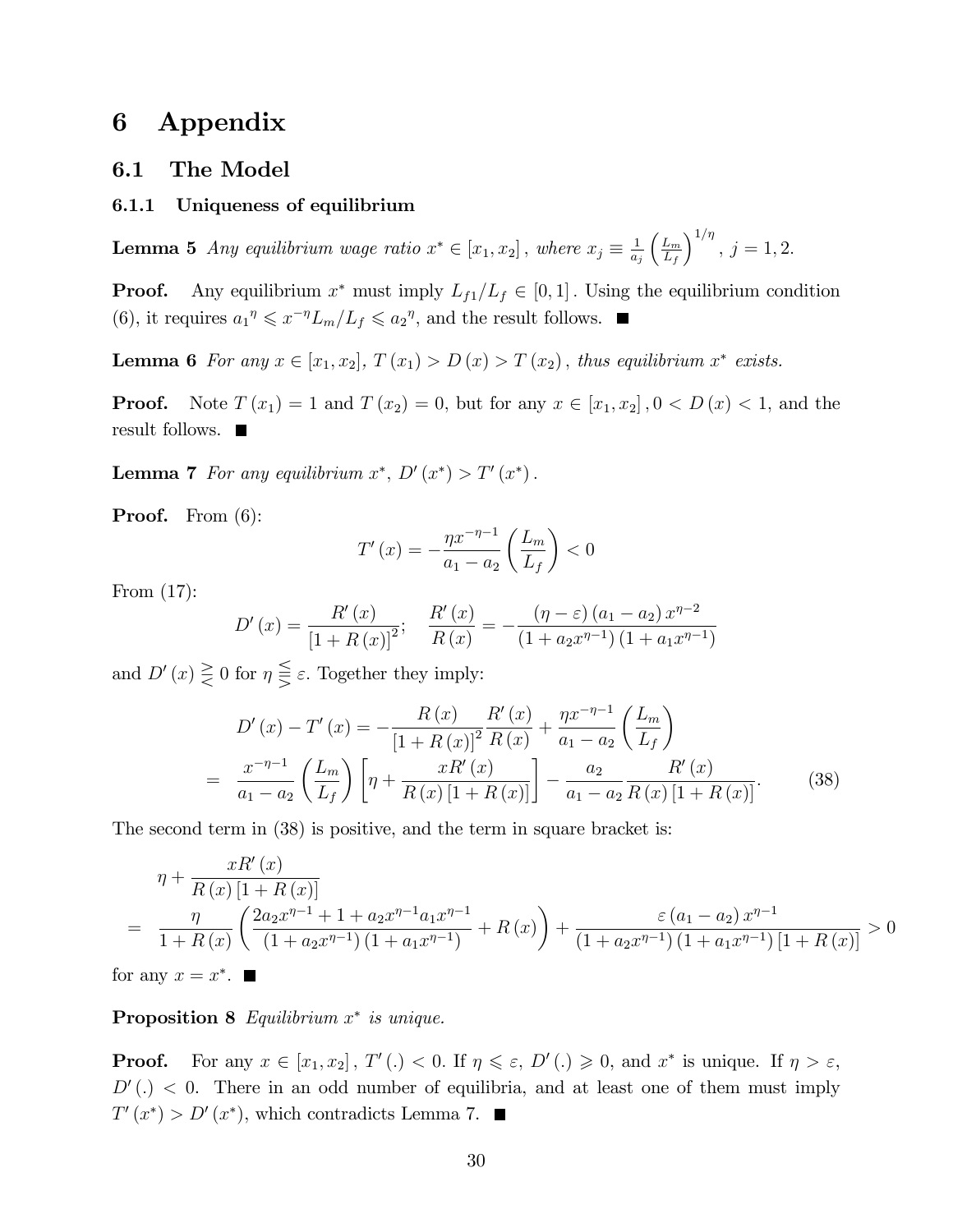#### 6.1.2 Aggregation across market and home

The production function (10) can be rewritten as

$$
c_j = A_j L_{f_j} \left[ \xi_2 + (1 - \xi_2) \left( \frac{L_{mj}}{L_{fj}} \right)^{\frac{\eta - 1}{\eta}} \right]^{-\frac{\eta}{\eta - 1}} \quad j = s, h,
$$

which implies

$$
\frac{c_s}{c_h} = \frac{A_s}{A_h} \frac{L_{fs}}{L_{fh}} = \left(\frac{\psi A_s}{(1 - \psi) A_h}\right)^{\sigma},
$$

where the second equality follows from  $(13)$ . Substituting into  $(9)$  and using  $(13)$  yields

$$
c_2 = c_s \left[ \psi + (1 - \psi) \left( \frac{\psi A_s}{(1 - \psi) A_h} \right)^{1 - \sigma} \right]^{\frac{\sigma}{\sigma - 1}} = c_s \left( \psi \frac{1 + R_{mh}}{R_{mh}} \right)^{\frac{\sigma}{\sigma - 1}}.
$$
 (39)

Combining  $(10)$ ,  $(12)$  and  $(13)$  yields:

$$
c_s = A_s \left[ \xi_2 \left( \frac{R_{mh}}{1 + R_{mh}} L_{f2} \right)^{\frac{\eta - 1}{\eta}} + (1 - \xi_2) \left( \frac{R_{mh}}{1 + R_{mh}} L_{m2} \right)^{\frac{\eta - 1}{\eta}} \right]^{\frac{\eta}{\eta - 1}}
$$

which can be substituted into (39) to obtain  $A_2$ :

$$
A_2 = A_s \frac{R_{mh}}{1 + R_{mh}} \left( \psi \frac{1 + R_{mh}}{R_{mh}} \right)^{\frac{\sigma}{\sigma - 1}} = A_s \psi^{\frac{\sigma}{\sigma - 1}} \left( \frac{R_{mh}}{1 + R_{mh}} \right)^{\frac{-1}{\sigma - 1}}.
$$
 (40)

;

The results for  $\gamma_2$  follow from taking the time derivative of (40) and using (13).

#### 6.2 Calibration and Computation

#### 6.2.1 Baseline Parameters

Below we give detailed steps to match  $(s_f, s_m, \mu_f, \mu_m, s, x)$  in 2005-09. Data on the time allocation by gender  $(s_f, s_m, \mu_f, \mu_m)$  correspond to the model's variables  $L_{gj}/L_g$  for  $g = m, f$ :

$$
\frac{L_{gj}}{L_g} = \begin{cases}\n\mu_g (1 - s_g) & \text{for } j = 1 \\
\mu_g s_g & \text{for } j = s \\
1 - \mu_g & \text{for } j = h\n\end{cases}.
$$
\n(41)

The ratio  $L_f/L_m$  is set to match the observed service share s as follows. By definition,  $s = \frac{L_{ms} + L_{fs}}{L_{\text{max}} + L_{\text{tot}} + L_{\text{max}}}$  $\frac{L_{ms} + L_{fs}}{L_{m1} + L_{f1} + L_{ms} + L_{fs}}$ , which can be rewritten as

$$
\frac{1}{s} = 1 + \frac{\frac{L_{m1}}{L_m} \frac{L_f}{L_{fs}} \frac{L_m}{L_f} + \frac{L_{f1}}{L_{fs}}}{\frac{L_{ms}}{L_m} \frac{L_f}{L_{fs}} \frac{L_m}{L_f} + 1}.
$$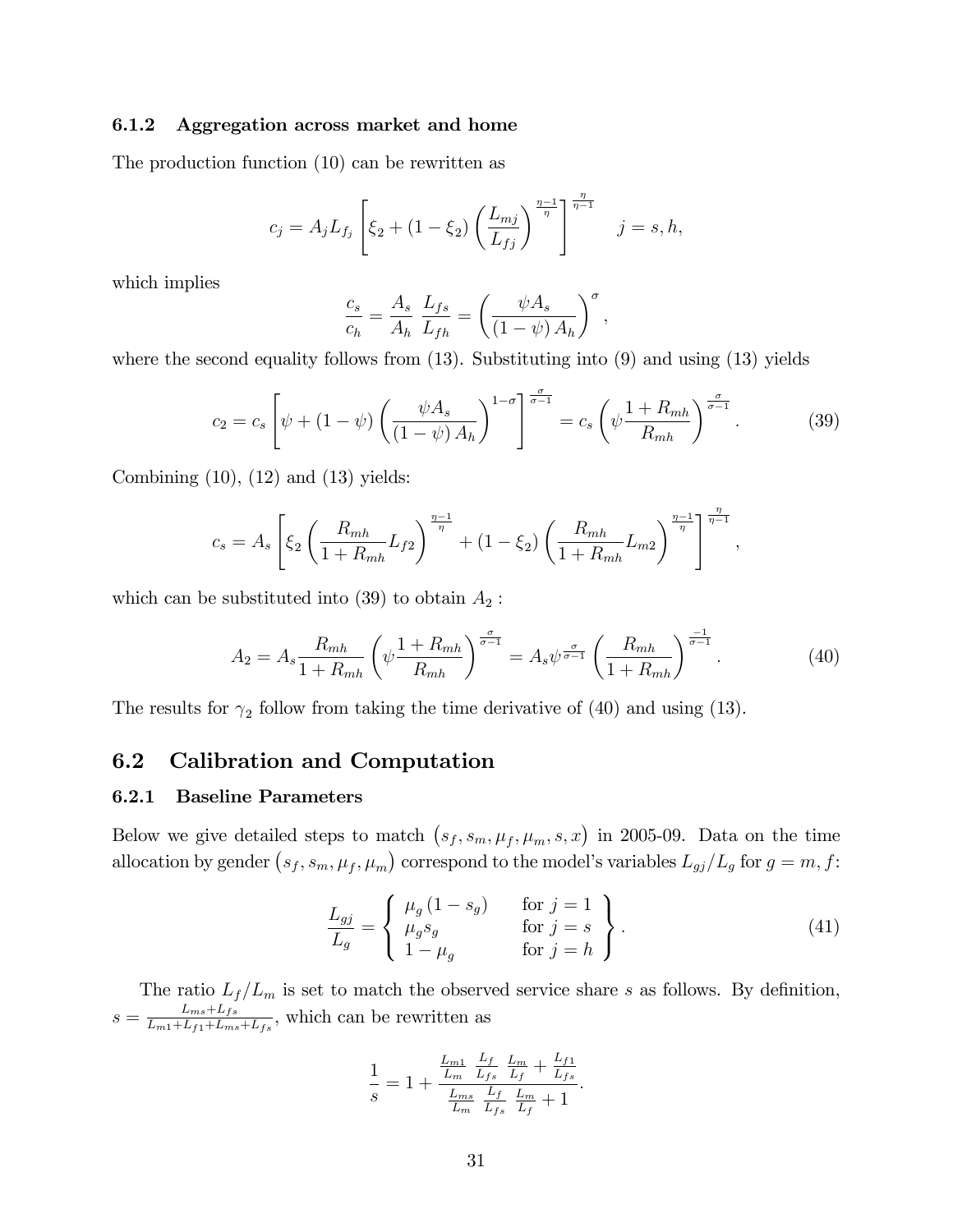Using (41) yields

$$
\frac{L_f}{L_m} = \frac{\frac{1 - s_m}{s_m} - \frac{1 - s}{s}}{\frac{1 - s}{s} - \frac{1 - s_f}{s_f}} \frac{\mu_m s_m}{s_f \mu_f}.
$$
\n(42)

Using the observed wage ratio x and hours ratio  $L_{fi}/L_{mi}$ <sup>20</sup> we obtain  $\xi_j$  from equilibrium condition (5).

Finally, the (transformed) relative productivities  $\hat{A}_{1,s}$  and  $\hat{A}_{s,h}$ , defined in (36), are pinned down by data on time allocation  $(L_{fj}, L_{mj})_{j=1, s,h}$  and the wage ratio x. We first compute the female wage bill shares and relative expenditures across sectors:

$$
I_j \equiv \frac{w_f L_{fj}}{p_j c_j} = \frac{L_{fj}}{L_{fj} + \frac{w_m}{w_f} L_{mj}}; \quad E_{jk} = \frac{L_{fj}}{L_{fk}} \frac{p_j c_j}{w_f L_{fj}} \frac{w_f L_{fk}}{p_k c_k} = \frac{L_{fj}}{L_{fk}} \frac{I_k}{I_j}.
$$

Using the obtained  $\xi_j$  and data on  $(L_{fj}, L_{mj})$ , we obtain

$$
z_j(x) = \frac{L_j}{L_{fj}} = \left(\xi_j + \left(1 - \xi_j\right) \left(\frac{L_{mj}}{L_{fj}}\right)^{\frac{\eta - 1}{\eta}}\right)^{\frac{\eta}{\eta - 1}}.
$$
 (43)

Combining (43) and (28) gives:

$$
\frac{A_k p_k}{A_j p_j} = \frac{\xi_j (z_j (x))^{1/\eta}}{\xi_k (z_k (x))^{1/\eta}}.
$$
\n(44)

The marketization equation (30) implies

$$
E_{s,h} = \left(\frac{p_s}{p_h}\right)^{1-\sigma} \left(\frac{\psi}{1-\psi}\right)^{\sigma} = \left(\frac{A_s p_s}{A_h p_h}\right)^{1-\sigma} \left(\frac{A_h}{A_s}\right)^{1-\sigma} \left(\frac{\psi}{1-\psi}\right)^{\sigma},
$$

which, together with (44), solves for  $\hat{A}_{s,h}$ . Similarly the structural transformation equation (31) implies

$$
E_{1,s} = \left(\frac{\omega}{1-\omega}\right)^{\varepsilon} \psi^{\frac{\sigma-\varepsilon}{\sigma-1}} \left(\frac{p_s}{p_1}\right)^{1-\varepsilon} M; \quad M \equiv \left[1 + \left(\frac{1-\psi}{\psi}\right)^{\sigma} \left(\frac{p_s}{p_h}\right)^{\sigma-1}\right]^{\frac{\sigma-\varepsilon}{\sigma-1}} = \left(1 + \frac{1}{E_{s,h}}\right)^{\frac{\sigma-\varepsilon}{\sigma-1}},
$$

which, together with (44), solves for  $\hat{A}_{1,s}$ . Note that the growth rate of  $\hat{A}_{jk}$  is simply  $\gamma_j - \gamma_k$ for any sector  $j = 1, s, h$ .

$$
\frac{L_{fj}}{L_{mj}} = \begin{cases}\n\frac{1-s_f}{1-s_m} \frac{\mu_f}{\mu_m} \frac{L_f}{L_m} & \text{for } j = 1 \\
\frac{s_f}{s_m} \frac{\mu_f}{\mu_m} \frac{L_f}{L_m} & \text{for } j = s \\
\frac{1-\mu_f}{1-\mu_m} \frac{L_f}{L_m} & \text{for } j = h\n\end{cases}.
$$

<sup>&</sup>lt;sup>20</sup>Note that the gender hours ratio in each of the three sectors is related to  $(s_f, s_m, \mu_f, \mu_m)$  and the obtained level of  $L_f/L_m$  according to: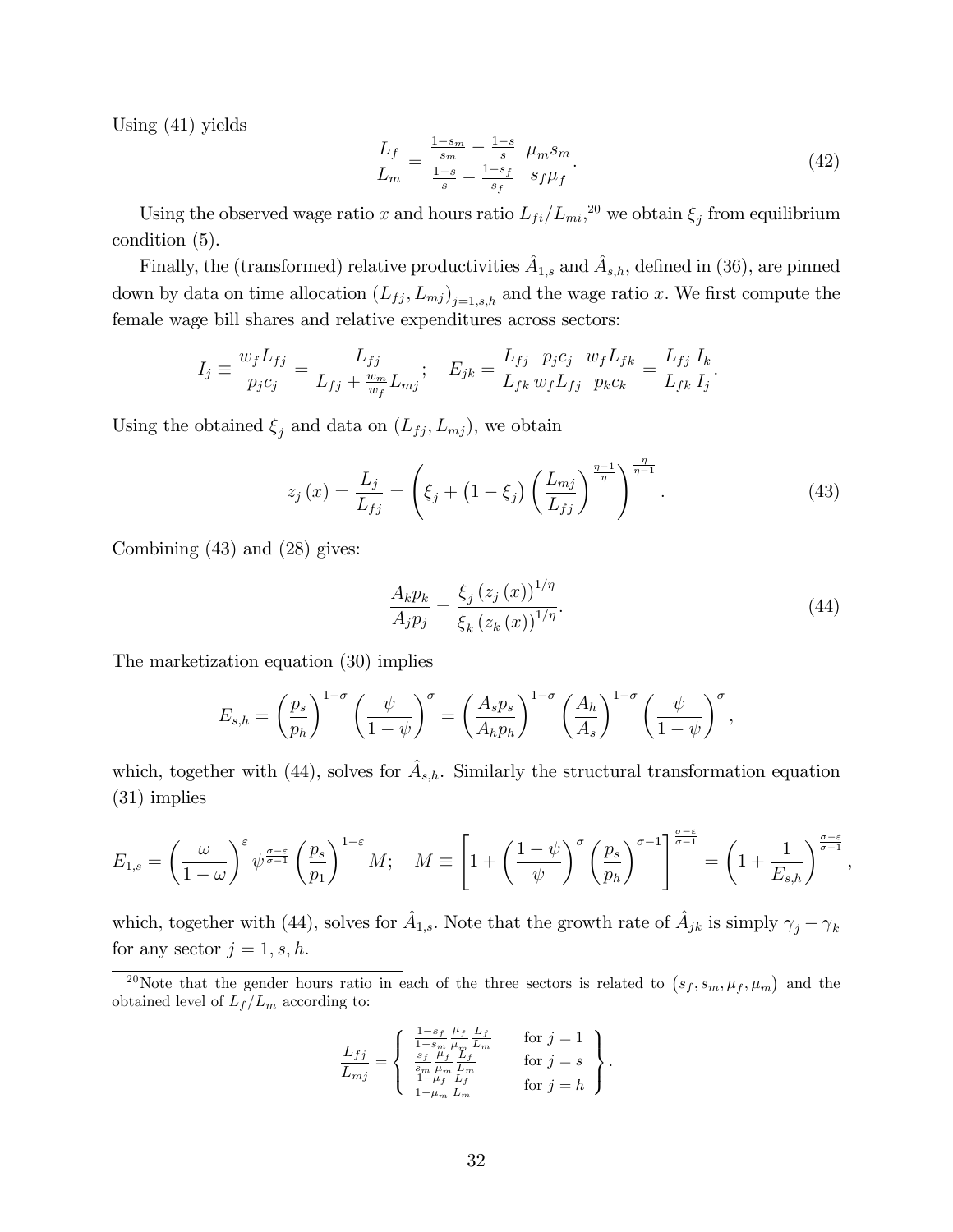## References

- [1] Acemoglu, Daron, David Autor and David Lyle. 2004. "Women, War, and Wages: The Effect of Female Labor Supply on the Wage Structure at Mid-century". Journal of Political Economy 112 (3), 497-551.
- [2] Acemoglu, Daron, and David Autor. 2011. "Skills, Tasks and Technologies: Implications for Employment and Earnings". In O. Ashenfelter and D. Card, eds., *Handbook of Labor* Economics, Volume 4B. Amsterdam: Elsevier, North Holland, 1043-1171
- [3] Acemoglu, Daron and Veronica Guerrieri (2008), "Capital Deepening and Non-Balanced Economic Growth," Journal of Political Economy, 116, 467–498.
- [4] Albanesi, Stefania and Claudia Olivetti. 2009. "Gender Roles and Technological Progressî, NBER Working Paper No. 14873.
- [5] Attanasio, Orazio, Hamish Low and Virginia Sanchez-Marcos. 2008. "Explaining Changes in Female Labor Supply in a Life-Cycle Model", American Economic Review  $98(4): 1517-1542.$
- [6] Aguiar, Mark and Erik Hurst. 2007. "Measuring Trends in Leisure: The Allocation of Time Over Five Decades ". Quarterly Journal of Economics 122: 969-1006.
- [7] Akbulut, Rahsan. 2011, "Sectoral Changes and the Increase in Women's Labor Force Participation" *Macroeconomic Dynamics*, 15, 240–264.
- [8] Boppart, Timo. 2011, "Structural Change and the Kaldor Facts in a Growth Model with Relative Price Effects and Non–Gorman Preferences," Working Paper 2, University of Zurich.
- [9] Borghans, Lex, Bas ter Weel, and Bruce Weinberg. 2005. "People People: Social Capital and the Labor-market Outcomes of Underrepresented Groups.î IZA Discussion Paper No. 1494.
- [10] Borghans, Lex, Bas ter Weel, and Bruce Weinberg. 2008. "Interpersonal Styles and Labor Market Outcomes." Journal of Human Resources 43 (4): 815–858.
- [11] Bridgman, Benjamin, Andrew Dugan, Mikhael Lal, Matthew Osborne and Shaunda Villones (2012), "Accounting for Household Production in National Accounts, 1965-2010î, Survey of Current Business 92(5), 23-36.
- [12] Bridgman, Benjamin. 2013. "Home Productivity", Working Paper 0091, Bureau of Economic Analysis.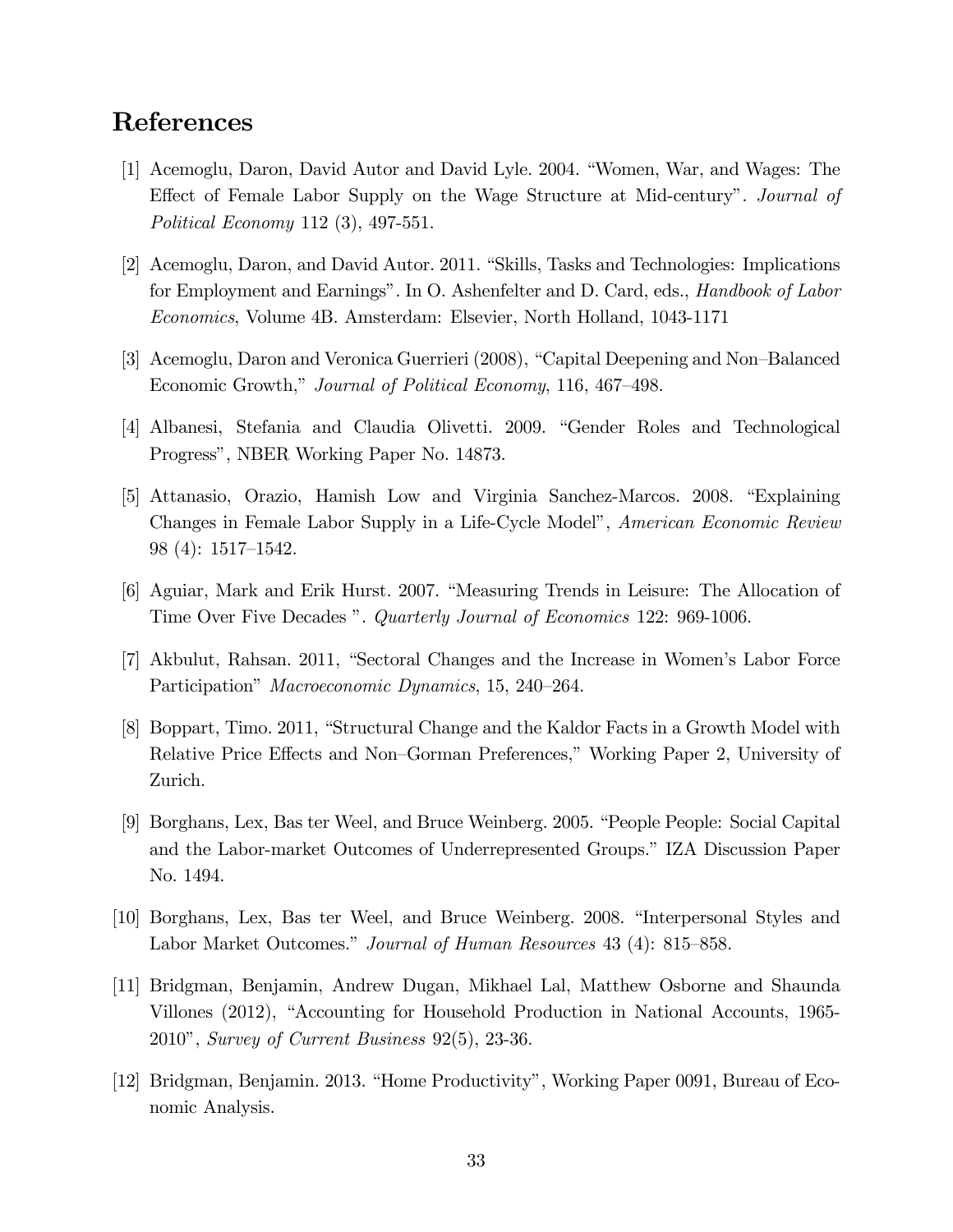- [13] Buera, Francisco J. and Joseph P. Kaboski. 2012. "The Rise of the Service Economy," American Economic Review, 102, 2540–2569.
- [14] Buera, Francisco J., Joseph P Kaboski, and Min Qiang Zhao. 2013. "The Rise of Services: the Role of Skills, Scale, and Female Labor Supply.î NBER working paper No. 19372.
- [15] Burda, Michael, Daniel Hamermesh and Phillipe Weil. 2013. "Total Work and Gender: Facts and Possible Explanations," Journal of Population Economics.
- [16] Caselli, Francesco and Wilbur John Coleman (2001), "The U.S. Structural Transformation and Regional Convergence: A Reinterpretation," Journal of Political Economy 109, 584–616.
- [17] Chang, Yongsang and Frank Schorfheide. 2003. "Labor-supply Shifts and Economic Fluctuations." Journal of Monetary Economics 50, 1751–1768.
- [18] Dickerson, Andy and Francis Green. 2004. "The Growth and Valuation of Computing and Other Generic Skills". Oxford Economic Papers 56, 371-406.
- [19] Fernandez, Raquel. 2011. "Does Culture Matter?", in J. Benhabib, M. O. Jackson and A. Bisin (eds.), *Handbook of Social Economics*, vol. 1A, Amsterdam: North Holland.
- [20] Fernández, Raquel, Alessandra Fogli and Claudia Olivetti. 2004. "Mothers and Sons: Preference Formation and Female Labor Force Dynamics". Quarterly Journal of Economics 119: 1249-1299
- [21] Fernandez, Raquel. 2013. "Cultural Change as Learning: The Evolution of Female Labor Force Participation over a Century", American Economic Review 103: 472-500.
- [22] Freeman, Richard and Ronald Schettkat. 2005. "Marketization of Household Production and the EU-US Gap in Work", *Economic Policy* 41: 5-39.
- [23] Fuchs, Victor. 1968. The Service Economy, New York: Columbia University Press.
- [24] Galor, Oded and David Weil. 1996. "The Gender Gap, Fertility, and Growth." American Economic Review 86(3), 374-87.
- [25] Goldin, Claudia. 2006. "The Quiet Revolution That Transformed Women's Employment, Education, and Family". American Economic Review, Papers and Proceedings 96: 1-21.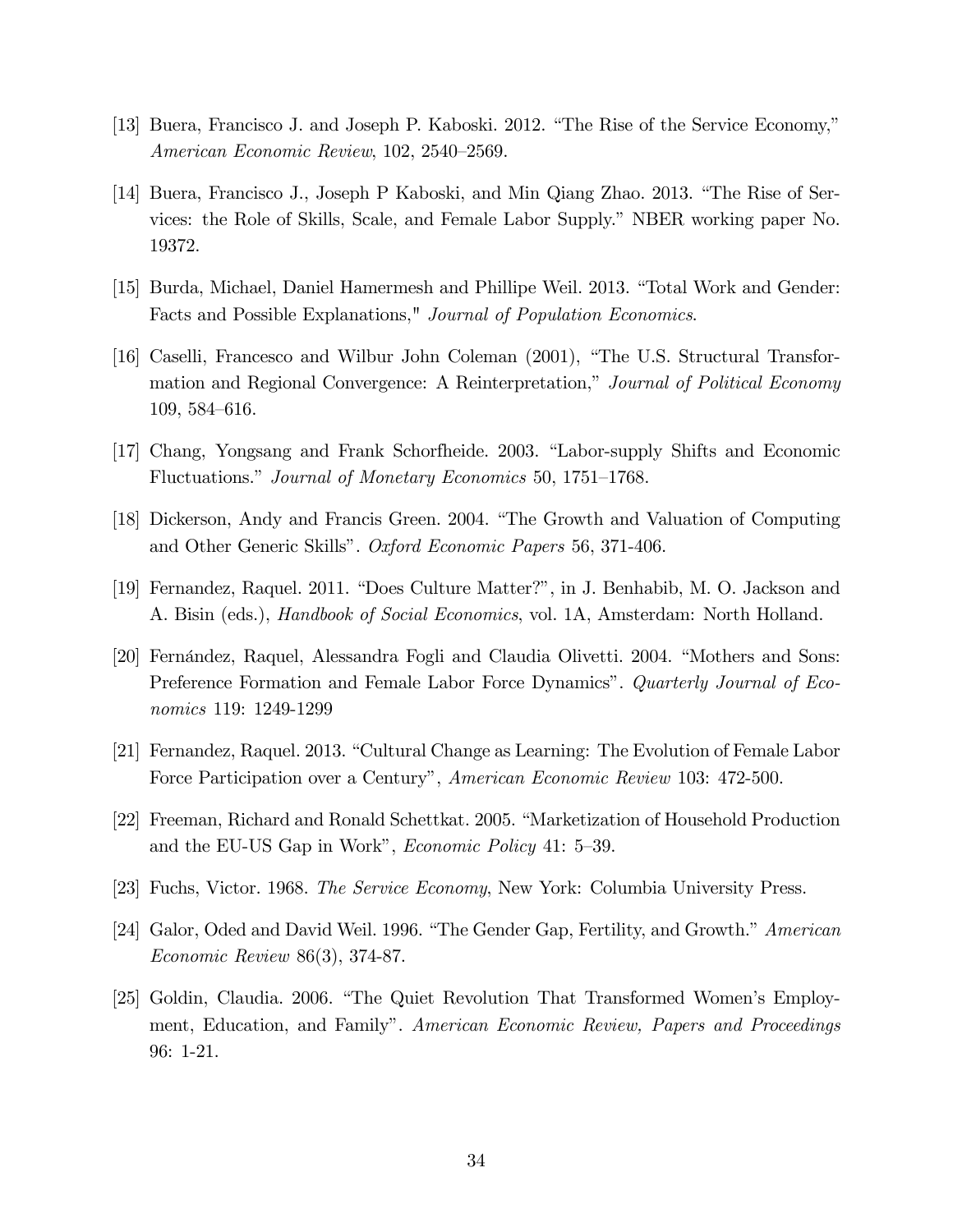- [26] Goldin, Claudia and Lawrence F. Katz. 2002. "The Power of the Pill: Oral Contraceptives and Women's Career and Marriage Decisions". Journal of Political Economy 100: 730-770.
- [27] Greenwood, Jeremy, Ananth Seshadri and Mehmet Yorukoglu. 2005. "Engines of Liberation". Review of Economic Studies 72: 109–133.
- [28] Heathcote, Jonathan, Kjetil Storesletten and Gianluca Violante. 2010. "The Macroeconomic Implications of Rising Wage Inequality in the United States". Journal of Political Economy 118: 681-722.
- [29] Herrendorf, Berthold, Richard Rogerson, and Ákos Valentinyi. 2013a. "Two Perspectives On Preferences and Structural Transformation." American Economic Review 103: 2752-2789.
- [30] Herrendorf, Berthold, Richard Rogerson, and Akos Valentinyi. 2013b. "Growth and Structural Transformation". In P. Aghion and S. Durlauf (eds.) Handbook of Economic Growth. Amsterdam: Elsevier, North Holland, 855-941.
- [31] Jones, Larry, Rodolfo Manuelli, Ellen McGrattan. 2003. "Why Are Married Women Working So Much?" Staff Report 317, Federal Reserve Bank of Minneapolis.
- [32] Kongsamut, Piyabha, Sergio Rebelo, and Danyang Xie. 2001. "Beyond Balanced Growth," Review of Economic Studies 68, 869-882.
- [33] Lebergott, Stanley. 1993. Pursuing Happiness. Princeton Univ. Press, Princeton, NJ.
- [34] Lee, Donghoon and Ken Wolpin. 2009. "Accounting for Wage and Employment Changes in the U.S. from 1968-2000: A Dynamic Model of Labor Market Equilibrium<sup>n</sup>. Journal of Econometrics 156(1): pages 68-85.
- [35] Katz Lawrence F. and Kevin M. Murphy. 1992. "Changes in Relative Wages, 1963-1987: Supply and Demand Factors". *Quarterly Journal of Economics* 107: 35-78.
- [36] Ngai, L. Rachel and Christopher A. Pissarides. 2007. "Structural Change in a Multisector Model of Growth". American Economic Review 97, 429–443.
- [37] Ngai, L. Rachel and Christopher A. Pissarides. 2008. "Trends in Hours and Economic Growth". Review of Economic Dynamics 11: 239-256.
- [38] Olivetti, Claudia. 2006. "Changes in Women's Aggregate Hours of Work: The Role of Returns to Experience". Review of Economic Dynamics 9: 557-587.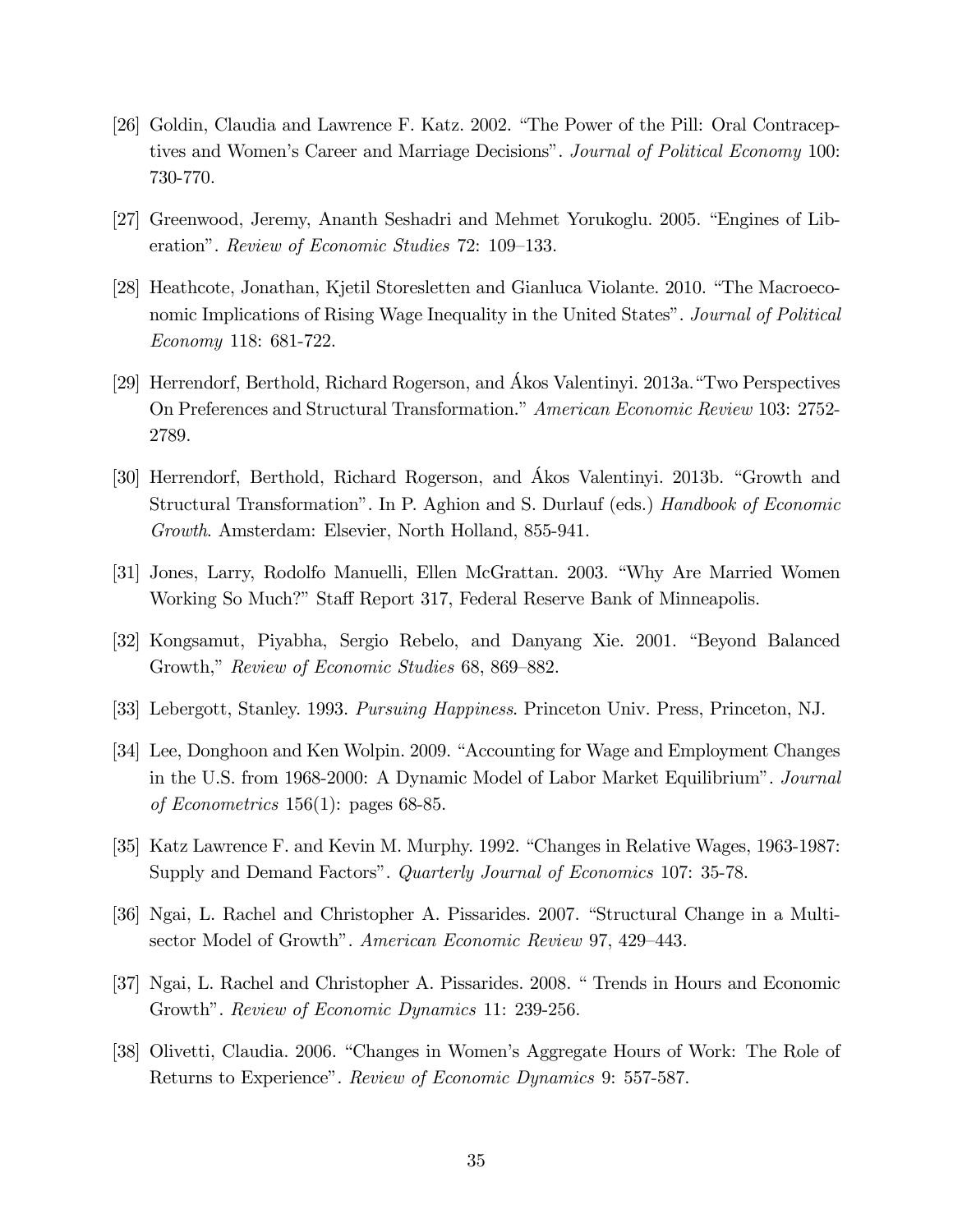- [39] Olivetti, Claudia and Barbara Petrongolo. 2014. "Gender Gaps Across Countries and Skills: Supply, Demand and the Industry Structure". Forthcoming, Review of Economic Dynamics.
- [40] Olivetti, Claudia. 2014. "The Female Labor Force and Long-run Development: The American Experience in Comparative Perspectiveî. In L. Platt Boustan, C. Frydman and R.A. Margo (eds.), Human Capital in History: The American Record. Chicago: Chicago University Press, forthcoming.
- [41] Rendall, Michelle. 2010. "Brain versus Brawn: The Realization of Women's Comparative Advantage." Mimeo, University of Zurich.
- [42] Rendall, Michelle. 2014. "The Service Sector and Female Market Work." Mimeo, University of Zurich.
- [43] Reid, Margaret (1934). Economics of Household Production. Wiley, New York.
- [44] Rogerson, Richard (2008). "Structural Transformation and the Deterioration of European Labor Market Outcomes." Journal of Political Economy 116(2), 235-259.
- [45] Roter, Debra, Judith Hall and Yutaka Aoki (2002). "Physician Gender Effects in Medical Communication." Journal of the American Medical Association 288(6), 756-764.
- [46] Rupert, P., Rogerson, R., Wright, R., 1995. "Estimating Substitution Elasticities in Household Production Models". Economic Theory 6, 179–193.
- [47] Weinberg, Bruce A. 2000. "Computer Use and the Demand for Female Workers". Industrial and Labor Relations Review 53: 290-308.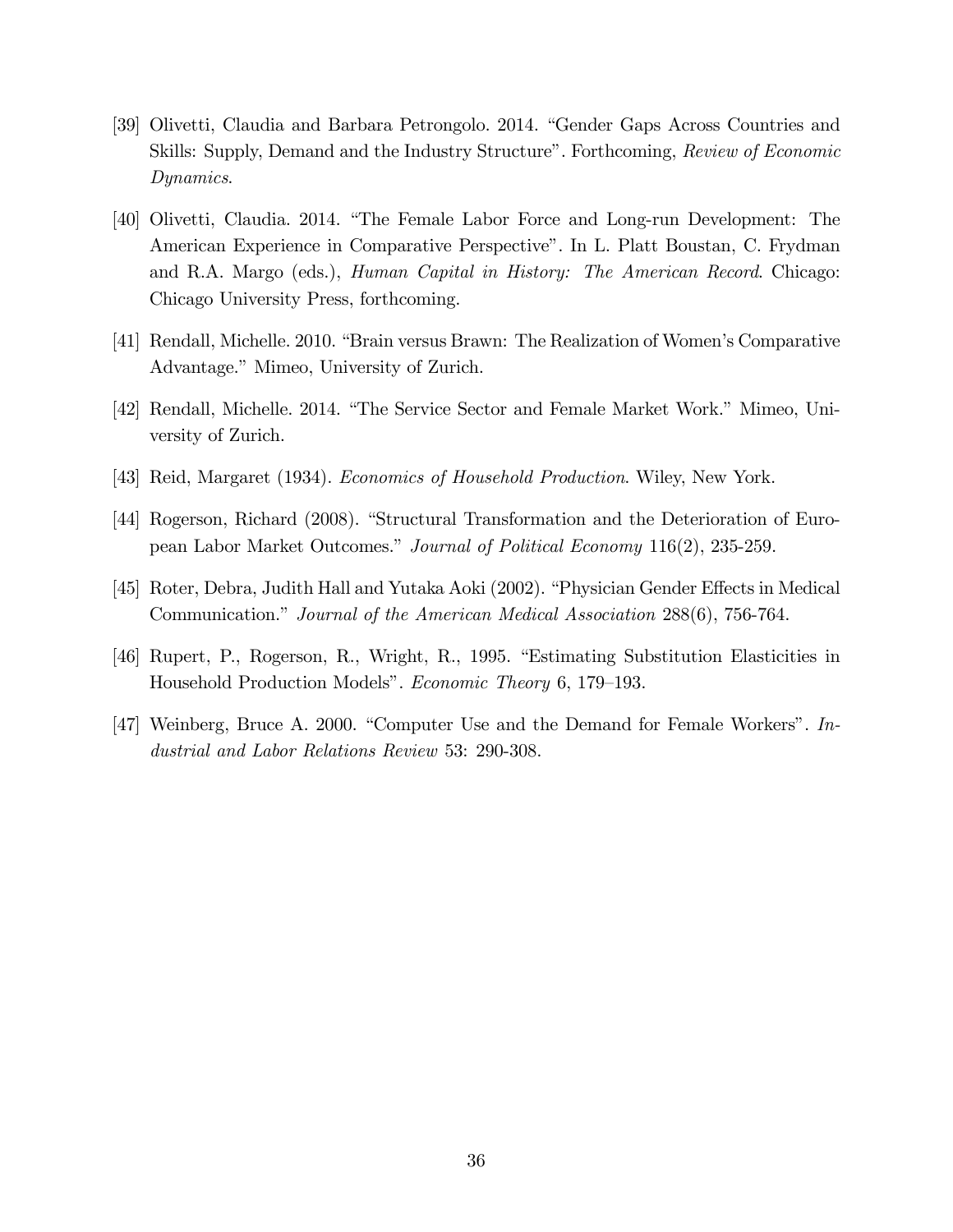|                              | (1)  | (2)  | (3)     | (4)  | (5)  | (6)     |
|------------------------------|------|------|---------|------|------|---------|
|                              | 1968 | 2009 | Change  | 1968 | 2009 | Change  |
| Primary sector               | 6.2  | 3.2  | $-3.0$  | 10.0 | 17.1 | 7.1     |
| Construction                 | 5.8  | 6.8  | 1.0     | 4.7  | 10.1 | 5.4     |
| Manufacturing                | 29.6 | 11.6 | $-18.0$ | 23.7 | 28.2 | 4.5     |
| <b>Utilities</b>             | 1.7  | 1.4  | $-0.3$  | 9.6  | 17.3 | 7.7     |
| All goods                    | 43.3 | 23.0 | $-20.3$ | 18.7 | 20.7 | 2.0     |
| Transportation               | 4.3  | 3.5  | $-0.8$  | 9.2  | 20.2 | 11.0    |
| Post and Telecoms            | 1.3  | 0.9  | $-0.4$  | 48.4 | 36.9 | $-11.5$ |
| Wholesale trade              | 3.7  | 3.0  | $-0.7$  | 16.1 | 26.2 | 10.1    |
| Retail trade                 | 14.2 | 15.3 | 1.1     | 36.3 | 46.3 | 10.0    |
| <b>FIRE</b>                  | 4.8  | 7.1  | 2.3     | 41.3 | 55.2 | 13.9    |
| Business and repair services | 3.1  | 8.6  | 5.5     | 18.9 | 36.3 | 17.4    |
| Personal services            | 4.1  | 2.7  | $-1.4$  | 64.6 | 71.3 | 6.7     |
| Entertainment                | 0.9  | 2.2  | 1.3     | 24.7 | 40.3 | 15.6    |
| Health                       | 4.8  | 10.7 | 5.9     | 65.8 | 77.5 | 11.7    |
| Education                    | 7.1  | 10.8 | 3.7     | 57.3 | 70.7 | 13.4    |
| Professional services        | 1.1  | 3.3  | 2.2     | 25.7 | 42.0 | 16.3    |
| Welfare and no-profit        | 1.3  | 2.8  | 1.5     | 38.8 | 65.1 | 26.3    |
| Public administration        | 6.1  | 6.3  | 0.2     | 26.8 | 43.9 | 17.1    |
| All services                 | 56.7 | 77.0 | 20.3    | 38.5 | 52.7 | 14.2    |

**Table 1 Descriptive statistics on 17 industries, 1968-2009.** 

Notes. Figures reported are shares of annual hours (×100). The primary sector includes agriculture, forestry, fishing, mining and extraction. Source: CPS.

### **Table 2 Alternative decompositions of the rise in the female hours share**

| Total change $(\times 100)$                                                    | $45.3 - 29.9 = 15.4$ |
|--------------------------------------------------------------------------------|----------------------|
| Between sector, % of total change<br>(goods/services)                          | 34.0                 |
| Between sector, % of total change<br>(17 categories)                           | 34.0                 |
| Between occupation, % of total change<br>(4 categories)                        | 26.1                 |
| Between occupation, % of within-sector component<br>(4 occupations, 2 sectors) | 6.4                  |

Notes. Row 1 corresponds to the left-hand side of equation (1) in the text. Percentages in rows 2-4 are obtained as ratios between the first term on the right-hand side of equation (1) and the left-hand side. The percentage in row 5 is obtained as the ratio between the second term on the right-hand side in equation (2) and the left-hand side.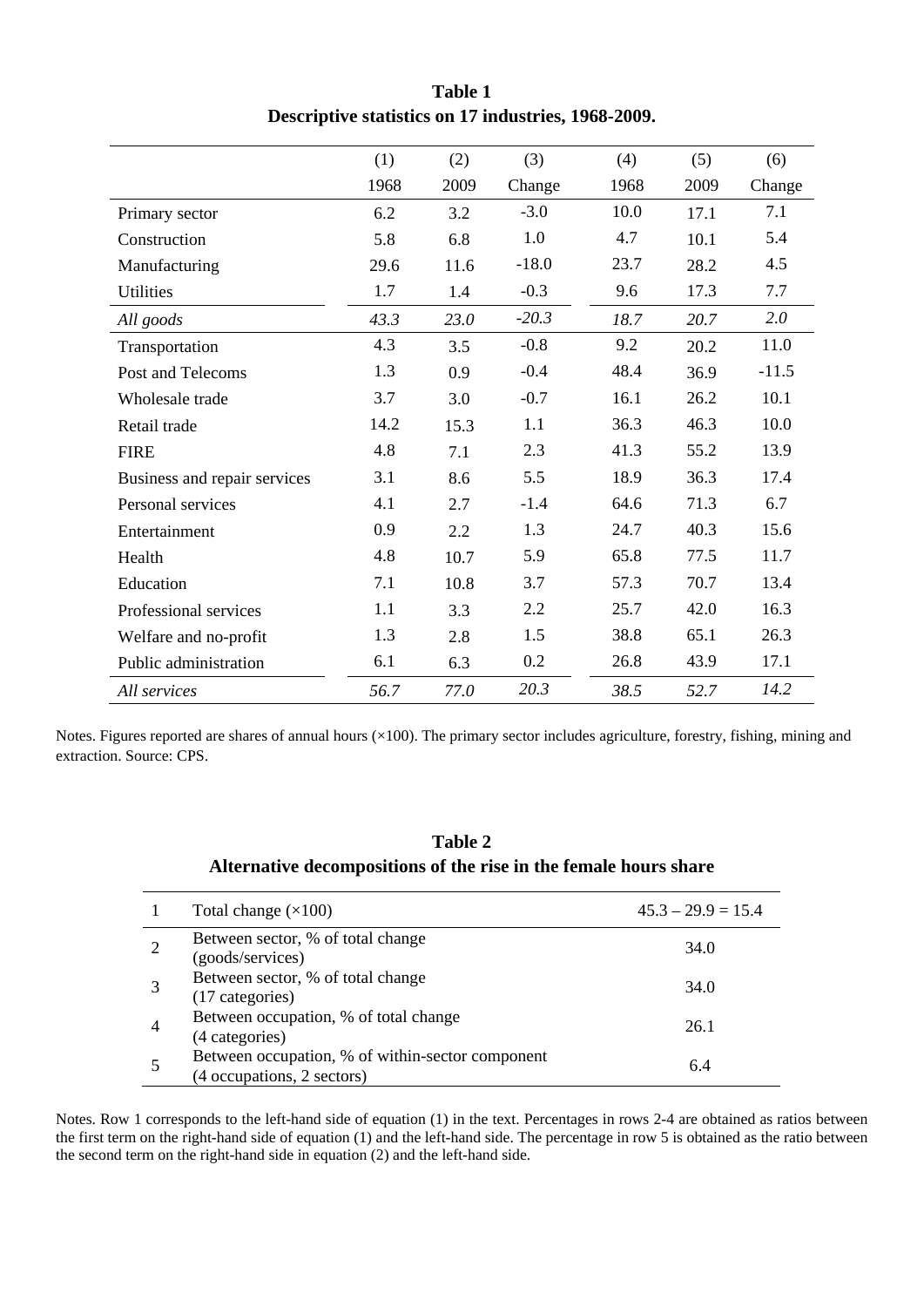| Time    | $\chi$ | S    | $S_f$            | $s_m$ | $\mu_f$ |  | $\mu_m$ | $\mu_f/\mu_m$ |
|---------|--------|------|------------------|-------|---------|--|---------|---------------|
| 1968-72 | 0.64   | 0.58 | 0.75             | 0.51  | 0.36    |  | 0.78    | 0.46          |
| 2005-09 | 0.77   | 0.75 | 0.88             | 0.65  | 0.46    |  | 0.68    | 0.67          |
| Source  |        |      | Time use surveys |       |         |  |         |               |

**Table 3 Data Targets** 

| <b>Table 4: Baseline results</b> |
|----------------------------------|
|----------------------------------|

|                                                    |             |         | Service<br>share<br>(Total) | Service<br>share<br>(Women) | Service<br>share<br>(Men) | Market<br>hours<br>(Women) | Market<br>hours<br>(Men) | Market<br>hours<br>(Women/<br>Men) | Wage ratio<br>(adjusted) |
|----------------------------------------------------|-------------|---------|-----------------------------|-----------------------------|---------------------------|----------------------------|--------------------------|------------------------------------|--------------------------|
|                                                    |             |         | S                           | $S_f$                       | $S_m$                     | $\mu_f$                    | $\mu_m$                  | $\mu_f/\mu_m$                      | $\chi$                   |
|                                                    |             |         | 1                           | $\mathfrak{2}$              | 3                         | 4                          | 5                        | 6                                  | 7                        |
|                                                    | data        | 2005-09 | 0.751                       | 0.882                       | 0.646                     | 0.460                      | 0.683                    | 0.672                              | 0.775                    |
|                                                    | data        | 1968-72 | 0.582                       | 0.749                       | 0.507                     | 0.355                      | 0.776                    | 0.458                              | 0.641                    |
| A: Baseline                                        | model       | 1968-72 | 0.583                       | 0.771                       | 0.450                     | 0.411                      | 0.689                    | 0.596                              | 0.748                    |
| <b>Structural transformation and marketization</b> | % explained |         | 99                          | 83                          | 141                       | 46                         |                          | 36                                 | 20                       |
| <b>B:</b> Marketization only                       | model       | 1968-72 | 0.686                       | 0.845                       | 0.571                     | 0.388                      | 0.636                    | 0.610                              | 0.779                    |
| $\gamma_1 - \gamma_s = 0$                          | % explained |         | 38                          | 28                          | 54                        | 69                         | $-52$                    | 29                                 | $-3$                     |
| C: Structural transformation only                  | model       | 1968-72 | 0.659                       | 0.823                       | 0.531                     | 0.478                      | 0.725                    | 0.659                              | 0.748                    |
| $\gamma_s - \gamma_h = 0$                          | % explained |         | 54                          | 45                          | 83                        | $-18$                      | 45                       | 6                                  | 20                       |

Notes. All parameter values are baseline values, unless otherwise indicated. The % explained are obtained as  $100 \times \frac{z_t - z_{t-1}}{z_t - \hat{z}_{t-1}}$ , where z denotes the target variable, t denotes 2005-09,  $t - 1$ denotes 1968-72, and a superscript hat indicates model (backward) predictions.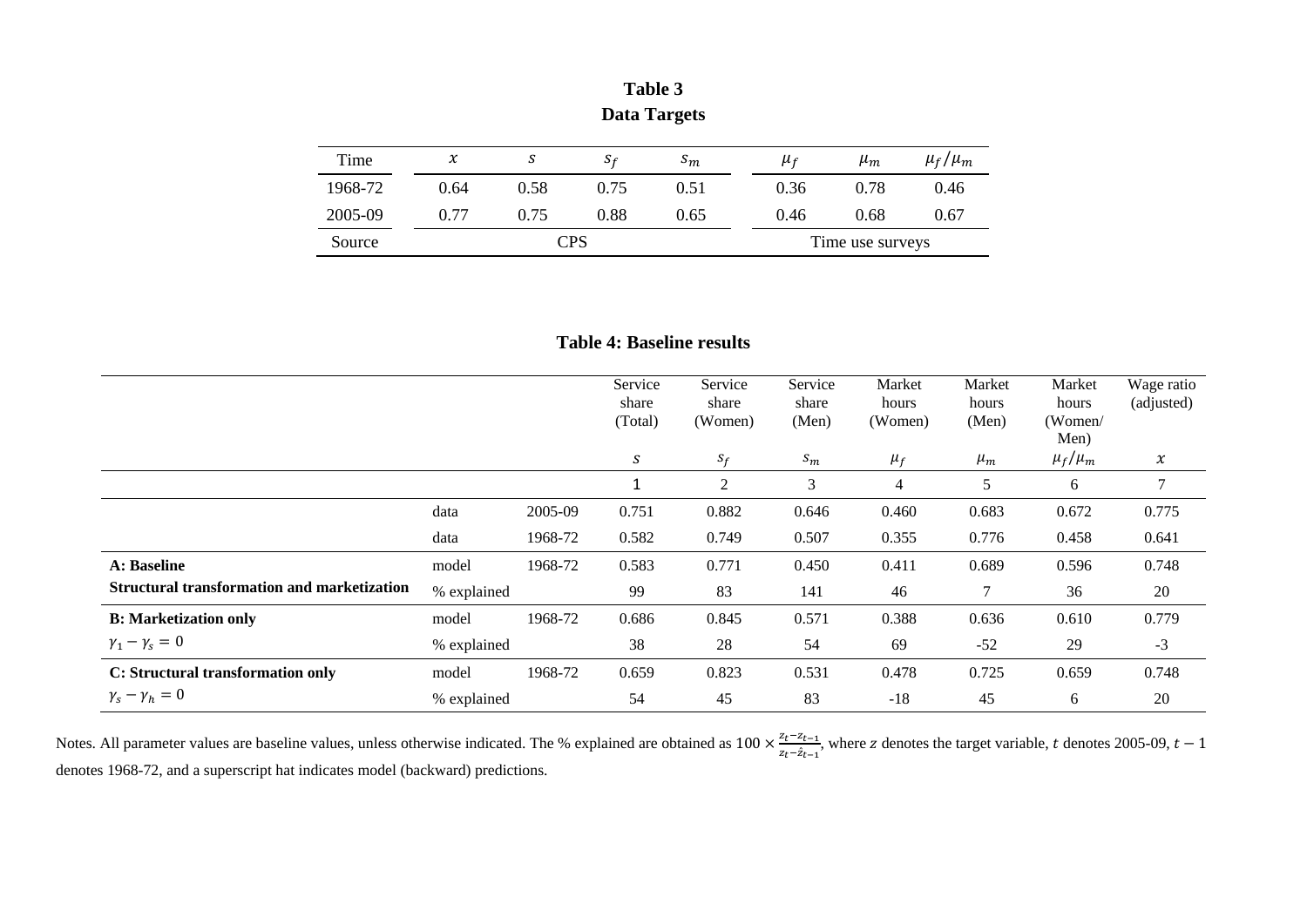### **Table 5: Gender-specific shocks**

|                                                        |             |         | Service<br>share<br>(Total) | Service<br>share<br>(Women) | Service<br>share<br>(Men) | Market<br>hours<br>(Women) | Market<br>hours<br>(Men) | Market<br>hours<br>(Women/<br>Men) | Wage ratio<br>(adjusted) | Wage ratio<br>(raw) |
|--------------------------------------------------------|-------------|---------|-----------------------------|-----------------------------|---------------------------|----------------------------|--------------------------|------------------------------------|--------------------------|---------------------|
|                                                        |             |         | S                           | $S_f$                       | $S_m$                     | $\mu_f$                    | $\mu_m$                  | $\mu_f/\mu_m$                      | $\chi$                   |                     |
|                                                        |             |         | 1                           | $\overline{2}$              | 3                         | $\overline{4}$             | 5                        | 6                                  | 7                        | 8                   |
|                                                        | data        | 2005-09 | 0.751                       | 0.882                       | 0.646                     | 0.460                      | 0.683                    | 0.672                              | 0.775                    | 0.805               |
|                                                        | data        | 1968-72 | 0.582                       | 0.749                       | 0.507                     | 0.355                      | 0.776                    | 0.458                              | 0.641                    | 0.632               |
| A: Baseline                                            | model       | 1968-72 | 0.583                       | 0.771                       | 0.450                     | 0.411                      | 0.689                    | 0.596                              | 0.748                    |                     |
|                                                        | % explained |         | 99                          | 83                          | 141                       | 46                         | 7                        | 36                                 | 20                       |                     |
| <b>B:</b> Relative supply shifts                       | model       | 1968-72 | 0.583                       | 0.766                       | 0.444                     | 0.413                      | 0.693                    | 0.596                              | 0.729                    |                     |
| $L_f/L_m$ falls at 0.18% per year                      | % explained |         | 100                         | 87                          | 146                       | 44                         | 11                       | 36                                 | 34                       |                     |
| C: Gender-biased demand shift                          | model       | 1968-72 | 0.585                       | 0.788                       | 0.475                     | 0.333                      | 0.731                    | 0.455                              | 0.684                    |                     |
| $\xi_i/(1-\xi_i)$ grows at 0.5% per year, $i = 1$ , s. | % explained |         | 98                          | 71                          | 123                       | 122                        | 51                       | 101                                | 68                       |                     |
| D1: Human capital accumulation                         | model       | 1968-72 | 0.587                       | 0.774                       | 0.454                     | 0.410                      | 0.687                    | 0.596                              |                          | 0.757               |
| Human capital useful in all sectors                    | % explained |         | 97                          | 81                          | 138                       | 48                         | 4                        | 36                                 |                          | 28                  |
| D2: Human capital accumulation                         | model       | 1968-72 | 0.531                       | 0.734                       | 0.402                     | 0.365                      | 0.679                    | 0.537                              |                          | 0.766               |
| Human capital only useful in the market                | % explained |         | 130                         | 111                         | 175                       | 91                         | $-4$                     | 63                                 |                          | 23                  |

See notes to Table 4.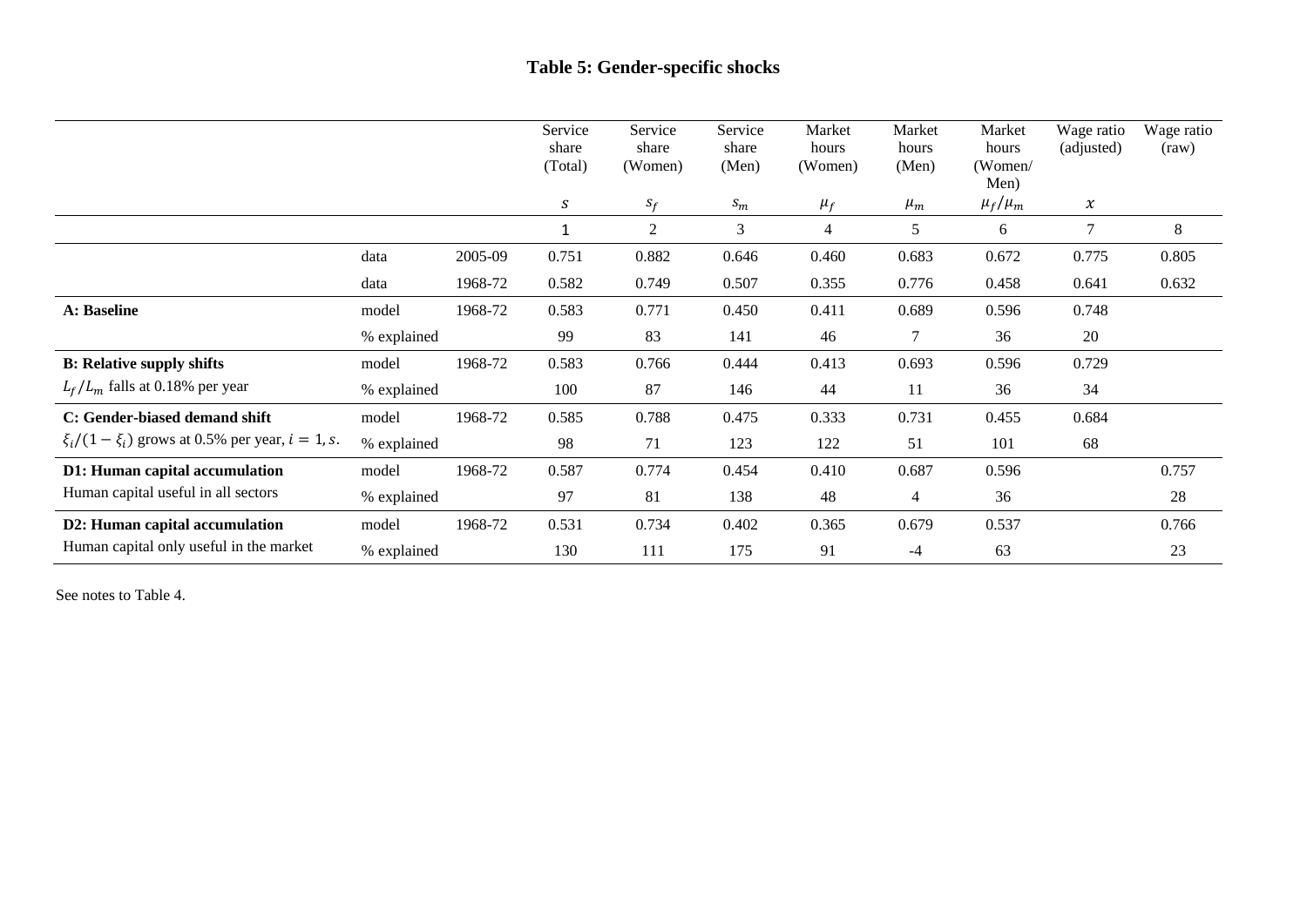## **Table 6: Sensitivity analysis**

|                                                                  |             |         | Service<br>share<br>(Total) | Service<br>share<br>(Women) | Service<br>share<br>(Men) | Market<br>hours<br>(Women) | Market<br>hours<br>(Men) | Market<br>hours<br>(Women/<br>Men) | Wage<br>ratio<br>(adjusted) |
|------------------------------------------------------------------|-------------|---------|-----------------------------|-----------------------------|---------------------------|----------------------------|--------------------------|------------------------------------|-----------------------------|
|                                                                  |             |         | S                           | $S_f$                       | $S_m$                     | $\mu_f$                    | $\mu_m$                  | $\mu_f/\mu_m$                      | $\chi$                      |
|                                                                  |             |         |                             | 2                           | 3                         | 4                          | 5                        | 6                                  | 7                           |
|                                                                  | data        | 2005-09 | 0.751                       | 0.882                       | 0.646                     | 0.460                      | 0.683                    | 0.672                              | 0.775                       |
|                                                                  | data        | 1968-72 | 0.582                       | 0.749                       | 0.507                     | 0.355                      | 0.776                    | 0.458                              | 0.641                       |
| A: Baseline                                                      | model       | 1968-72 | 0.583                       | 0.771                       | 0.450                     | 0.411                      | 0.689                    | 0.596                              | 0.748                       |
|                                                                  | % explained |         | 99                          | 83                          | 141                       | 46                         | 7                        | 36                                 | 20                          |
| B: Higher elasticity of substitution, male vs female             | model       | 1968-72 | 0.585                       | 0.772                       | 0.452                     | 0.413                      | 0.691                    | 0.598                              | 0.766                       |
| $\eta=10$                                                        | % explained |         | 98                          | 83                          | 140                       | 45                         | 8                        | 35                                 | 6                           |
| C: Higher elasticity of substitution, goods vs services          | model       | 1968-72 | 0.598                       | 0.782                       | 0.467                     | 0.407                      | 0.682                    | 0.598                              | 0.752                       |
| $\varepsilon = 0.1$                                              | % explained |         | 91                          | 75                          | 129                       | 50                         | $-2$                     | 35                                 | 17                          |
| D: Higher elasticity of substitution, home vs market services    | model       | 1968-72 | 0.555                       | 0.751                       | 0.424                     | 0.373                      | 0.663                    | 0.564                              | 0.753                       |
| $\sigma = 3$                                                     | % explained |         | 116                         | 98                          | 160                       | 83                         | $-22$                    | 51                                 | 16                          |
| E: Lower productivity growth difference, home vs market services | model       | 1968-72 | 0.618                       | 0.796                       | 0.486                     | 0.439                      | 0.704                    | 0.623                              | 0.748                       |
| $\gamma_s - \gamma_h = 0.4\%$                                    | % explained |         | 79                          | 65                          | 115                       | 20                         | 22                       | 23                                 | 20                          |

See notes to Table 4.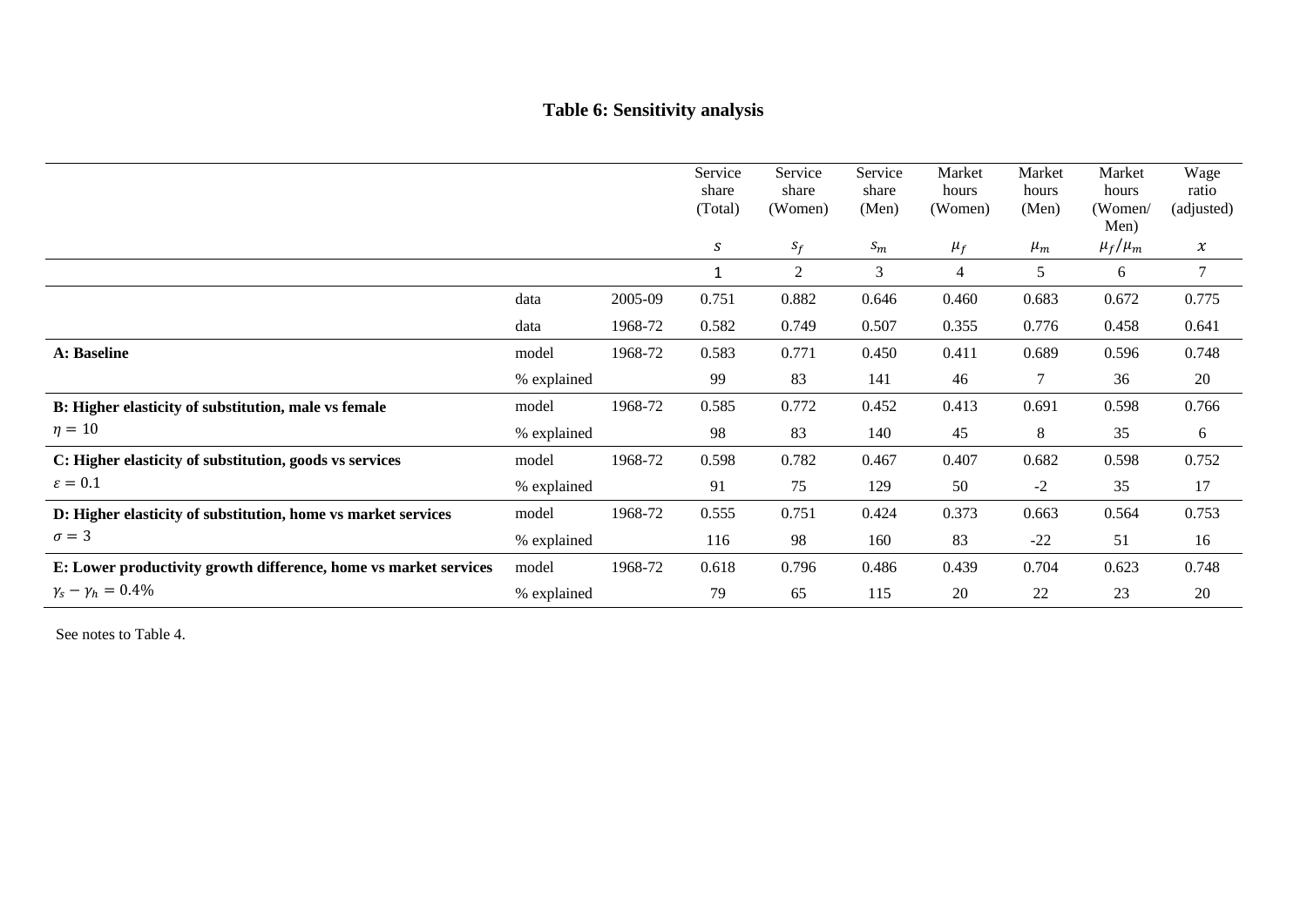**Figure 1 Trends in market hours, by gender.** 



Notes. See Table 1 for definition of the service sector. Source: CPS: 1968-2009.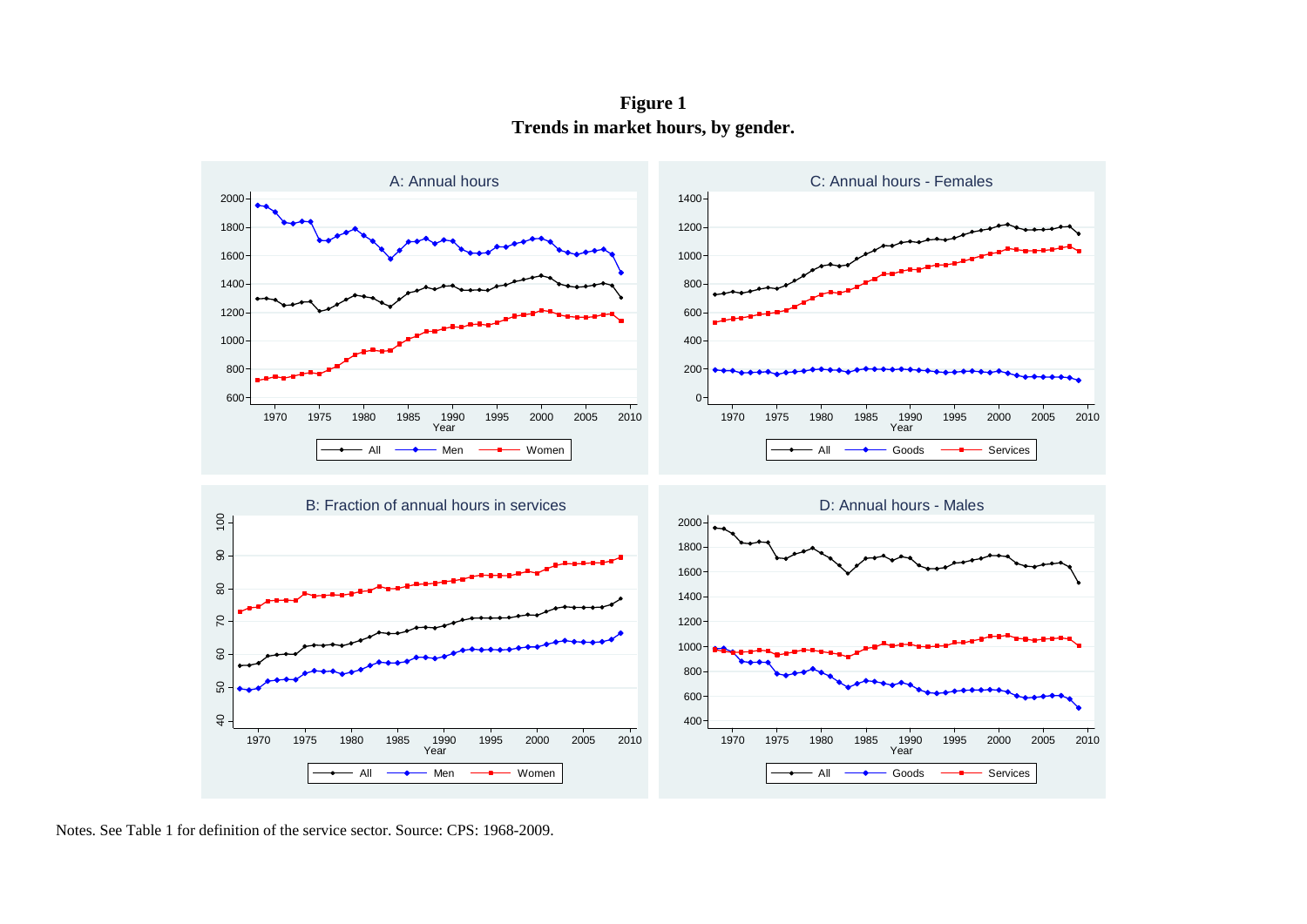**Figure 2 The gender wage ratio** 



Notes. In panel A the wage ratio is obtained as (the exp of) the coefficient on the female dummy from yearly log wage regressions that only control for gender. In panel B the wage ratio is obtained from corresponding regressions that also control for age, age squared, education (4 categories) and ethnicity (one non-white dummy). Source: CPS: 1968-2009.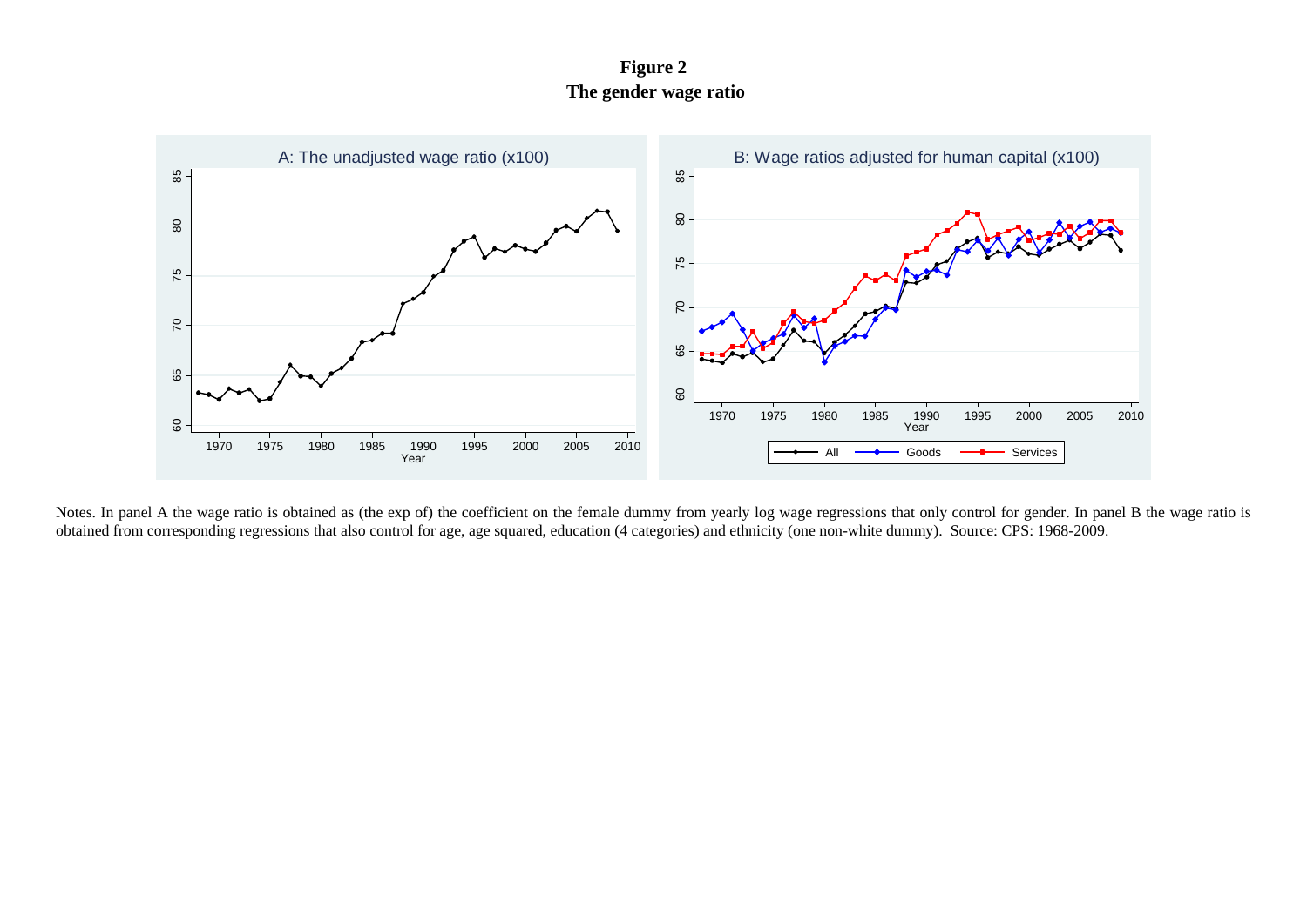$45 -$ 10 15 20 25 30 35 40 45  $\overline{Q}$ 35  $\overline{30}$ 25 20  $\frac{1}{2}$  $\overline{C}$ ┯ 1965 1970 1975 1980 1985 1990 1995 2000 2005 2010 year Women, market  $\longrightarrow$  Women, home Men, market  $\frac{\phantom{0}}{\phantom{0}} \frac{4}{\phantom{0}}$  Men, home

**Figure 3 Trends in market work and home production (usual weekly hours)** 

Notes. Market work includes includes time spent working in the market sector on main jobs, second jobs, and overtime, including any time spent working at home, but excluding commuting time. Home production hours include: time spent on meal preparation and cleanup, doing laundry, ironing, dusting, vacuuming, indoor and outdoor cleaning, design, maintenance, vehicle repair, gardening, and pet care; time spent obtaining goods and services; child care. Source: 1965-1966 America's Use of Time; 1975-1976 Time Use in Economics and Social Accounts; 1985 Americans' Use of Time; 1992-1994 National Human Activity Pattern Survey; 2003-2009 American Time Use Surveys.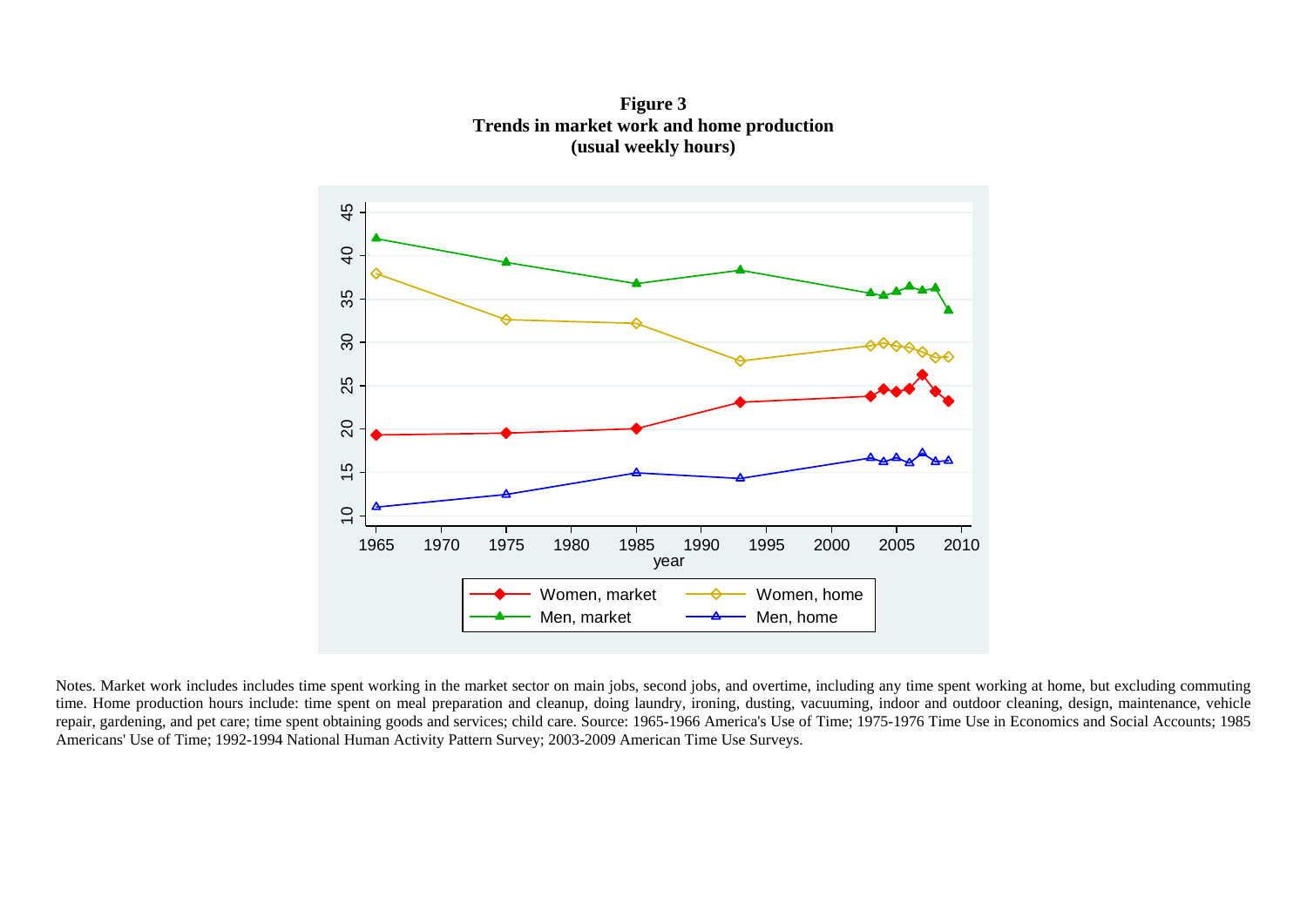**Figure 4 The equilibrium wage ratio** 



The  $T(x)$  and  $D(x)$  relationships represent conditions (6) and (17), respectively, for  $\eta > \varepsilon$ .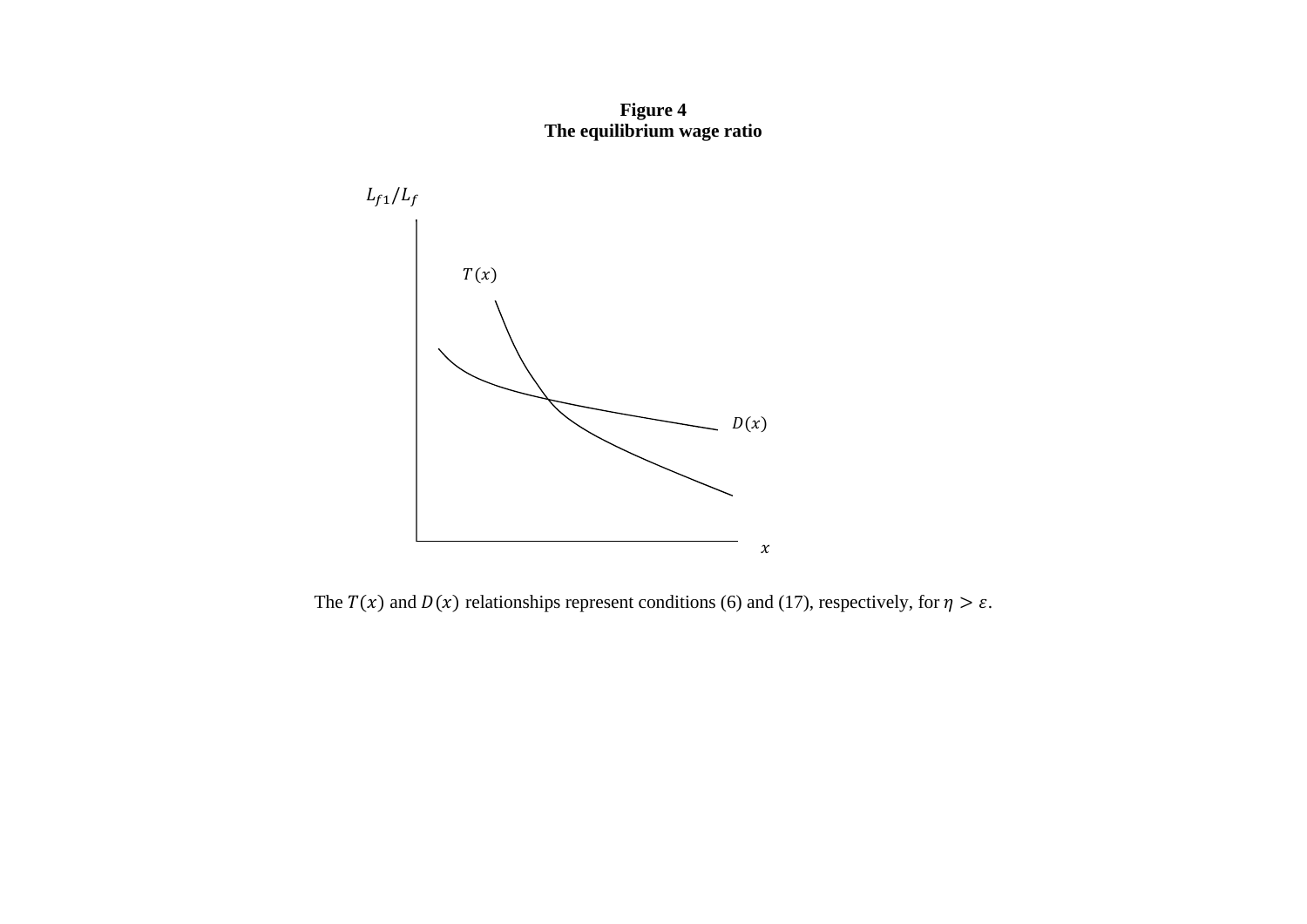### **Appendix Tables and Figures**

#### **Figure A1. Trends in market hours, by skill**



Notes. The low-skilled include high-school dropouts and high-school graduates. The high-skilled include those with some college, or college completed. Source: CPS: 1968-2009.